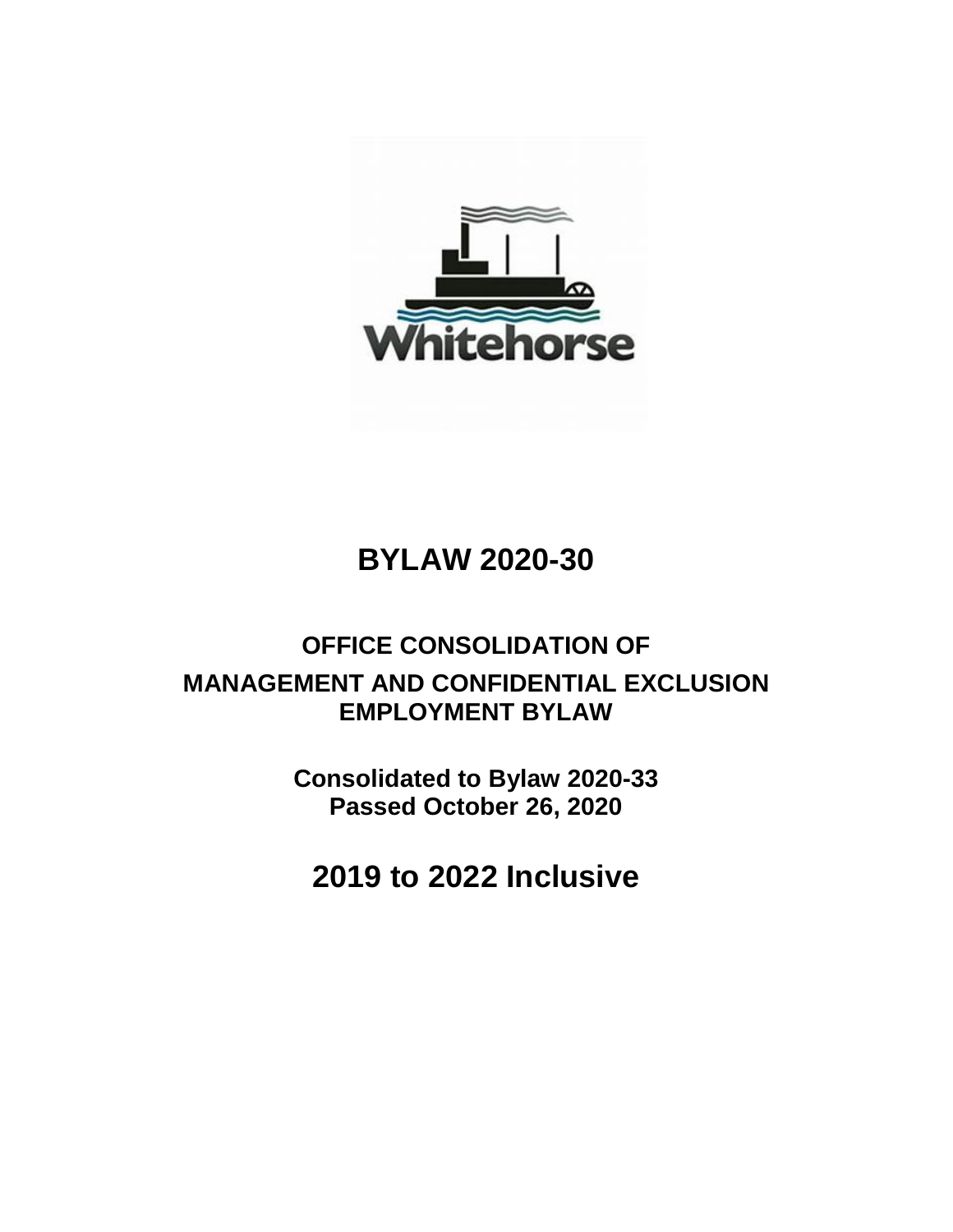### **Table of Contents**

| <b>SECTION ONE</b> |
|--------------------|
|                    |
|                    |
|                    |
|                    |
|                    |
|                    |
|                    |
|                    |
|                    |
|                    |
|                    |
|                    |
|                    |
|                    |
|                    |
|                    |
|                    |
|                    |
|                    |
|                    |
|                    |
|                    |
|                    |
|                    |
|                    |
|                    |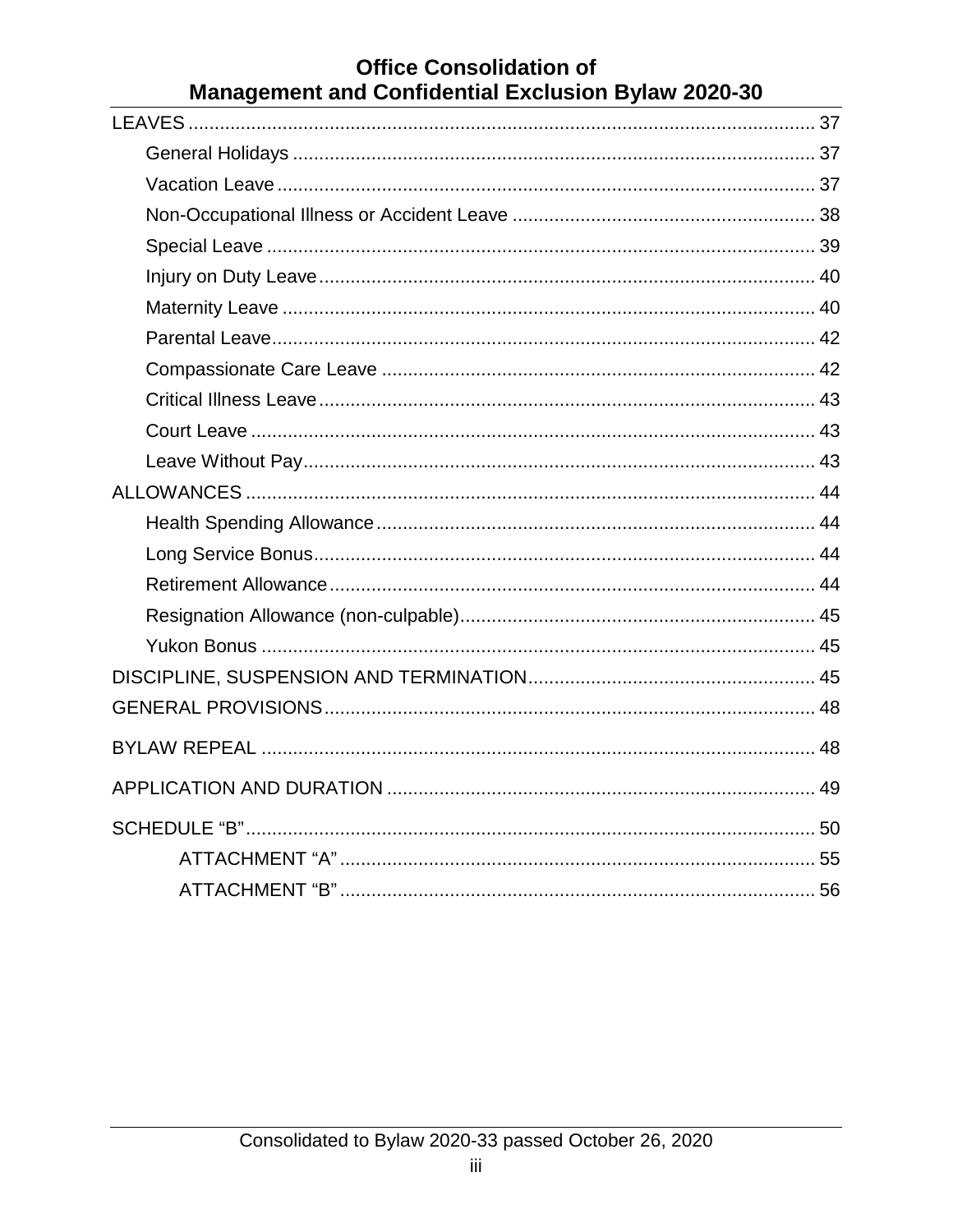## **CITY OF WHITEHORSE BYLAW 2020-30**

A bylaw to provide for the terms and conditions of employment for Management and Confidential Exclusion employees of the City of Whitehorse

WHEREAS section 188 of the *Municipal Act* (R.S.Y. 2002) provides that Council shall by bylaw establish the terms and conditions of employment of the chief administrative officer, designated municipal officers, and other officers and employees, including remuneration, benefits, expenses, hours of work, and manner of appointment, promotion, discipline, dismissal and rules of conflict of interest; and

WHEREAS the employees covered in this bylaw are excluded from bargaining collectively under the *Canada Labour Code* due to the nature of their positions; and

WHEREAS the council of the City of Whitehorse deems it proper and expedient to set out the terms and conditions of employment for this excluded group of employees;

NOW THEREFORE, the council of the municipality of the City of Whitehorse, in open meeting assembled, hereby ENACTS AS FOLLOWS:

### <span id="page-4-0"></span>**TITLE**

1. This bylaw may be cited as the "**Management and Confidential Exclusion Bylaw**".

#### <span id="page-4-1"></span>**APPLICATION**

2. This bylaw applies to Employees who occupy positions specified in Section One Schedule A and Section Two Schedule B attached hereto and forming part of this bylaw. Such Employees are appointed pursuant to this bylaw and shall hold office in accordance with the terms and conditions of employment stated in this bylaw and as may be contractually agreed to between the City and the Employees.

#### <span id="page-4-2"></span>**DEFINITIONS**

3. In this bylaw,

"CASUAL EMPLOYEE" means an Employee hired on an irregular and/or unscheduled basis with no guarantee of hours or duration or work.

When available work can be projected for a period longer than three months the work assignment will be awarded as a Temporary position and the benefits of Temporary Employees shall apply, as described in Attachment "A" attached hereto and forming part of this bylaw;

"CITY" means the City of Whitehorse and may also be referred to as the Employer;

"CITY MANAGER" means the person appointed as Chief Administrative Officer of the municipality pursuant to section 183 of the *Municipal Act* and who exercises the authority to manage Employees identified in this bylaw;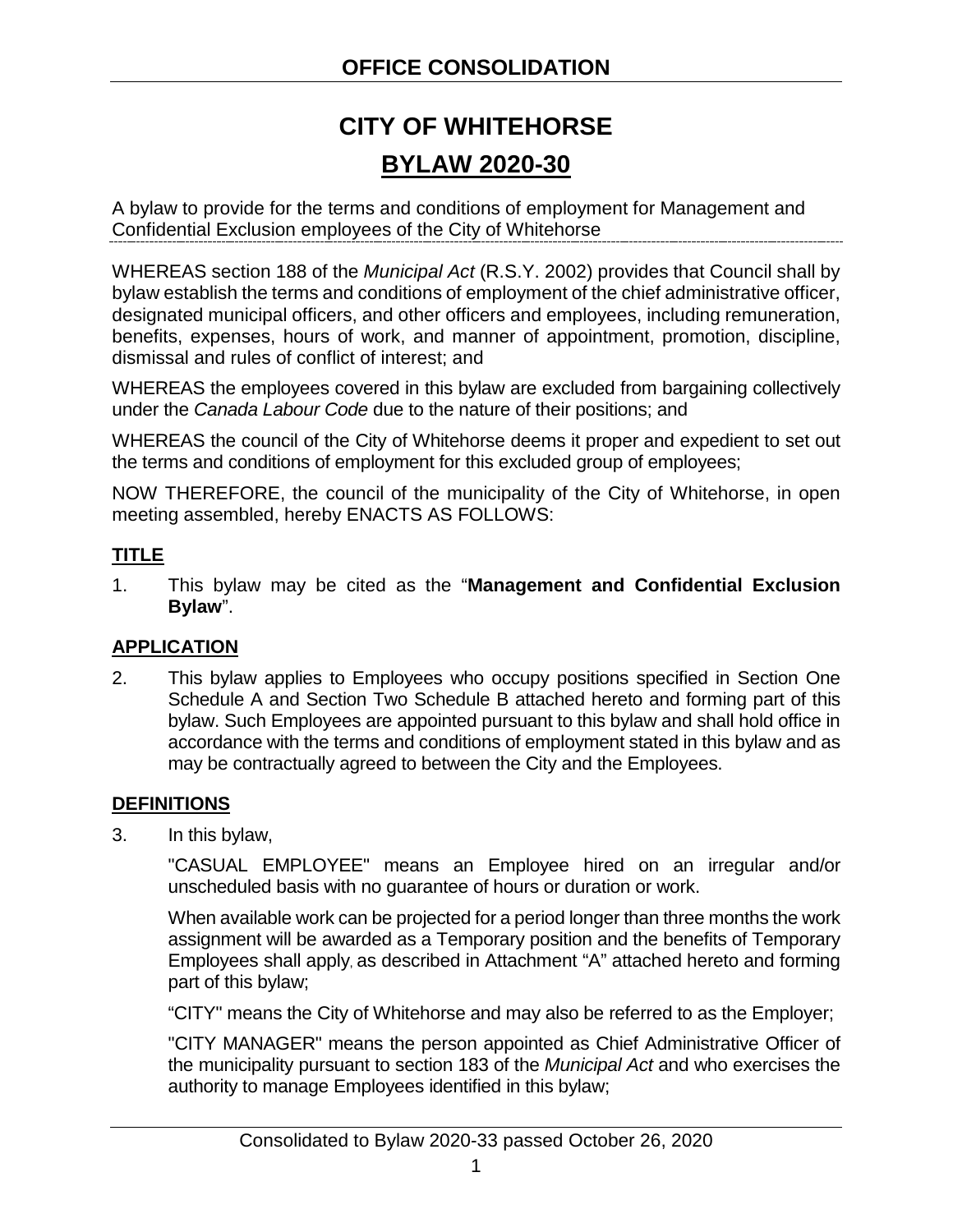"CONFIDENTIAL EXCLUSION EMPLOYEE" means an Employee holding a position identified in Section Two, Schedule "B" of this Bylaw;

"CONTINUOUS SERVICE" means uninterrupted employment with the City;

"CONTINUOUS SERVICE DATE" means the date an individual is hired as a permanent Employee of the city OR where an Employee has prior service in either a term, casual or temporary capacity, the date that reflects continuous work with no break in employment greater than four consecutive work weeks immediately prior to becoming a permanent Employee;

"COUNCIL" means the Council of the City of Whitehorse;

"EMPLOYEE" means a person employed by the City as specified by Schedules "A" and "B" of this bylaw;

"EMPLOYER" means the City of Whitehorse;

"FULL TIME EMPLOYEE" means an Employee scheduled to work the standard hours of any position included in Schedule "A" or "B";

"IMMEDIATE FAMILY" defined in applicable sections;

"INCREMENT DATE" means the anniversary date of the commencement of Continuous Service except that, where an Employee has been promoted or reclassified with a resulting salary increase, the increment date shall become the anniversary of the promotion;

"MANAGEMENT EMPLOYEE" means an Employee holding a position identified in Section One, Schedule "A";

"PART TIME EMPLOYEE" means a permanent Employee who works less than the standard daily or weekly hours of work on a continuing, scheduled basis;

"PERMANENT EMPLOYEE" means an Employee other than a temporary or casual Employee;

"STANDARD WORK WEEK:" for Management means 37.5 hours per week as of passing of this Bylaw; for Confidential Exclusion means 35 hours per week

"TASKS" are those work activities which, when combined, comprise the duties to be performed by an Employee as described in a position description.

"TEMPORARY EMPLOYEE" means an Employee hired for a specific task or a period not exceeding one calendar year. The term of employment will terminate at the end of the temporary period or task unless terminated earlier as stated in this bylaw or the contract of employment with the Employee.

"TERM EMPLOYEE" means an employee who is hired for a specific task, project or position (to backfill due to a leave of absence or term or acting appointment of a permanent employee or to occupy a non-recurring term-specific position) for a term not to exceed two years or 24 months. At the end of the term the employment relationship is terminated unless the Parties agree otherwise. Term employees receive the same terms and conditions as permanent employees.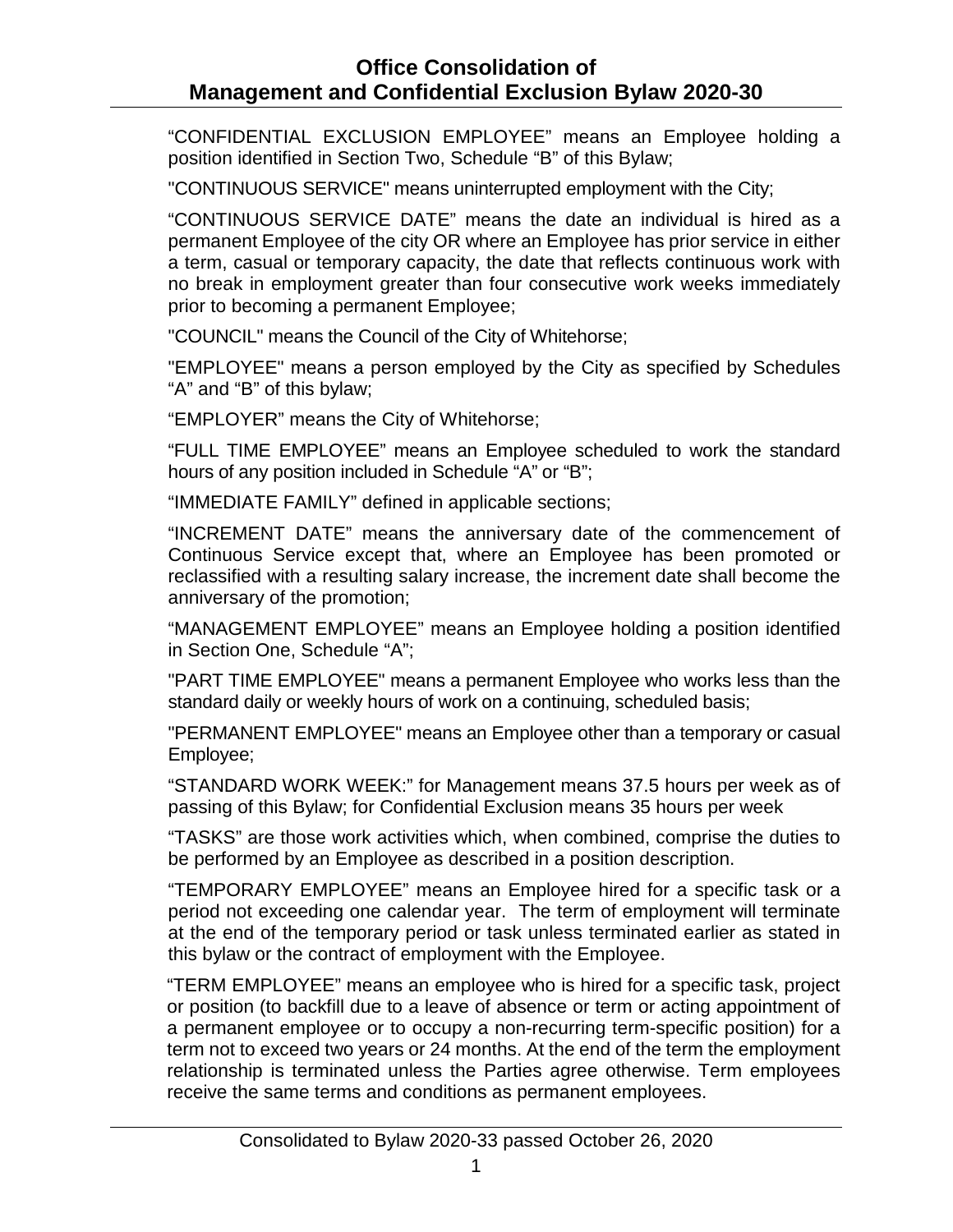#### <span id="page-6-0"></span>**INTERPRETATIONS**

- 4. In this bylaw,
	- (1) "may" will be regarded as permissive.
	- (2) "shall" will be regarded as imperative.
- 5. Whenever the singular, masculine or feminine is used in this bylaw it shall be interpreted as if the plural, feminine or masculine has been used where the context of the parties hereto so requires.

### <span id="page-6-1"></span>*SECTION ONE MANAGEMENT*

#### <span id="page-6-2"></span>**ATTENDANCE AND HOURS OF WORK**

- 6. Salary ranges for Employee's covered by Section One of this bylaw are set out in Schedule "A".
- 7. Each standard work day will include a one-hour unpaid meal break (scheduled as close to the mid-point of the work day as possible) and two 15-minute rest breaks (scheduled approximately mid-way through each half day).
- 8. When determined to be an operational necessity, the City Manager may require Employees to work non-standard days and hours. It is a condition of employment that all Employees covered under this bylaw will be available for unscheduled work duties.
- 9. The salary and other remuneration and benefits for management Employees, including the management leave entitlement, compensates management Employees for all hours worked. Management Employees will be required to work in excess of 37.5 hours per week as needed to fulfil the duties of their positions. Management Employees will not be entitled to additional or overtime pay of any kind for any hours in excess of 37.5 hours per week that are necessary to fulfil the requirements of their position.
- 10. Employees and the Employer by mutual agreement may introduce daily flexible work hours so long as such arrangements do not result in additional costs/premiums, and without interrupting the delivery of City services or otherwise reducing the resources necessary to meet operational requirements.
- 11. Employees who have the approval of their direct manager and who are required to attend conferences or any training/ professional development courses required to maintain the certifications specified in the Position Description during nonstandard work hours will be paid at straight time for the actual time spent at the conference or attending training/professional development courses.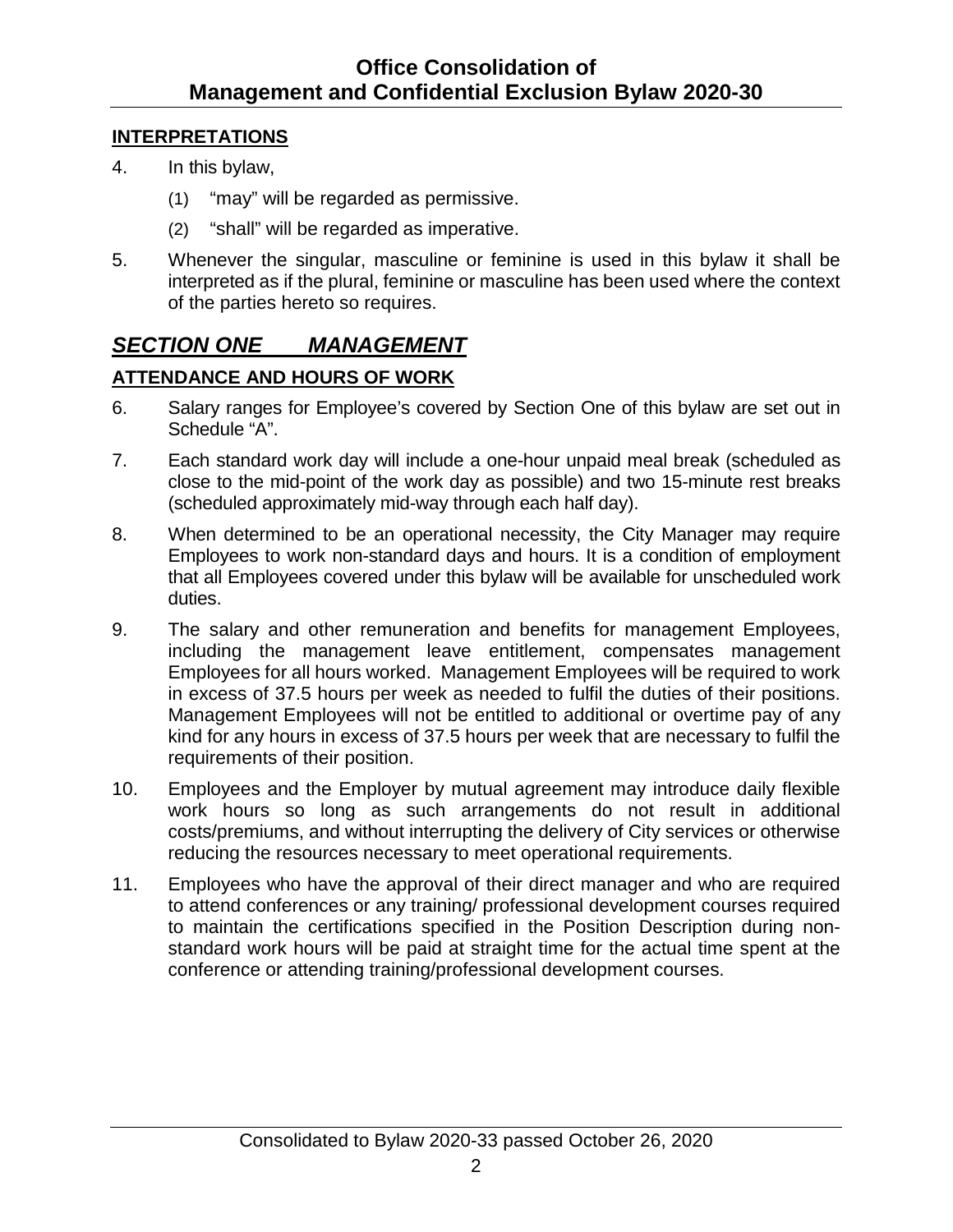#### **SALARIES, CLASSIFICATIONS**

- 12. Employees covered by this bylaw will be paid in accordance with the classifications and salary ranges set out in Section One Schedules "A" which form part of this bylaw. No qualified Employee shall receive less than the minimum rate specified for the position.
- 13. Where an existing classification or position is modified or a new classification or position is created by the City to address operational needs, budgetary constraints or to fulfil human resources objectives, the classification for the position will be determined through the City's job evaluation committee, salary range is determined by market.
- 14. If market realities demonstrate a significant deviation from the City's pay rates as detailed in this bylaw then a temporary market adjustment can be established for the position that will be reviewed and amended each time this bylaw is renewed.
- 15. In extraordinary circumstances and for bone fide emergencies, Employees may be paid in excess of the established pay rate at the discretion of the City Manager.
- 16. Prior to receiving any pay, all Employees covered under this bylaw will take and subscribe the oath or affirmation set out in Attachment "B".
- 17. Pay for Employees covered under this bylaw will be direct deposited every second Wednesday. Employees will receive a statement indicating total pay and deductions for each pay period.

#### **Overtime**

18. Management Employees are not entitled to overtime pay.

#### <span id="page-7-0"></span>**Performance Evaluation**

19. A performance review and evaluation of each Employee will be conducted annually.

#### <span id="page-7-1"></span>**Performance Reward**

20. The Employer may grant Employees a performance award as defined in the relevant administrative directive.

#### <span id="page-7-2"></span>**Acting Pay**

21. Employees who are temporarily assigned to a higher paying position/ classification shall receive an additional 5% of their salary or the minimum salary range for the new classification (whichever is higher), for all hours worked in the position. Acting pay will continue for all days worked during the full period of the assignment (including statutory holidays). Employees on an approved absence during an acting assignment will be paid at their regular rate of pay as defined in the Acting Assignment Administrative Directive.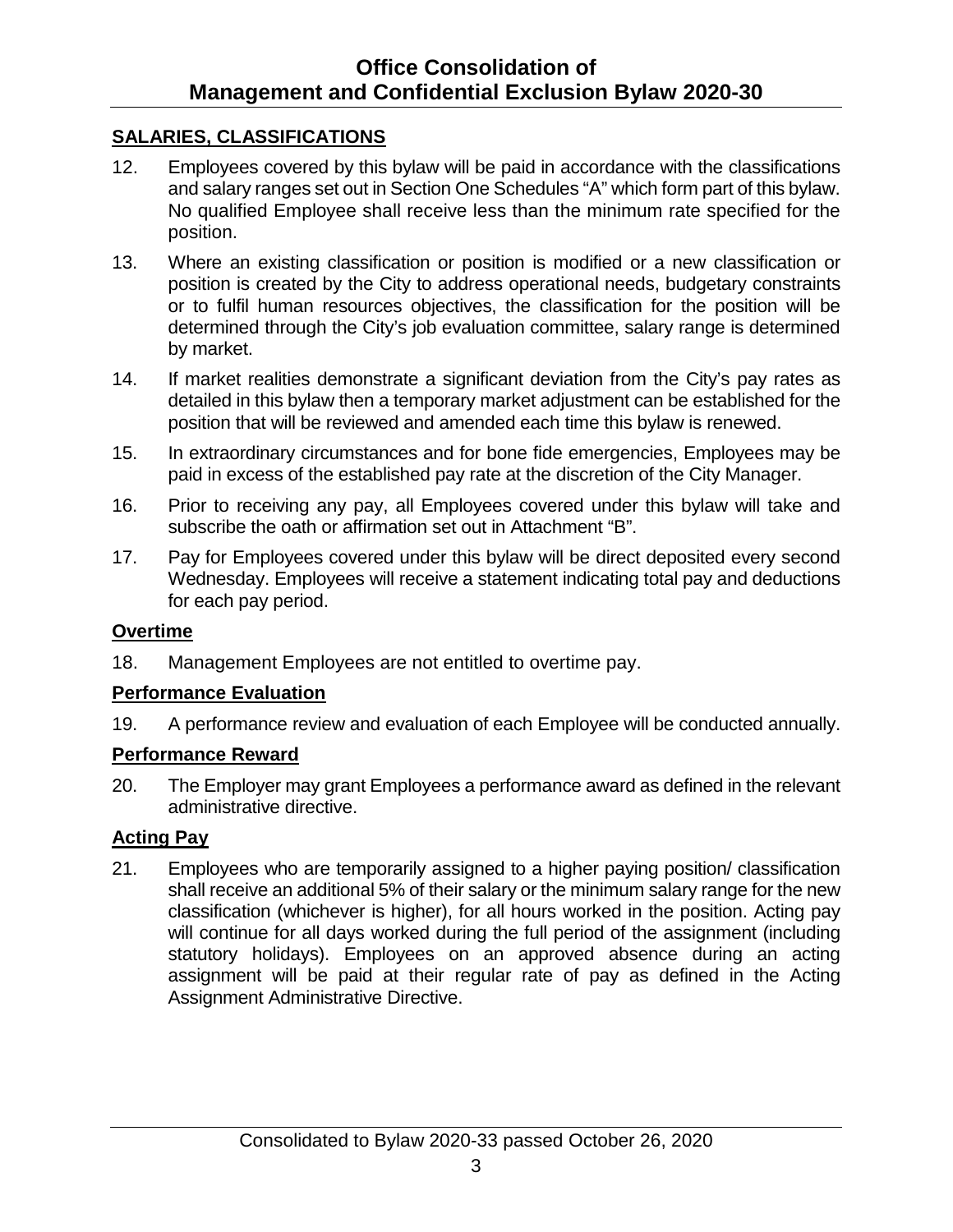22. Employees requested to assume the duties of a director or City Manager, or whose job descriptions outline this responsibility, will be paid at the appropriate salary range for all hours worked in the position. The Employee will receive either an increase of 10% or Step 1 of the salary range for the higher classification, whichever is greater and subject to the approval of the City Manager. Under no circumstances will the Employee receive more than the maximum for the range.

#### <span id="page-8-0"></span>**Increment Date**

23. Managers not at the top of the pay range will have their annual salary reviewed at the end of each calendar year. Merit increases will be applied on January 1<sup>st</sup> of the following year.

#### <span id="page-8-1"></span>**Promotion**

24. Upon promotion to a higher classified position, an Employee will either receive the minimum salary rate of the applicable range for the new position or a salary increase of 10%.

#### <span id="page-8-2"></span>**Reclassification**

- 25. When an Employee's position is reclassified to a higher salary range, a market analysis may be completed to determine a new salary range for that position.
- 26. Employees will not have a salary reduction if their position is reclassified downward. However, the Employee will not be eligible for further wage increases until such time as their salary is less than the maximum of the reclassified range.
- 27. When an Employee's position is reclassified but remains in the existing salary range, the Employee's salary will remain unchanged.

#### <span id="page-8-3"></span>**Retroactive Pay**

28. Employees who die or retire during a period covered by a retroactive pay adjustment will receive, or their estate shall receive, any salary benefit accruing.

#### <span id="page-8-4"></span>**ILLNESS**

#### <span id="page-8-5"></span>**Wage Indemnity**

29. Employees claiming non-occupational illness or accident for more than six consecutive days must apply for Wage Indemnity. The City's benefit carrier will determine whether the Wage Indemnity Policy entitlement conditions are met. Questions as to whether an Employee has met the Wage Indemnity Policy entitlement conditions shall be a matter between the Employee and the claims adjudicator.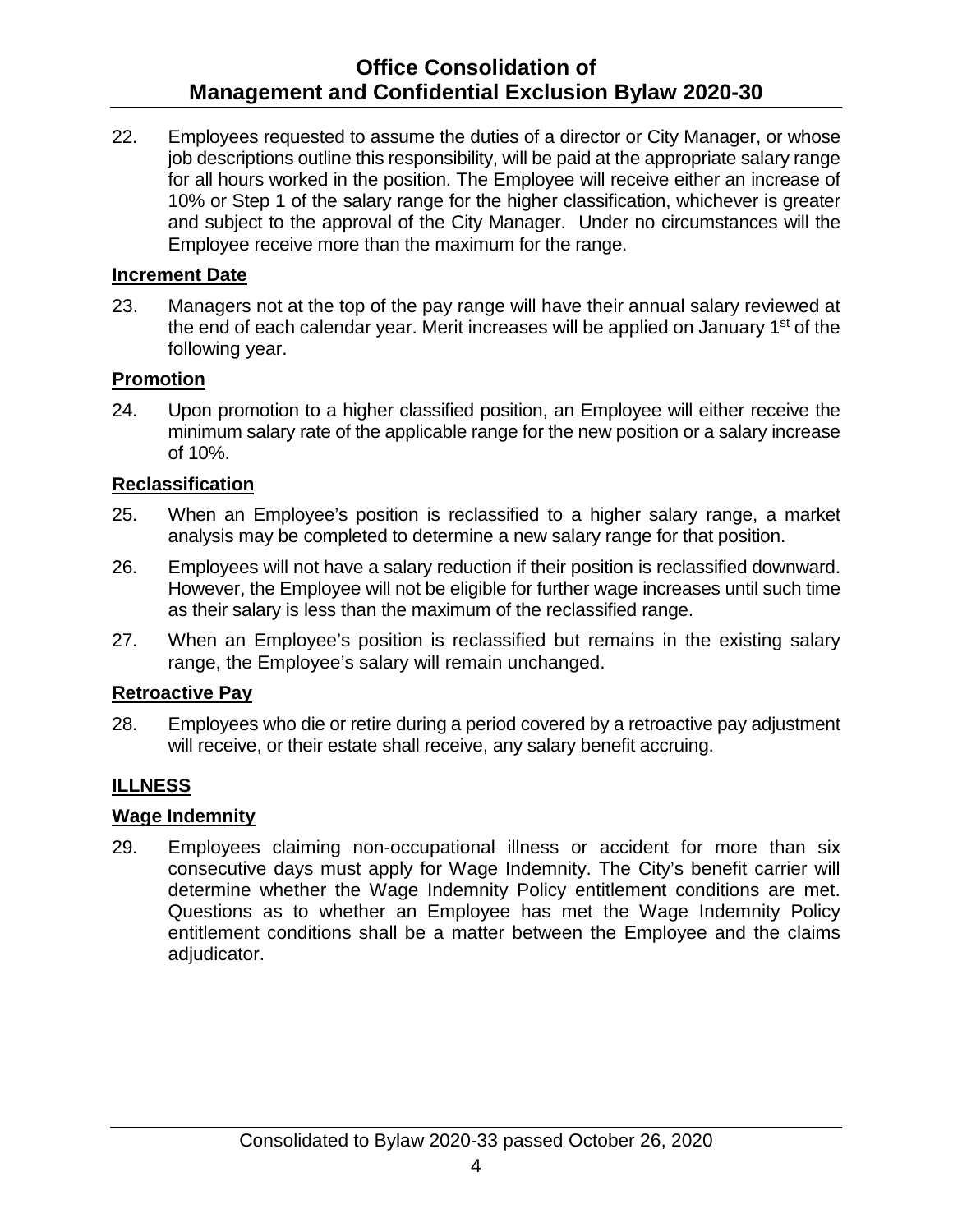30. If the Wage Indemnity claim is approved, Employees are entitled to time off with pay for a maximum of 17 weeks from the first day of hospitalization, accident or approved illness in accordance with the following schedule:

| <b>Wage Indemnity Entitlements for Approved Claims</b> |                                          |  |  |  |
|--------------------------------------------------------|------------------------------------------|--|--|--|
| <b>Completed Continuous Employment</b>                 | <b>Maximum Benefits</b>                  |  |  |  |
| First 90 days                                          | No provision                             |  |  |  |
| 90 days to 1 year less 1 day                           | 4 weeks at full pay, 13 weeks at 2/3 pay |  |  |  |
| 1 year to 2 years less 1 day                           | 7 weeks at full pay, 10 weeks at 2/3 pay |  |  |  |
| 2 years to 3 years less 1 day                          | 10 weeks at full pay, 7 weeks at 2/3 pay |  |  |  |
| 3 years to 4 years less 1 day                          | 13 weeks at full pay, 4 weeks at 2/3 pay |  |  |  |
| Over 4 years                                           | 17 weeks at full pay                     |  |  |  |

31. Successive periods of disability separated by less than 30 days of continuous employment will be considered one period of disability at the discretion of the claims adjudicator.

#### <span id="page-9-0"></span>**Long Term Disability**

- 32. Employees who are continuously disabled due to a non-occupational illness or accident for a period in excess of 17 weeks may be eligible to receive Long Term Disability payments. The claims adjudicator will determine whether an Employee is eligible to receive long-term disability payments under the provisions of the longterm disability plan. Any questions regarding an Employee's eligibility for longterm disability benefits shall be a matter between the Employee and the claims adjudicator. Such matters must be pursued under the terms of the long-term disability plan.
- 33. Long Term Disability payments shall continue until the Employee is able to return to full time employment, reaches age 65, or ceases to meet the entitlement conditions of the insurer, whichever is earlier.
- 34. 100% of the Long Term Disability premium will be paid by the Employee.
- 35. For Schedule "A" Employees, payments will be based upon 65% of the first \$4,500.00 monthly earnings and 55% of the remaining monthly earnings to a maximum benefit of \$5,000.00 per month.

#### <span id="page-9-1"></span>**MEDICAL AND GROUP INSURANCE**

#### <span id="page-9-2"></span>**Basic Medical Insurance**

36. All Employees, whether full time, part time, or casual, shall participate in the Yukon Health Care Insurance Plan unless otherwise exempted.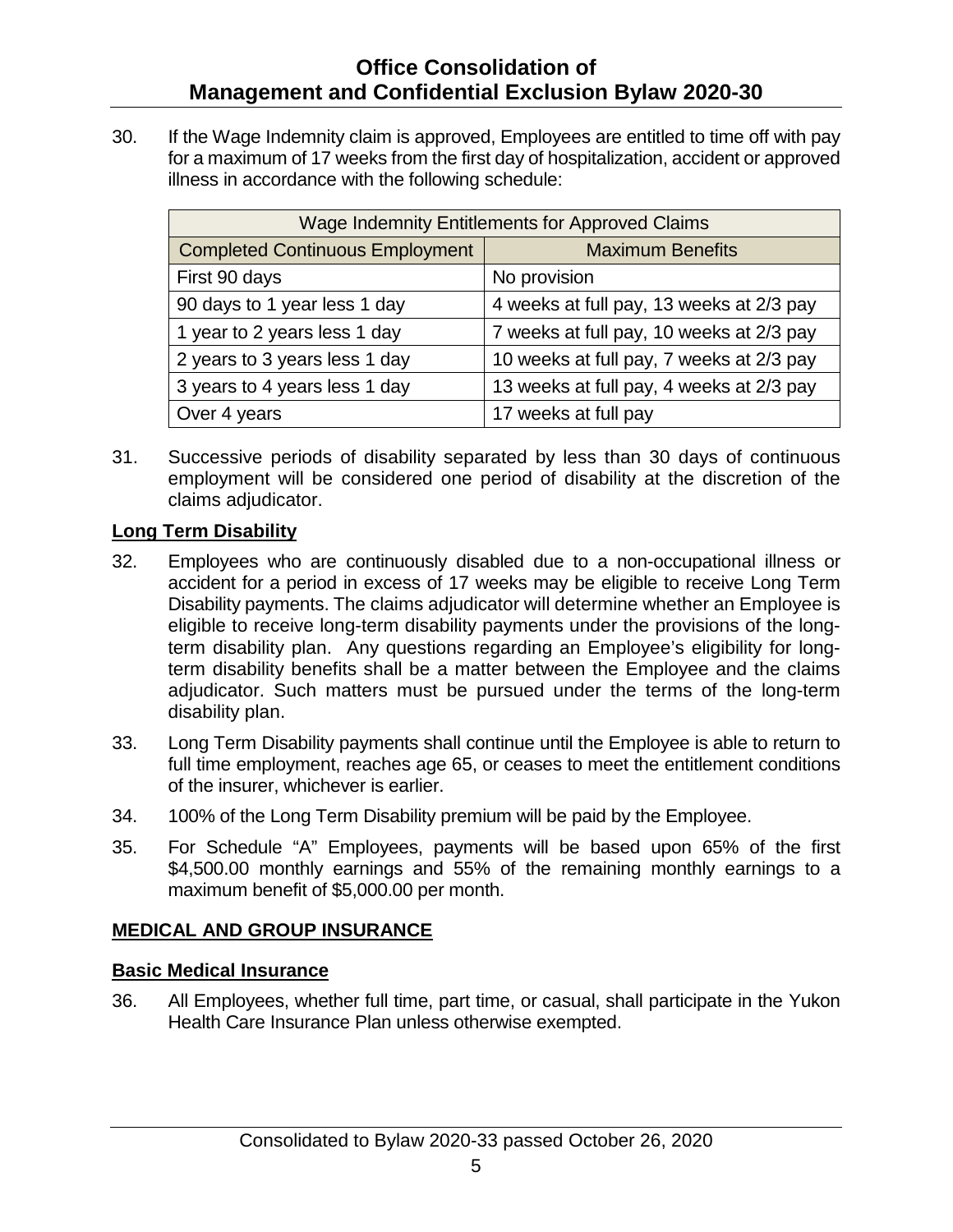#### <span id="page-10-0"></span>**Extended Health, Life and AD&D;**

- 37. On the first of the month following 60 days of continuous employment, permanent Employees eligible for Group Benefit Coverage will be enrolled in the following benefits:
	- Extended Health Care Plan;
	- Group Life Insurance in an amount two times annual salary rounded to next highest \$1,000.00 if not already a multiple thereof; and
	- Accidental Death and Dismemberment Insurance \$100,000.00.

The premiums shall be cost shared on the basis of 90% by the Employer and 10% by the employee.

#### **Dental Plan**

38. On the first of the month following 60 days of continuous employment, eligible permanent Employees shall be enrolled in a dental plan which shall include orthodontic procedures coverage.

The premiums shall be cost shared on the basis of 90% by the Employer and 10% by the employee.

### <span id="page-10-1"></span>**REGISTERED RETIREMENT SAVINGS PLAN**

- 39. Upon the commencement date of hire, Permanent Employees shall enrol in the Employer's Group Registered Retirement Savings Plan.
	- (1) All moneys remitted on behalf of the Employee shall be immediately vested with the Employee.
	- (2) Employees cannot withdraw from the Group Registered Retirement Savings Plan until termination or retirement from their employment with the City of Whitehorse, with the exception of withdrawals for home ownership, Lifetime Learning Plan, and/or settlement from marriage break-ups.

#### **Schedule "A" Employees**

40. All permanent employees shall enrol in the Employer's Group Registered Retirement Savings Plan (RRSP) which is subject to the specific provisions of federal legislation. The minimum contribution is 14% of which the employer contributes 9% over salary and the employee contributes 5%.

#### <span id="page-10-2"></span>**LEAVES**

41. Employees have access to a number of paid leaves within this bylaw. If the Employee exhausts the number of paid days available in this bylaw to cover a leave for a purpose that is substantially similar to a leave identified within the *Yukon Employment Standards Act,* time off without pay shall be provided up to the amount of days contained in such Act.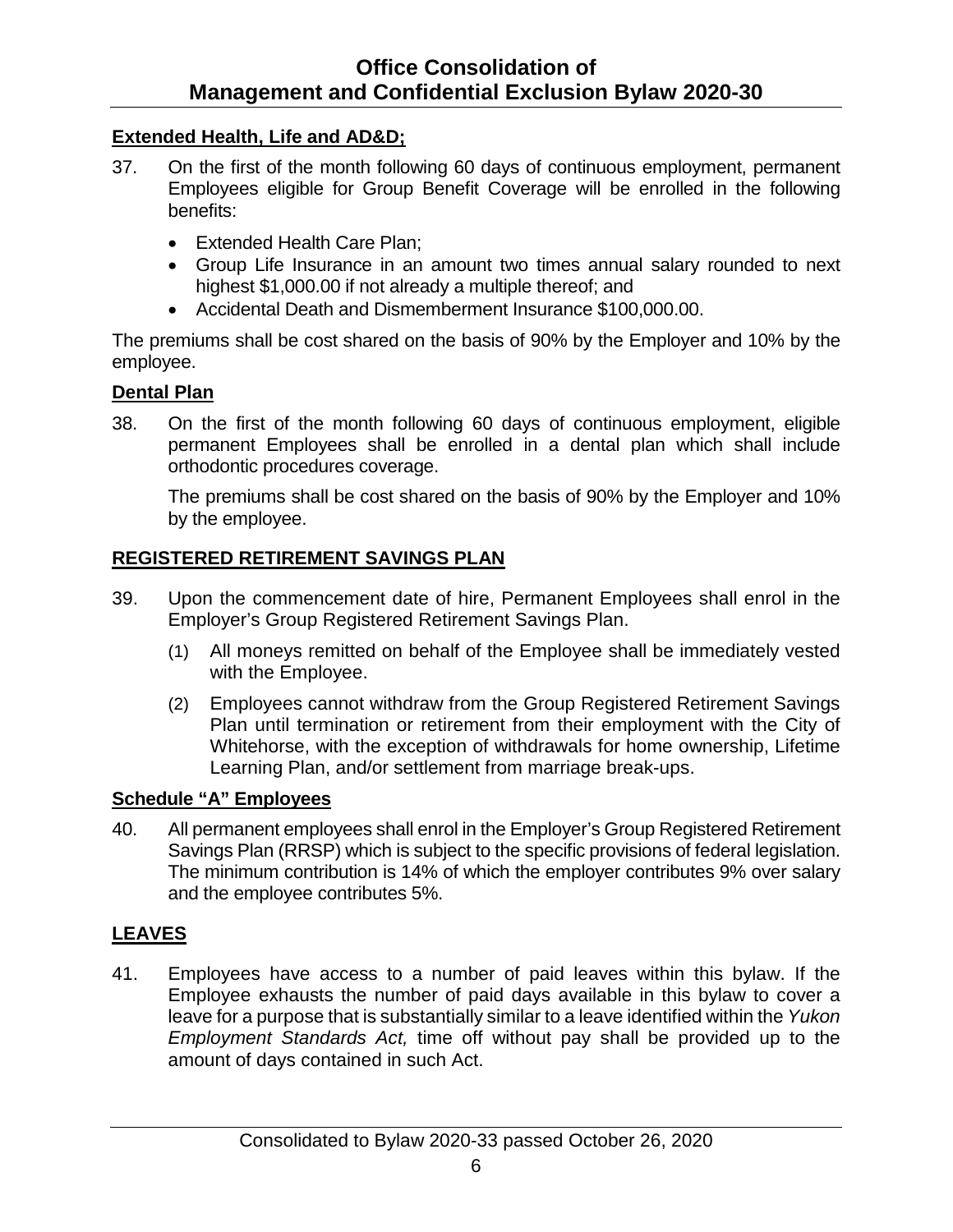#### <span id="page-11-0"></span>**General Holidays**

42. Employees will receive 13 designated general holidays with pay annually. For each such holiday, Employees will be paid their regular earnings. Employees will receive holiday pay even if the holiday falls on a Saturday, Sunday, or on an Employee's day of rest, the next working day shall serve as the general holiday. The designated general holidays shall be:

> New Year's Day **Discovery Day** Sourdough Rendezvous Friday Labour Day Good Friday **Thanksgiving Day** Easter Monday **Remembrance Day** Victoria Day Christmas Day National Indigenous Peoples' Day Boxing Day Canada Day

and any other day declared or proclaimed a holiday by the Canadian or Yukon governments or the City of Whitehorse.

- 43. General Holiday pay provisions will prevail where an Employee, employed for a period of six months, is off work due to any circumstances for which compensation under the *Worker's Compensation Act* is receivable.
- 44. When a general holiday falls within an Employee's scheduled vacation, the Employee will receive one additional day of vacation leave in lieu of each such general holiday.

#### <span id="page-11-1"></span>**Vacation Leave**

45. Employees with a continuous service date before October 1, 2016 and who receive pay for at least ten days in a calendar month are entitled to vacation leave in accordance with the following schedule:

| For Employees with a Continuous Service Date before October 1, 2016 |             |  |  |  |
|---------------------------------------------------------------------|-------------|--|--|--|
| <b>Years of Service</b><br><b>Monthly Accrual</b>                   |             |  |  |  |
| 1 year and less than 2 years                                        | 12.50 hours |  |  |  |
| 2 years and less than 5 years<br>15.62 hours                        |             |  |  |  |
| 5 years and less than 10 years                                      | 18.75 hours |  |  |  |
| 10 years and less than 20 years                                     | 21.87 hours |  |  |  |
| 20 years and over                                                   | 25.00 hours |  |  |  |

(*Section 45 amended by Bylaw 2020-33 passed October 26, 2020*)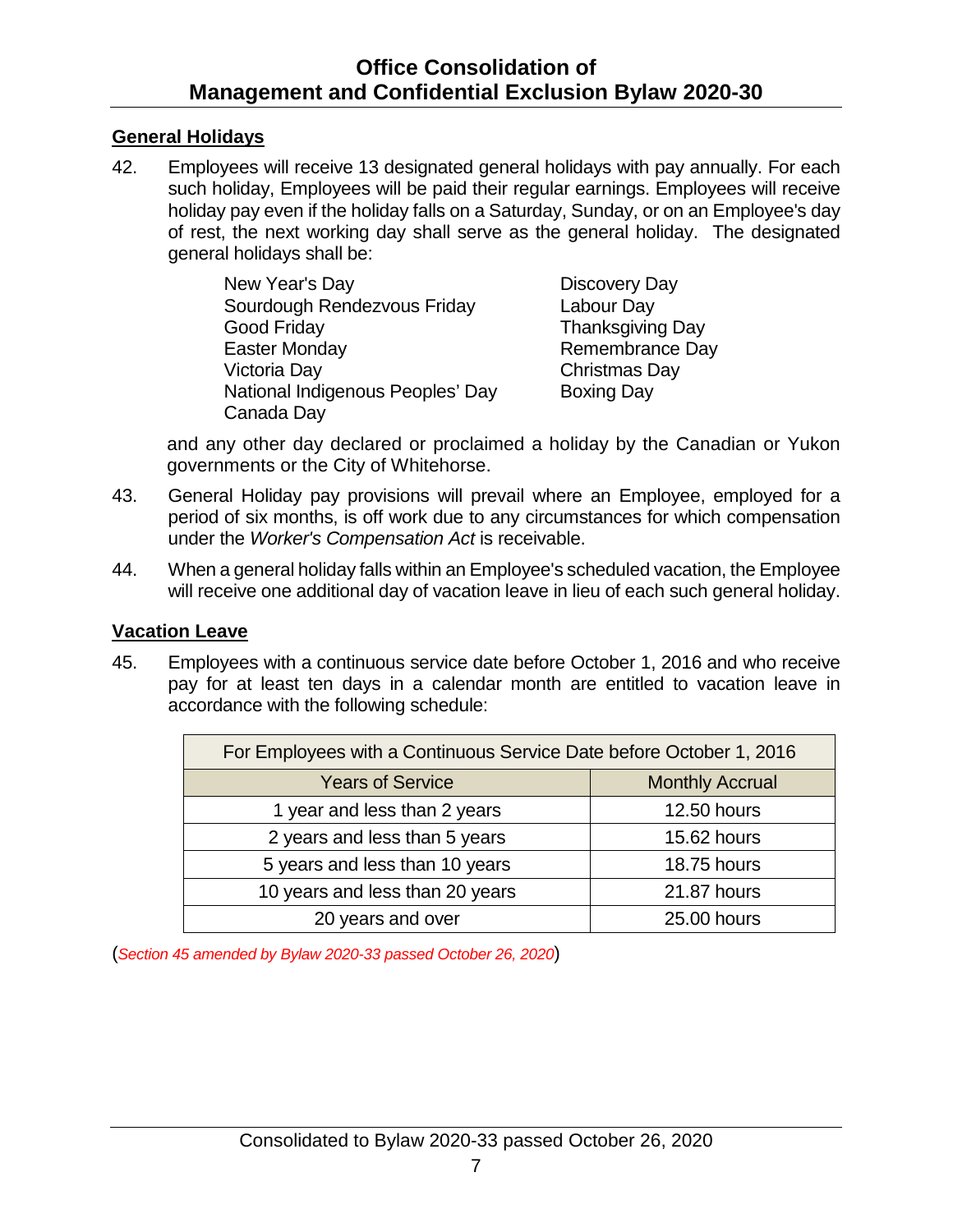46. Employees hired on October 1, 2016 or later and who receive pay for at least ten days in a calendar month are entitled to vacation leave in accordance with the following schedule:

| For Employees with a Continuous Service Date of October 1, 2016 or later |             |  |  |  |
|--------------------------------------------------------------------------|-------------|--|--|--|
| <b>Years of Service</b><br><b>Monthly Accrual</b>                        |             |  |  |  |
| 1 year and less than 3 years                                             | 12.50 hours |  |  |  |
| 3 years and less than 10 years<br>15.62 hours                            |             |  |  |  |
| 10 years and less than 20 years                                          | 18.75 hours |  |  |  |
| 20 years and over<br>21.87 hours                                         |             |  |  |  |

(*Section 46 amended by Bylaw 2020-33 passed October 26, 2020*)

- 47. Employees are encouraged to use their accrued paid vacation time for rest, relaxation, and personal pursuits.
- 48. Employees may carry vacation leave credits forward for a maximum of two years. In the second pay in January of each year the Employer will pay Employees all unused accumulated vacation leave credits in excess of the number of days that were accumulated during the two-year period.
- 49. Vacation leave may not be taken until it has been earned, with the exception that an Employee who has completed at least one year of continuous service may be granted up to one week of vacation leave in advance.
- 50. The Employer shall make a reasonable effort to grant an Employee the period of vacation leave requested.
- 51. Upon termination, permanent and probationary Employees shall be paid for all unused accumulated vacation leave, such payment to be calculated by multiplying the daily rate (based on the Employee's current salary) by the number of hours leave outstanding.

#### <span id="page-12-0"></span>**Non-Occupational Illness or Accident Leave**

- 52. Upon completion of 90 days of continuous service all permanent employees shall be granted sick leave when the employee must be absent from work by reason of bona fide non-occupational illness or accident, medical, dental or health professional appointment.
- 53. In order to qualify for paid time off due to illness, Employees unable to report for scheduled shifts shall notify their immediate supervisor prior to the starting time of the working day or as soon after the beginning of the working day as possible.
- 54. On January 1 each year, Employees will be granted 10 Illness or Accident Leave days to be used for non-occupational illnesses less than six consecutive business days. The wage indemnity provisions of this bylaw shall govern absences in excess of six consecutive working shifts for all Employees when qualified.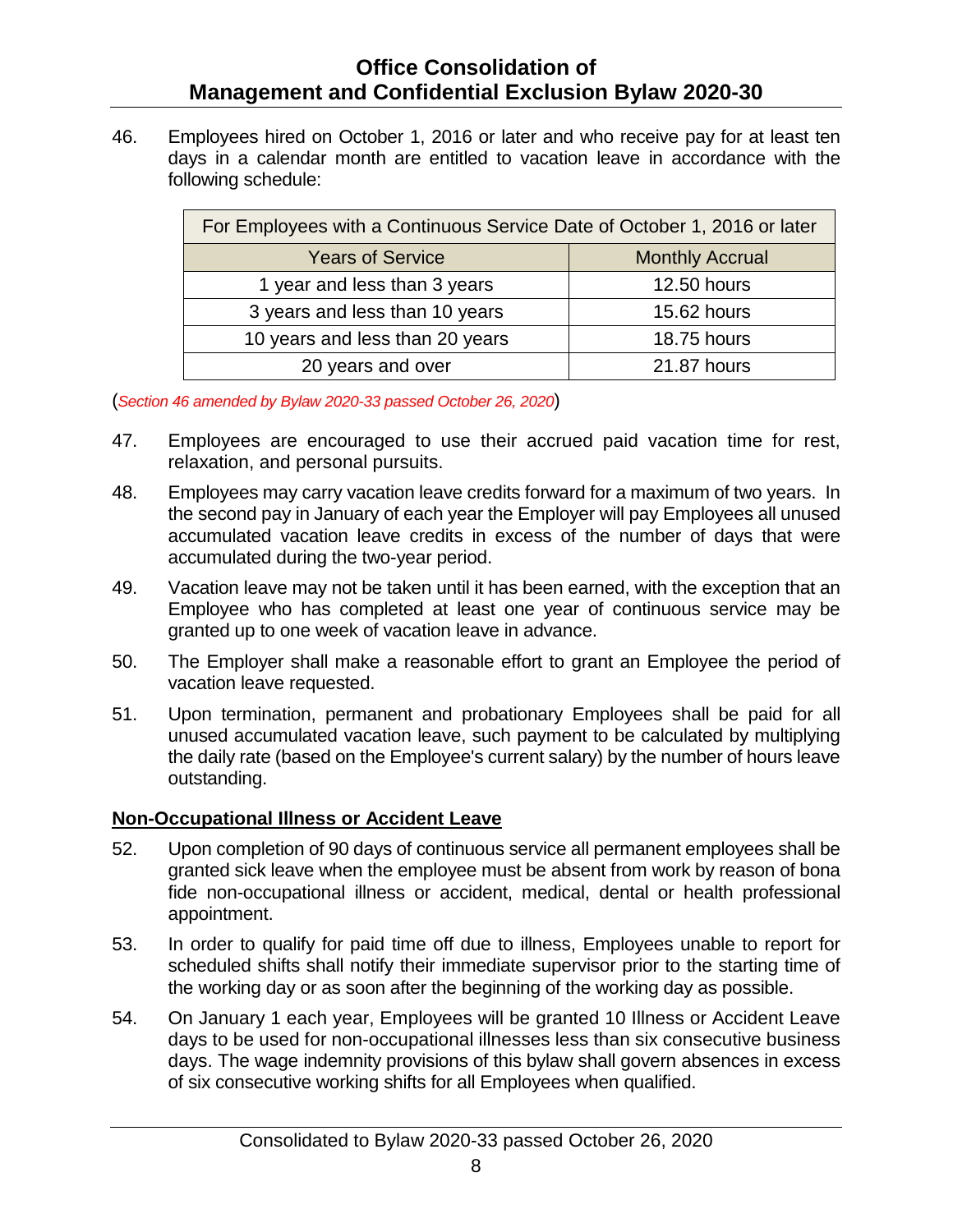- 55. Employees are required to use other accrued leaves pending a decision of qualification for Wage Indemnity. If the claim is approved, accrued leaves for the approved period will be reversed back to the Employee.
- 56. The Employer may require an Employee to undergo an independent medical examination or produce additional medical evidence (acceptable to the Employer) to substantiate any period of absence claimed to be illness.
- 57. Unused illness or accident leave at the end of the calendar year will not be carried over or paid out.

#### <span id="page-13-0"></span>**Special Leave**

- 58. The City of Whitehorse recognises that there may be occasions when employees need to take time off work for reasons that do not necessarily fall under normal leave provisions.
- 59. Any special leave granted is always on the provision that it is subject to the operational needs of the work area of the particular employee and requires prior permission. The City Manager may delegate authority for the operation of this policy to a nominated individual, e.g. manager or director in accordance with local reporting procedures.
- 60. The aim of the [special leave provisions of this bylaw](https://www.hr.admin.cam.ac.uk/files/special_leave_policy_printable_01.10.19.pdf) is to provide a framework that enables employees to request a reasonable period of paid leave when personal circumstances occur.
- 61. It is recognised that it is not possible to cover all circumstances where special leave may be appropriate. For specific examples please refer to the Special Leave Administrative Directive or for exceptional circumstances, please contact the HR department.
- 62. Employees are expected to use special leave with a view toward responsibly balancing their work and personal requirements.
- 63. Each month, Employees will be credited with 0.75 additional special leave days for each completed calendar month in which the Employee has received pay for at least an equivalent of two standard workweeks in the calendar month.
- 64. Special leave use is subject to the approval of the Employee's supervisor/ manager who may ask the nature of the leave and the length of the leave required. The supervisor/manager may also ask for proof of the need for the leave.

#### **Restrictions**

- 65. An Employee is not entitled to take special leave while the Employee is on:
	- (1) Pre-retirement vacation leave (this is the period of vacation leave often taken prior to retirement);
	- (2) Leave of absence without pay;
	- (3) Suspension; or
	- (4) Long-term disability benefits.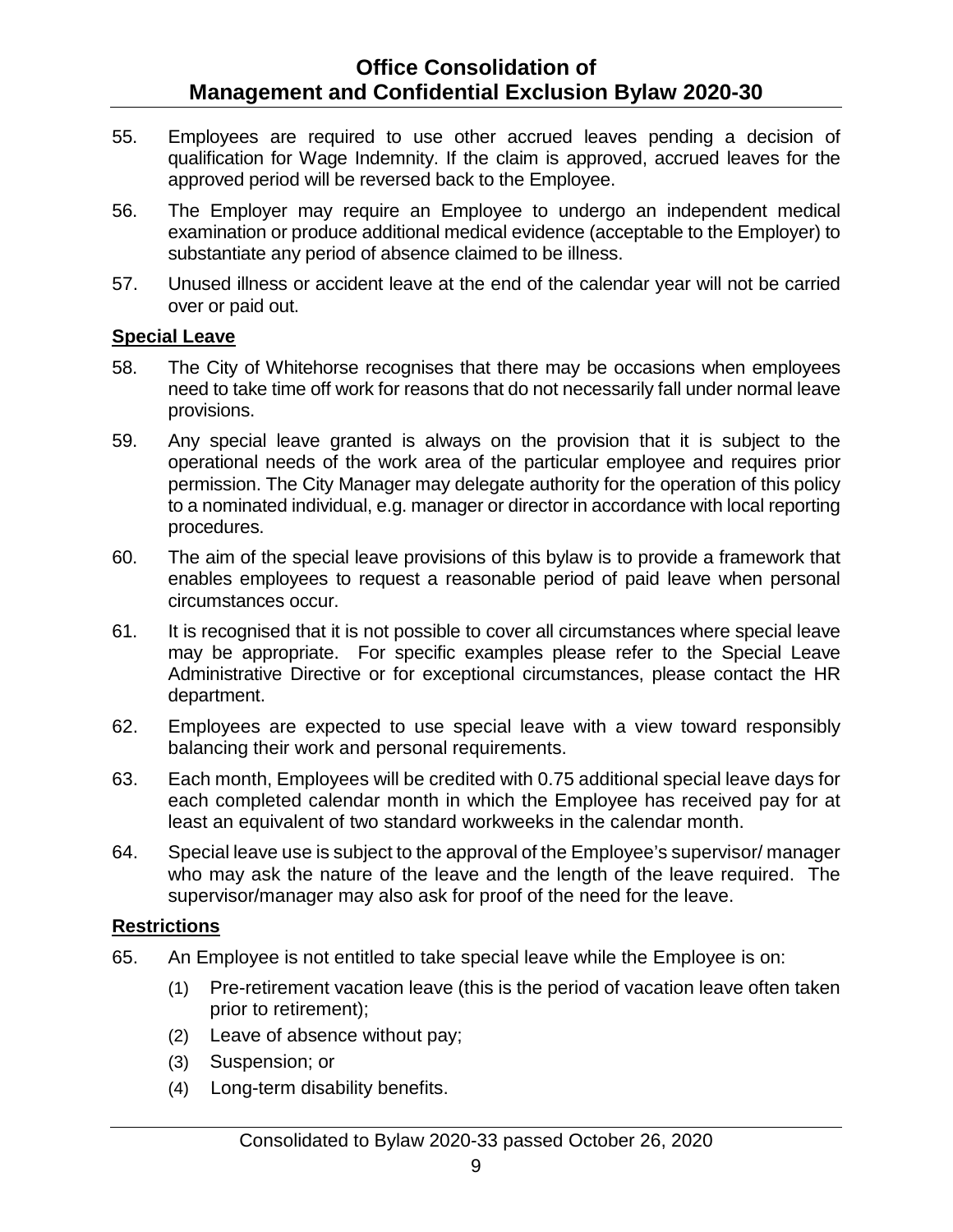- 66. Special leave cannot be used to supplement/increase weekly indemnity, vacation, maternity, paternity, adoption, or parental leave.
- 67. Special leave days have no accrued value other than for authorized paid time off. There is no entitlement to have unused special leave days paid out at any time, including upon termination of employment for any reason. The maximum number of days within the Employee's special leave reserve is limited to 25 days at any given time, and special leave days will not accrue above 25 days at any given time.
- 68. Definition of family for special leave purposes:
	- spouse or common-law partner resident with the employee;
	- children (including foster children or children of spouse or common-law partner), stepchildren, son-in-law, daughter-in-law and grandchildren,
	- parents (including step-parents and foster-parents), father-in-law, mother-inlaw, step-in-laws and grandparents;
	- brothers and sisters, brothers-in-law and sisters-in-law;
	- any relative residing in the employee's household or with whom the employee permanently resides

#### <span id="page-14-0"></span>**Injury on Duty Leave**

- 69. Permanent Employees who are injured on the job and have their claim approved by the Yukon Workers' Health and Compensation Board (YWH&CB) shall be granted Injury on Duty Leave with pay for such reasonable period as may be determined by the YWH&CB.
- 70. Where such leave is granted, permanent Employees shall assign to the Employer all payment received from the Workers' Health and Compensation Board covering the period of Injury on Duty Leave. Non-permanent Employees on leave due to an approved YWH&CB claim will receive compensation directly from YWH&CB.

#### <span id="page-14-1"></span>**Maternity Leave**

- 71. An Employee qualifying under the *Yukon Employment Standards Act* shall be entitled to request maternity leave in accordance with the provisions of the *Yukon Employment Standards Act.* The following provisions shall apply only to permanent employees:
	- (1) After completion of one year of continuous employment, an employee who:
		- (a) Agrees to return to work for a period of at least six months after the expiry of maternity leave, and
		- (b) Provides the Employer with proof that she has applied for, is entitled to and in receipt of unemployment insurance benefits pursuant to the *Employment Insurance Act*, shall be paid a maternity leave allowance in accordance with the Supplementary Employment Insurance Benefit (SEIB) Plan.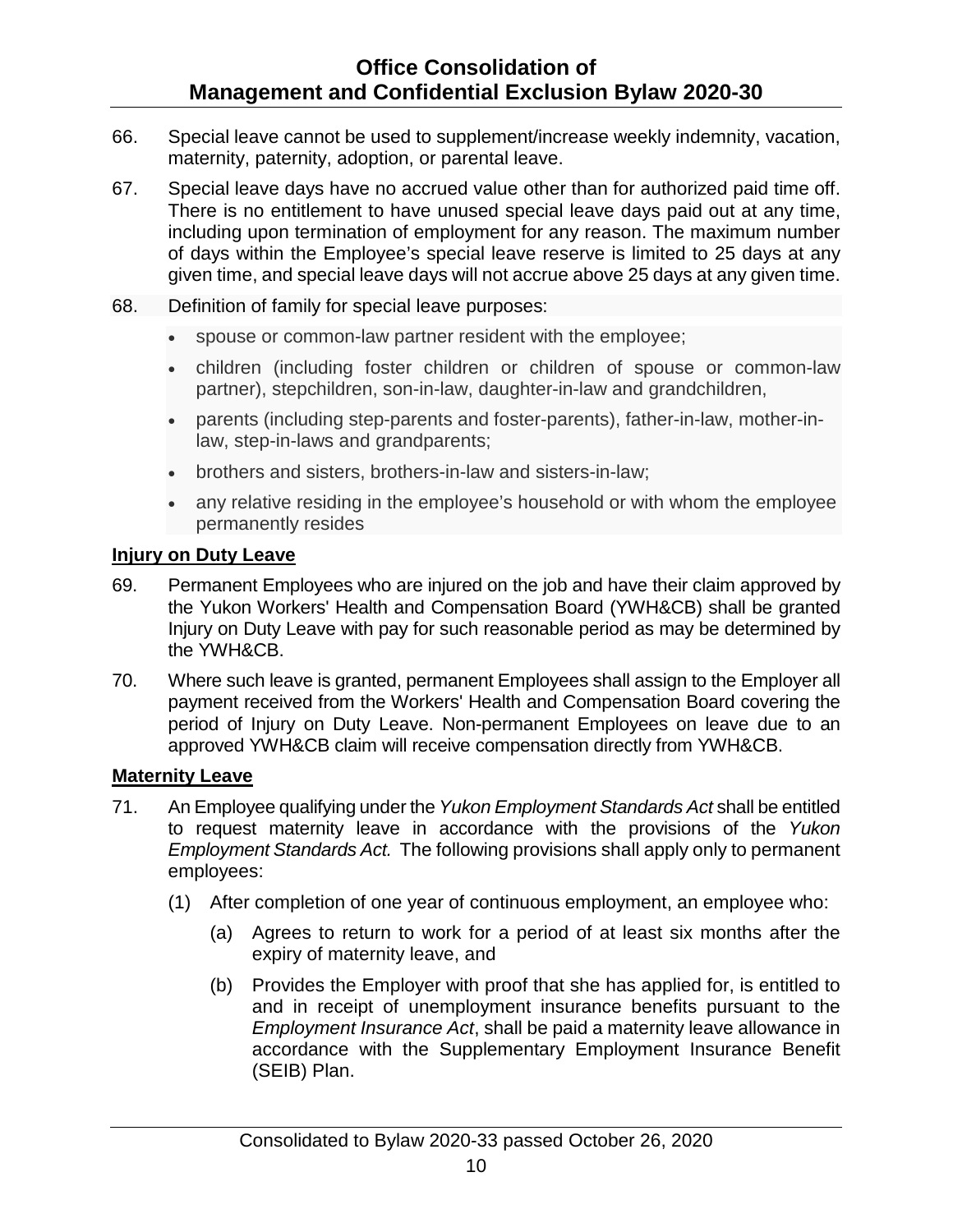- (2) An employee under paragraph (1)(a) above shall sign an agreement with the Employer, providing that:
	- (a) She will return to work after the expiry of her maternity leave, unless this date is modified with the Employer's consent; and
	- (b) She will work for a period of at least six months after her return to work; and
	- (c) should the employee fail to return to work as per the provisions of subparagraphs (2)(a) and (b) above for reasons other than death, lay-off or disability, the employee agrees that she is indebted to the Employer for the full amount received as maternity leave allowance.
- (3) In respect of the period of maternity leave, maternity leave allowance payments made according to the Supplementary Employment Insurance Benefit plan will consist of the following:
	- (a) Where the employee is subject to a waiting period of one week before receiving employment insurance maternity benefits, an allowance of 93 percent of her weekly rate of pay for each week of the waiting period, less any other monies earned during this period; and
	- (b) For up to a maximum of 15 weeks, payments equivalent to the difference between the Employment Insurance benefits that the employee received at the actual time of the maternity leave and 93 percent of her weekly rate of pay, less any other monies earned during this period.
	- (c) The duration of the allowance will be reduced by any time spent on short-term disability.
	- (d) Where an employee has received the full 15 weeks of maternity benefit under Employment Insurance and thereafter remains on maternity leave without pay, she is eligible to receive a further maternity allowance for a period of one week, equivalent to 93 percent of her weekly rate of pay, less any other monies earned during this period.
- (4) The weekly rate of pay referred to in paragraph (3)(d) above shall be:
	- (a) for a full-time employee, the weekly rate of pay for the classification prescribed in her certificate of appointment to her position to which she is entitled on the day immediately preceding the commencement of her maternity leave;
	- (b) for a part-time employee, the weekly rate of pay for the classification prescribed in her certificate of appointment to her position to which she is entitled on the day immediately preceding the commencement of her maternity leave, multiplied by the fraction obtained by dividing the parttime employee's assigned regular weekly hours of work averaged over the preceding six-month period of continuous employment by the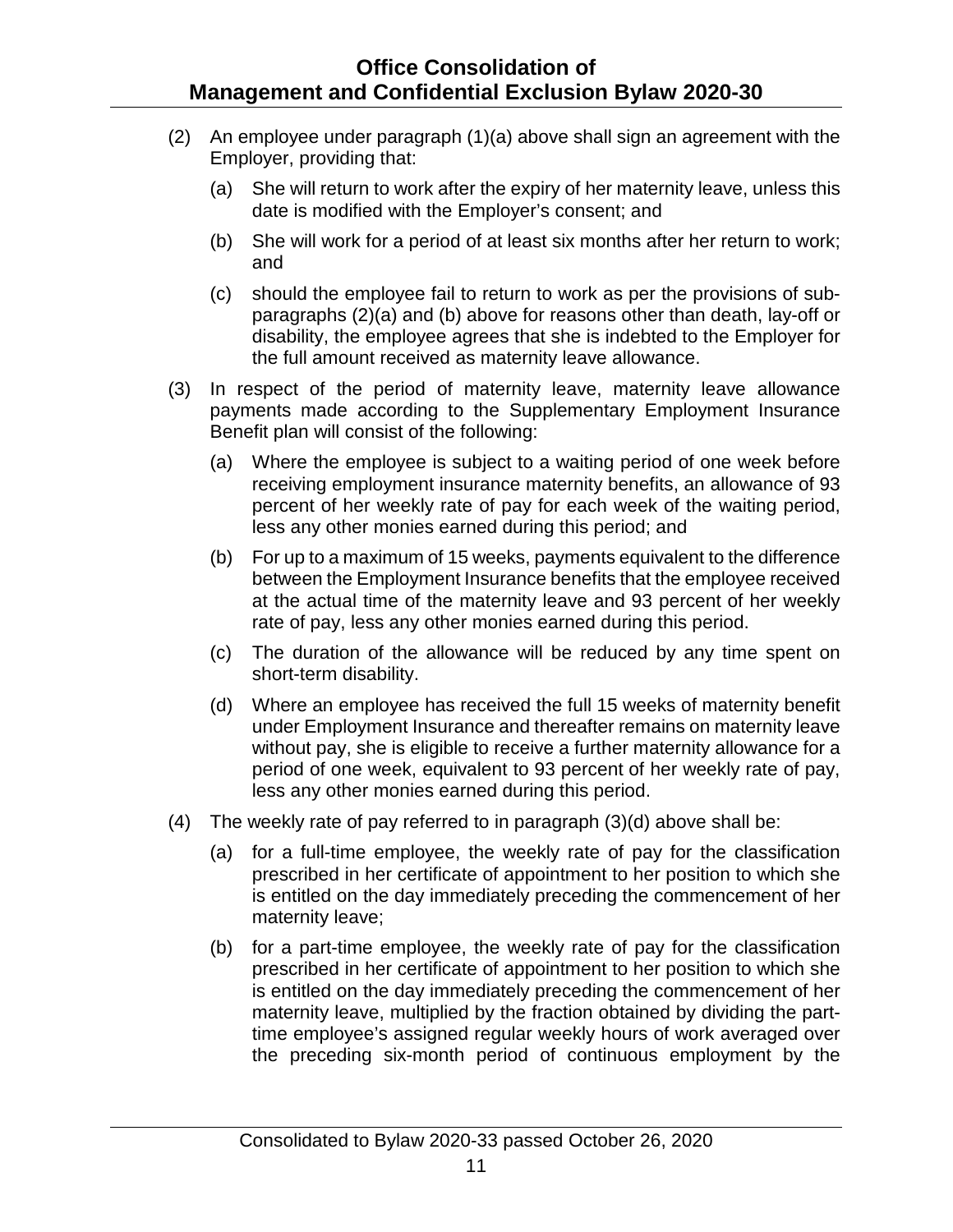regularly scheduled full-time weekly hours of work for the employee's classification;

- (c) where an employee becomes eligible for a pay increase or an economic adjustment during the SEIB Plan period set out in paragraph (3)(c) above, the employee's weekly rate of pay in sub-paragraphs (a) and (b) above shall be adjusted accordingly.
- (5) A regular employee who is on lay-off status shall not be entitled to receive any allowance payment under the SEIB Plan pursuant to paragraph (3)(c) above.
- (6) For the purpose of payments received under the Supplemental Employment Benefit Plan, the Plan shall provide that the employees have no vested right to payment under the plan except to payments during a period of unemployment specified in the plan.
- (7) An employee's continuous service date will not be advanced by the amount of the maternity leave taken.
- 72. There shall be no duplication or overlap with the parental leave provisions of this bylaw.

#### <span id="page-16-0"></span>**Parental Leave**

- 73. An Employee qualifying under the *Yukon Employment Standards Act* shall be entitled to request parental leave without pay in accordance with the provisions of the *Yukon Employment Standards Act.* There shall be no duplication or overlap with the maternity and adoption leave allowance provisions of this bylaw.
- 74. In respect of the period of parental leave, parental leave allowance payments made according to the Supplementary Employment Insurance Benefit plan will consist of the following:
	- (1) where the employee is subject to a waiting period of one week before receiving employment insurance parental benefits, an allowance of 93 percent of the employee's weekly rate of pay for the waiting period, less any other monies earned during this period. (An employee's continuous service date will not be advanced by the amount of the parental leave taken.

#### <span id="page-16-1"></span>**Compassionate Care Leave**

- 75. An employee requesting a leave of absence for compassionate reasons in accordance with the *Employment Insurance Act* will be given special consideration, and may be required to substantiate the reason before beginning the leave, and where not possible, before returning to work.
- 76. Where the employee is subject to a waiting period of one week before receiving Employment Insurance compassionate care leave benefits, the Employer will provide an allowance according to the Supplementary Employment Insurance Benefit Plan of 93 percent of his/her weekly rate of pay for the waiting period, less any other monies earned during this period.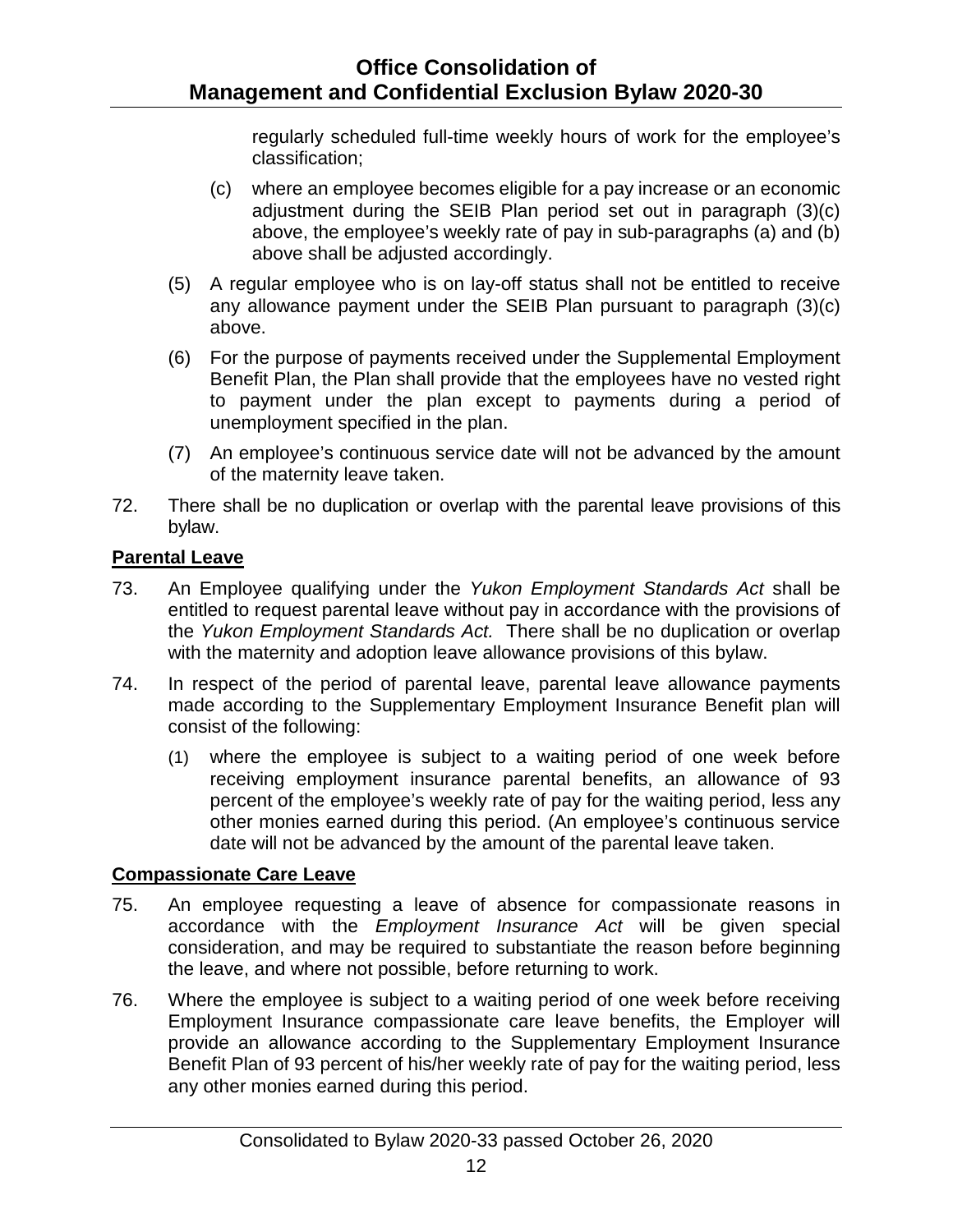77. No employee shall lose seniority, nor will an employee's continuous service date be advanced.

#### <span id="page-17-0"></span>**Critical Illness Leave**

- 78. An employee requesting a leave of absence for critical illness reasons of family in accordance with the *Employment Insurance Act* will be given special consideration, and may be required to substantiate the reason before beginning the leave, and where not possible, before returning to work.
- 79. Definition of 'family member' as defined in the Employment Insurance Regulations (Canada) – includes immediate family and other relatives, as well as other individuals considered to be like family, regardless of marriage, common-law partnership, or legal parent-child relationships.
- 80. Where the employee is subject to a waiting period of one week before receiving Employment Insurance Critical Illness leave benefits, the Employer will provide an allowance according to the Supplementary Employment Insurance Benefit Plan of 93 percent of his/her weekly rate of pay for the waiting period, less any other monies earned during this period.
- 81. No employee shall lose seniority, nor will an employee's continuous service date be advanced

#### <span id="page-17-1"></span>**Court Leave**

82. Employees summoned to jury duty, subpoenaed as a witness, or attending court proceedings and providing proof shall be granted leave with pay. It is understood that any compensation received in connection with these activities shall be remitted to the Employer.

#### <span id="page-17-2"></span>**Leave Without Pay**

- 83. Following guidelines in the relevant administrative directive and under special circumstances where operational efficiency will not be adversely affected, leave without pay may be granted to an Employee. All applications for leave without pay in excess of ten working days are subject to the City Manager's approval.
- 84. Except where provided otherwise by statute, an Employee who has been granted leave without pay which results in that Employee receiving less than the equivalent of two standard work weeks of pay in any calendar month may be required to prepay the full cost of medical and group insurance plan premiums in order to maintain benefit coverage for the period of leave as outlined in the administrative directive.
- 85. Except where provided otherwise by statute, Employees who have for any reason been granted leave without pay in excess of 30 calendar days will have their increment date and Continuous Service date to be advanced by the total amount of leave taken.
- 86. Applications for leave without pay should be submitted at least 31 calendar days in advance of the intended commencement date of the leave if at all possible. The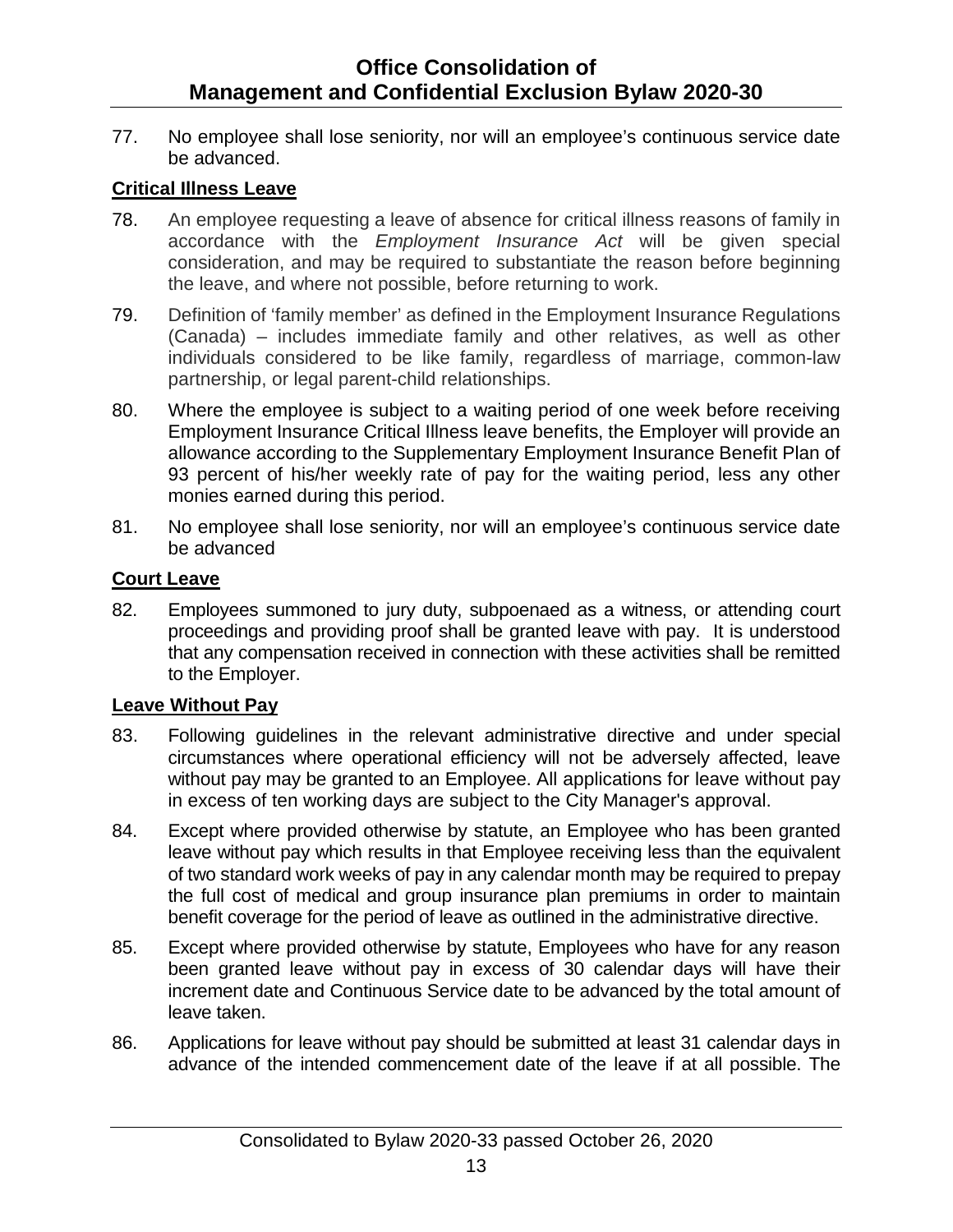Employee shall receive written notification of the decision within 14 calendar days of the date of application.

#### <span id="page-18-0"></span>**Management Leave**

- 87. In lieu of overtime, managers will receive two additional standard work weeks of management leave each year, credited on the first day of January in each year. Any Manager hired after January 1 will receive a pro-rated number of hours of management leave, based on the number of months remaining in the fiscal year. Any manager who leaves the employ of the City will have this time pro-rated for the remaining months in the year that will not be served and any used leave in advance will be repaid to the City.
- 88. Unused management leave credits will be converted to vacation credits as of December 31.

#### <span id="page-18-1"></span>**ALLOWANCES**

#### <span id="page-18-2"></span>**Health Spending Allowance**

- 89. As of January 1, 2020 all permanent Employees will be eligible to receive a health spending allowance each year to a maximum of \$1,500.00.
- 90. Submissions must be made by December 31<sup>st</sup> of each year to be eligible.
- 91. The health spending allowance will be paid to the total amount of submitted receipts for health related spending for the Employee or any member of the Employee's immediate family, subject to approval by the City and any applicable policies or administrative directives.
- 92. Definition of Immediate Family for the purpose of the health spending allowance:
	- spouse or common-law partner resident with the employee;
	- dependent children (including foster children or children of spouse or commonlaw partner).

#### <span id="page-18-3"></span>**Long Service Bonus**

93. Permanent Employees with a continuous service date prior to October 1, 2016 are entitled to the following yearly long service bonus:

| 5 years and less than 10 years  | 2% of base salary |
|---------------------------------|-------------------|
| 10 years and less than 15 years | 3% of base salary |
| 15 and more years of service    | 4% of base salary |

- 94. The long service bonus shall become payable in the pay period containing the Employee's continuous service date.
- 95. Employees who are entitled to a long service bonus and who terminate prior to completion of a further full year of continuous service shall be entitled to a long service bonus on a pro rata basis proportional to the completed months of service since their last long service bonus entitlement date.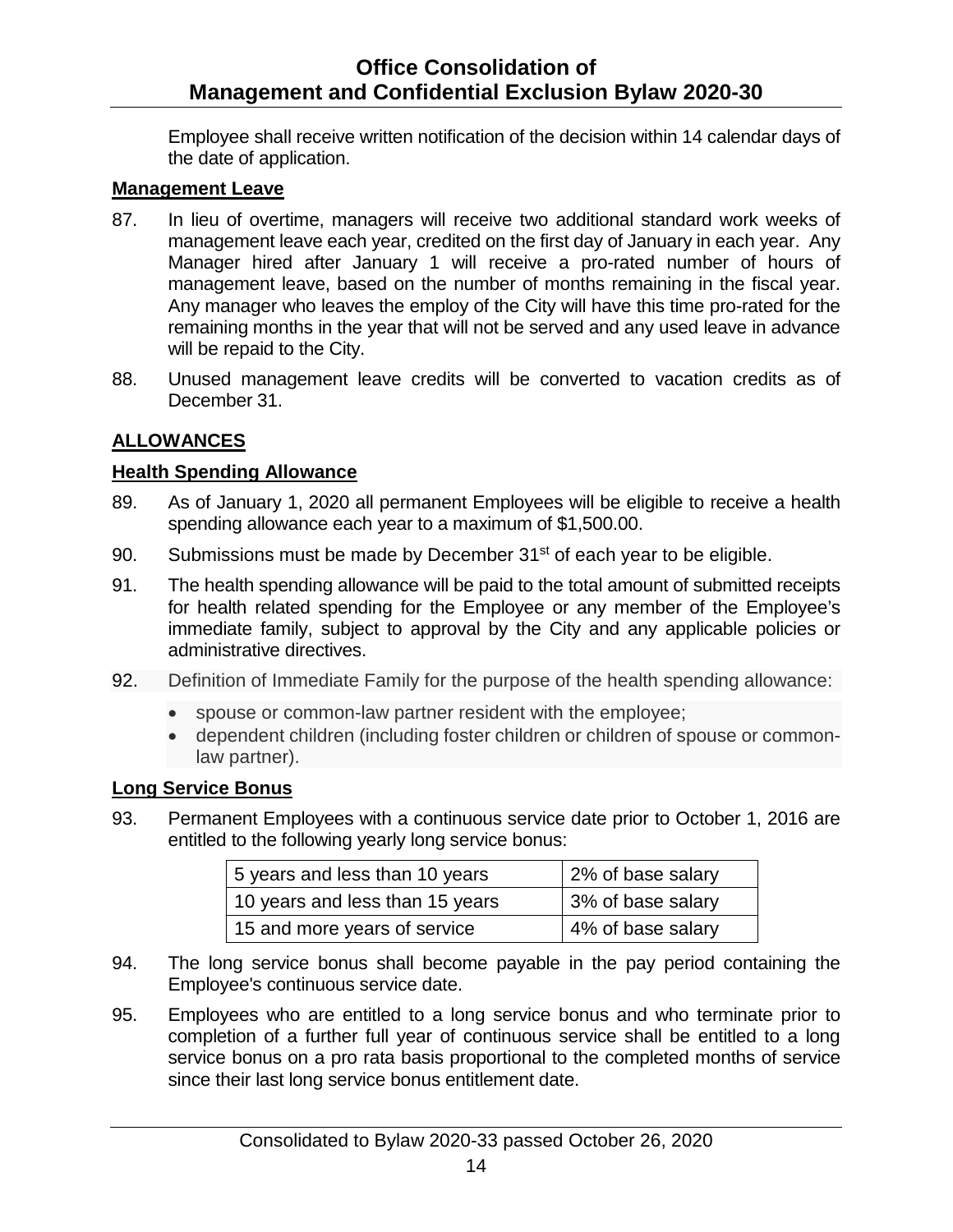96. Employees with a continuous service date on or after October 1, 2016, at the completion of each five-year interval (e.g., five years, 10, 15 etc.), are entitled to one week of long service leave on the anniversary date, to be used over the next five years. Unused long service leave will be paid out at the end of five years.

#### <span id="page-19-0"></span>**Retirement Allowance**

97. An Employee who retires from employment at the city in accordance with the relevant administrative directive will receive a retirement allowance in the amount of two weeks' pay for the first completed year of service and one week's pay for each succeeding complete year of employment to a maximum of 28 weeks, less any period in respect of which severance, retirement or resignation allowance was previously granted.

#### <span id="page-19-1"></span>**Resignation Allowance (non-culpable)**

- 98. An Employee with a continuous service date before October 1, 2016 who has five or more years of continuous service shall on resignation receive a resignation allowance in the amount of two weeks' pay for the first completed year of service and one week's pay for each succeeding complete year of employment to a maximum of 28 weeks, less any period in which the Employee was previously granted severance, retirement or resignation allowance.
- 99. Employees with a continuous service date on or after October 1, 2016 shall not be eligible for a resignation allowance.

#### <span id="page-19-2"></span>**Yukon Bonus**

- 100. Permanent Full-time Employees with one or more years of continuous service will receive an annual Yukon Bonus travel benefit in the amount of \$2,900.00. Terminating Employees are entitled to a payment on a pro-rated basis proportional to the number of completed months of service since their last eligibility date.
- 101. Unless the employee provides written direction otherwise to the Employer, the Yukon Bonus travel benefit shall be paid out as a taxed benefit. Such benefit shall be automatically paid out in the pay period immediately following the entitlement date and prior to December 31st of each year.

#### <span id="page-19-3"></span>**DISCIPLINE, SUSPENSION AND TERMINATION**

- 102. Termination of employment for the purposes of this bylaw is also deemed to be the revocation of the appointment of the Employee (as applicable). Subject to the terms of this bylaw or any applicable legislation, the discipline, suspension and termination of employment of an Employee shall be governed by the terms of this bylaw.
- 103. The City may discipline an Employee for any material breach of this bylaw or any other City bylaw or resolution, any material breach of any of the City's policies, procedures, administrative directives and practices, and any other conduct deemed by the City to be inappropriate for an Employee.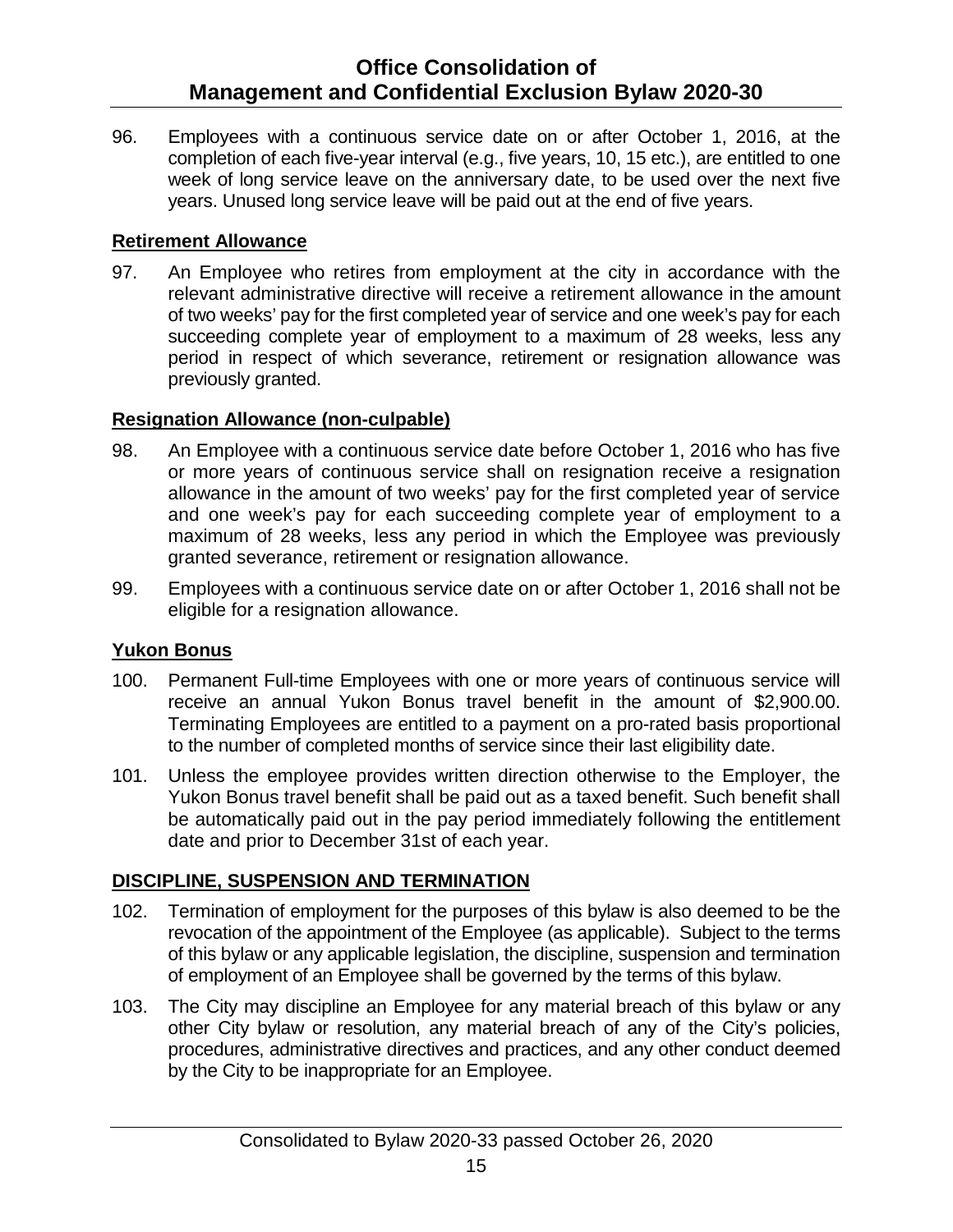- 104. When imposing discipline on an Employee, the City shall attempt to correct behaviour through the application of progressive discipline. However, it is within the sole discretion of the City to determine the level of discipline appropriate under each circumstance including verbal warnings, written warnings, demotions, suspensions with or without pay and termination of employment.
- 105. Pursuant to section 189 of the *Municipal Act*, an Employee may appeal in writing to council within five working days of a disciplinary suspension with cause under this section pursuant to section 184 of the *Municipal Act*.
	- (1) After hearing the Employee and others as council deems necessary, council shall extend, reduce, or confirm the suspension, or overturn the suspension and/or reinstate the Employee.
	- (2) The City's internal procedural obligations pursuant to this provision shall be fully discharged, and the rights of the Employee fully and fairly satisfied if the Employee has been provided written notice summarizing the reasons for the suspension and the opportunity to provide written submissions to council prior to a decision being made.
	- (3) The City may invoke non-disciplinary leaves with or without pay pending investigation and such non-disciplinary leaves do not constitute discipline, a suspension or termination/dismissal for the purposes of this section of the Bylaw until a decision to impose discipline or termination is made and communicated to the employee. For greater clarity, there is no entitlement to appeal to Council for non-disciplinary leaves invoked by the City.
- 106. The employment relationship between the City and the Employee may be terminated in any of the following manners:
	- (1) By written agreement between the City and the Employee.
	- (2) By the Employee, upon providing one month's written notice of resignation to the City. The City may waive such notice in whole or in part and if it does so then the Employee shall be entitled to payment of salary in lieu of any of the remaining one month's notice.
	- (3) By the Employee retiring pursuant to the retirement allowance provision in this bylaw.
	- (4) By the City, at any time without any notice or pay in lieu of notice, for Cause. "Cause" shall include, but not be limited to:
		- (a) conduct by the Employee that brings or has the potential to bring the City or its representatives into public disrepute or ridicule;
		- (b) unauthorized disclosure of confidential information or documents received or obtained by Employee in the course of employment without the written consent of council;
		- (c) use of such confidential information or documentation for the Employee's benefit or gain;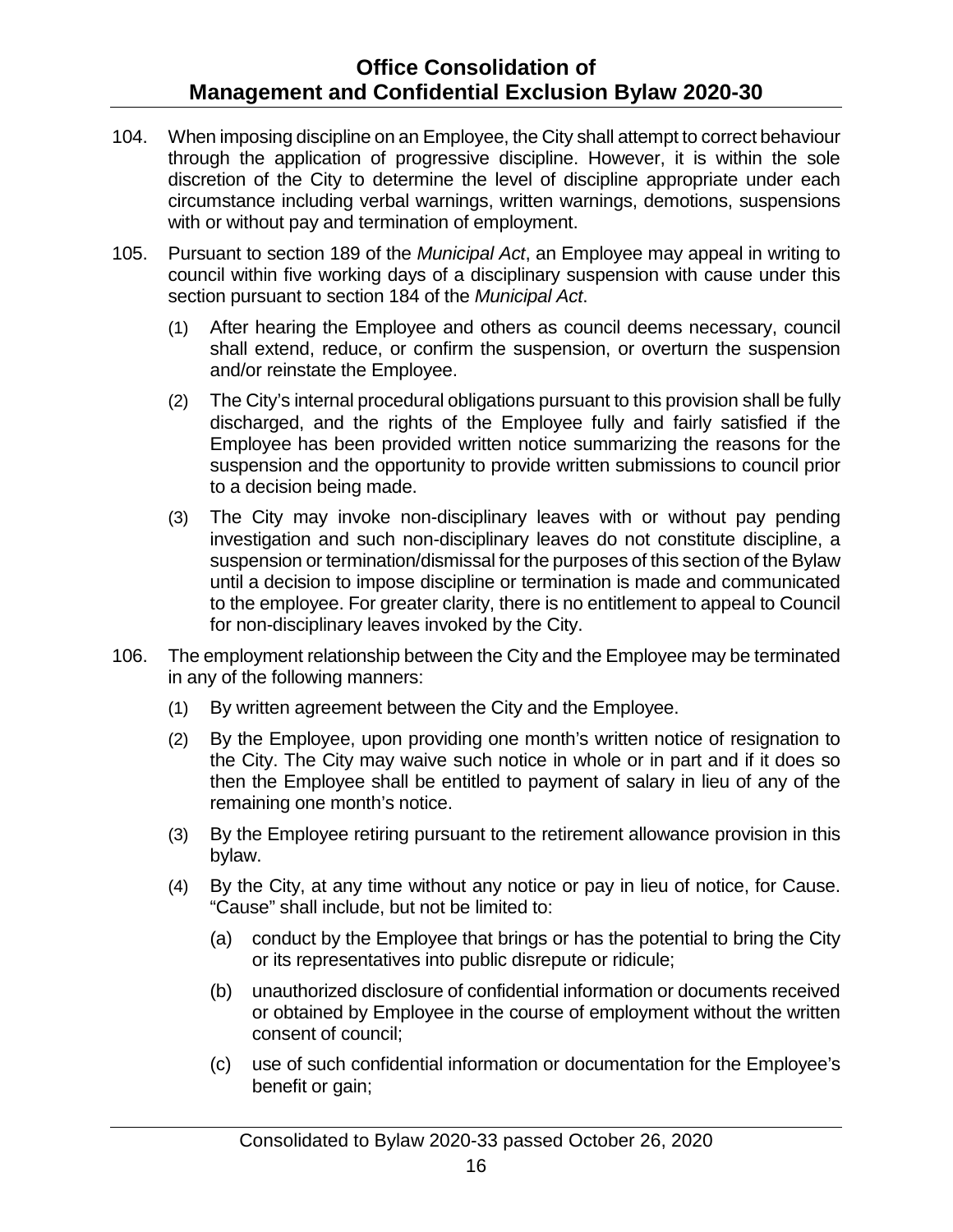- (d) significant or repetitive breaches of the City's bylaws, resolutions, policies, procedures, administrative directives, or practices; and
- (e) any conduct that would constitute just cause for termination pursuant to the common law governing employment contracts.
- 107. The Employee may appeal in writing to council within five working days of a termination for cause.
	- (1) The City's internal procedural obligations pursuant to this provision shall be fully discharged and the rights of the Employee fully and fairly satisfied if the Employee has been provided with a written notice summarizing the reasons for the cause and the opportunity to provide written submissions to Council.
	- (2) Council shall confirm the termination for cause, substitute the termination for cause with a termination without cause, reinstate the employee with no discipline, reinstate the employee with a warning or period of suspension, and may impose any conditions deemed appropriate.
- 108. For Employees other than casual and temporary Employees, the employment relationship may be terminated by the City for any reason at its sole discretion, on a without cause basis, by providing the Employee three months of notice during the first two years of employment plus one additional month of notice for each completed year of employment commencing upon completion of two years of employment, up to a maximum total notice of twelve months.
	- (1) The City may at its sole discretion provide notice as written working notice, payment of base salary in lieu of notice, or any equivalent combination of written notice and base salary in lieu of notice.
	- (2) The City may at its sole discretion provide the payment of base salary in lieu of notice through salary continuance instalments and make such payments conditional on the Employee taking reasonable steps to search for new employment.
		- (a) The City may at its sole discretion cease salary continuance payments upon the Employee obtaining new employment or income.
	- (3) The provision to the Employee of any payment of salary in lieu of notice greater than the minimum notice required by the *Employment Standards Act* is conditional on the Employee providing a signed release from any legal claims against the City and confidentiality agreement about the affairs of the City in a form satisfactory to the City.
- 109. The employment of Temporary Employees will terminate at the end of the fixed term established by the City for the Temporary Employee unless terminated earlier by the City providing the minimum notice or pay in lieu of notice required by the *Employment Standards Act* (if any).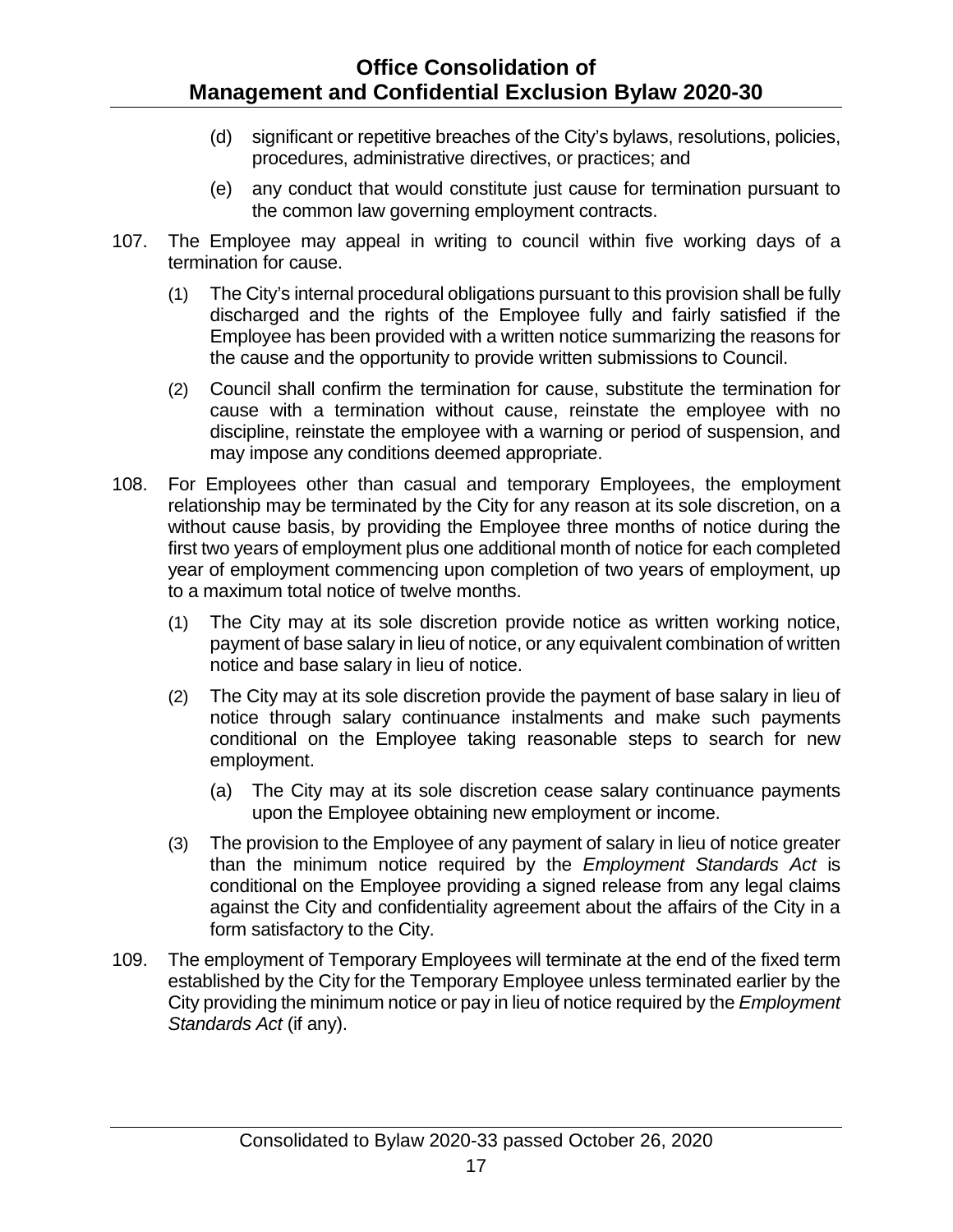- 110. Unless otherwise agreed to in writing by the City, there is no obligation to provide any amount of work to Casual Employees, continue their employment for any period of time or provide any notice of termination of employment or pay in lieu of notice, unless otherwise required by the *Employment Standards Act* and then only the minimum entitlement will be provided.
- 111. Where notice is required pursuant to this bylaw and any applicable laws, all of the City's obligations related to the employment of an Employee and this bylaw are fully discharged and the rights of the Employee fully and fairly satisfied upon the City providing the greater of the notice or pay in lieu of notice pursuant to this section and the minimum entitlement pursuant to the *Employment Standards Act*. All notice pursuant to this section is inclusive of the entitlements pursuant to the *Employment Standards Act.*
- 112. It is within the sole discretion of the City to elect to continue all or any part of the remuneration and benefits of an Employee during a period of suspension pursuant to this bylaw including any suspension that is under appeal.
- 113. If the employment relationship is terminated in accordance with this section then all remuneration and benefits shall cease immediately upon the effective date of termination unless expressly stated otherwise in this bylaw, agreed to in writing by the City or required by the *Employment Standards Act*, and the Employee shall have no further legal claim of any kind against the City arising out of the termination of employment or arising out of this bylaw.
- 114. There are no procedural or appeal rights other than as expressly stated in this section of this bylaw.

#### <span id="page-22-0"></span>**GENERAL PROVISIONS**

- 115. Employees required by the Employer to complete a driver's examination during their regular work schedule will be paid for their time at the applicable rate of pay.
- 116. If, in the opinion of the Employer, a medical examination of an Employee is required, the Employee will be paid for the time spent with the doctor and the cost of the examination shall be borne by the City.
- 117. Any Employee suffering injury while on the job must report immediately, or as soon as practicable, to the Supervisor, his replacement or the nearest medical officer.
- 118. Conflict of interest rules as set out in Council's Employee Code of Conduct Policy will apply to all Employees.
- 119. The City Manager may choose to grant to an Employee additional discretionary benefits over and above those described by this bylaw, if he or she, further to consultation with Human Resources, is satisfied that special circumstances warrant such a decision.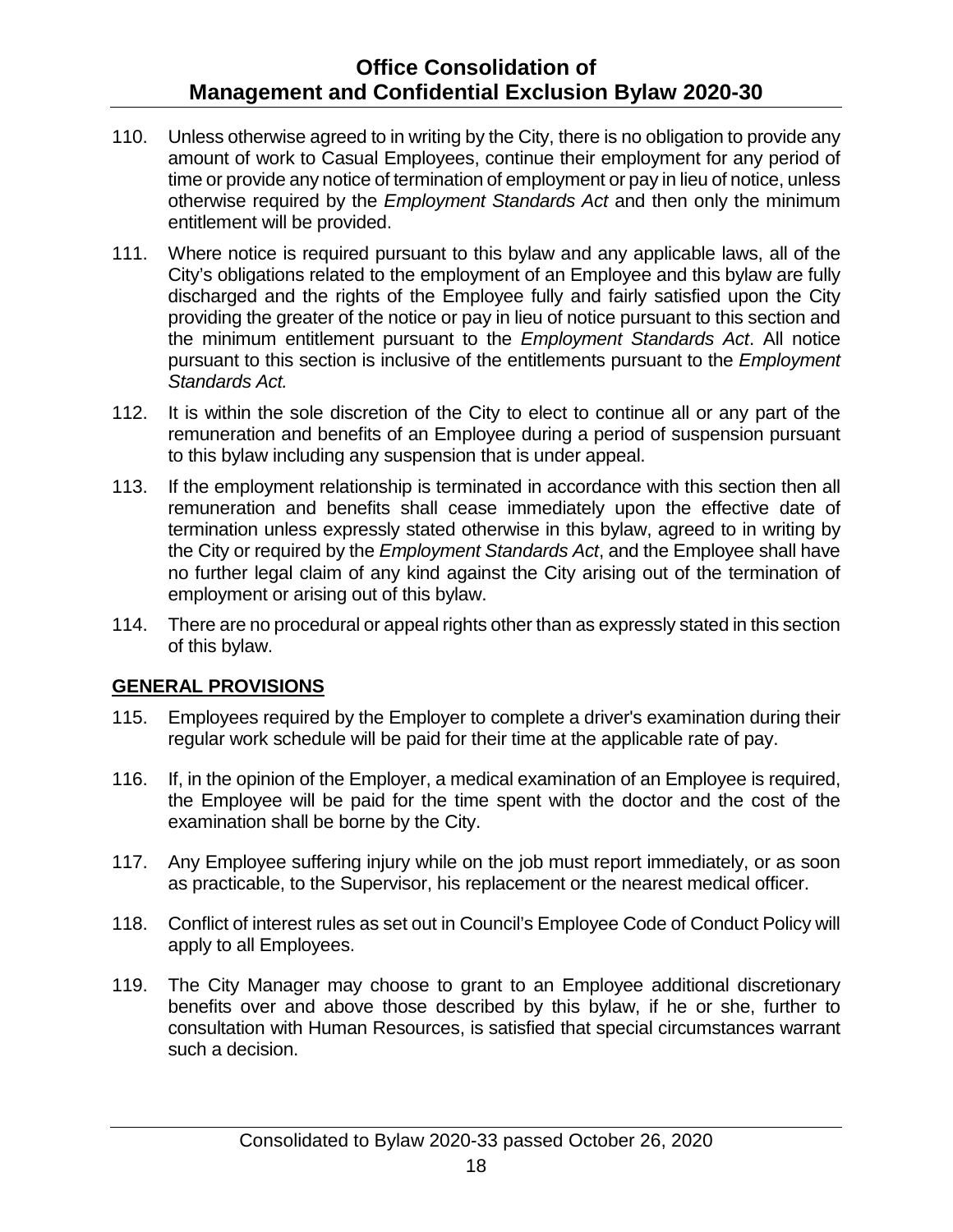120. To encourage use of public transit and the Canada Games Centre, the Employer shall reimburse 50% of the cost of a pass on the city operated public transit system and fifty percent (50%) of the cost for an Employee to purchase a membership pass (single or family) for the Canada Games Centre. For the purposes of this section, family means an Employee's spouse and children living in the Employee's residence.

<span id="page-23-0"></span>

| <b>Management Employees</b>                         | <b>Job Code</b> | <b>Salary</b><br>Range |
|-----------------------------------------------------|-----------------|------------------------|
| <b>Director Community and Recreation Services</b>   | 168             | 19                     |
| <b>Director Corporate Services</b>                  | 033             | 19                     |
| <b>Director Development Services</b>                | 171             | 19                     |
| Director Infrastructure and Operations              | 034             | 19                     |
| <b>Associate Manager, Engineering Services</b>      | 186             | 17                     |
| Deputy Fire Chief                                   | 167             | 17                     |
| <b>Fire Chief</b>                                   | 049             | 18                     |
| <b>Manager Business and Technology Systems</b>      | 078             | 17                     |
| <b>Manager Bylaw Services</b>                       | 071             | 17                     |
| <b>Manager Engineering Services</b>                 | 072             | 18                     |
| <b>Manager Financial Services</b>                   | 077             | 18                     |
| <b>Manager Human Resources</b>                      | 073             | 17                     |
| <b>Manager Land and Building Services</b>           | 246             | 18                     |
| <b>Manager Legislative Services</b>                 | 220             | 17                     |
| <b>Manager Operations</b>                           | 179             | 18                     |
| Manager Parks and Community Development             | 206             | 17                     |
| <b>Manager Planning and Sustainability Services</b> | 249             | 18                     |
| <b>Manager Recreation and Facility Services</b>     | 175             | 18                     |
| <b>Manager Strategic Communications</b>             | 149             | 16                     |
| <b>Manager Transit Services</b>                     | 130             | 17                     |
| <b>Manager Water and Waste Services</b>             | 208             | 18                     |

### **SCHEDULE "A"**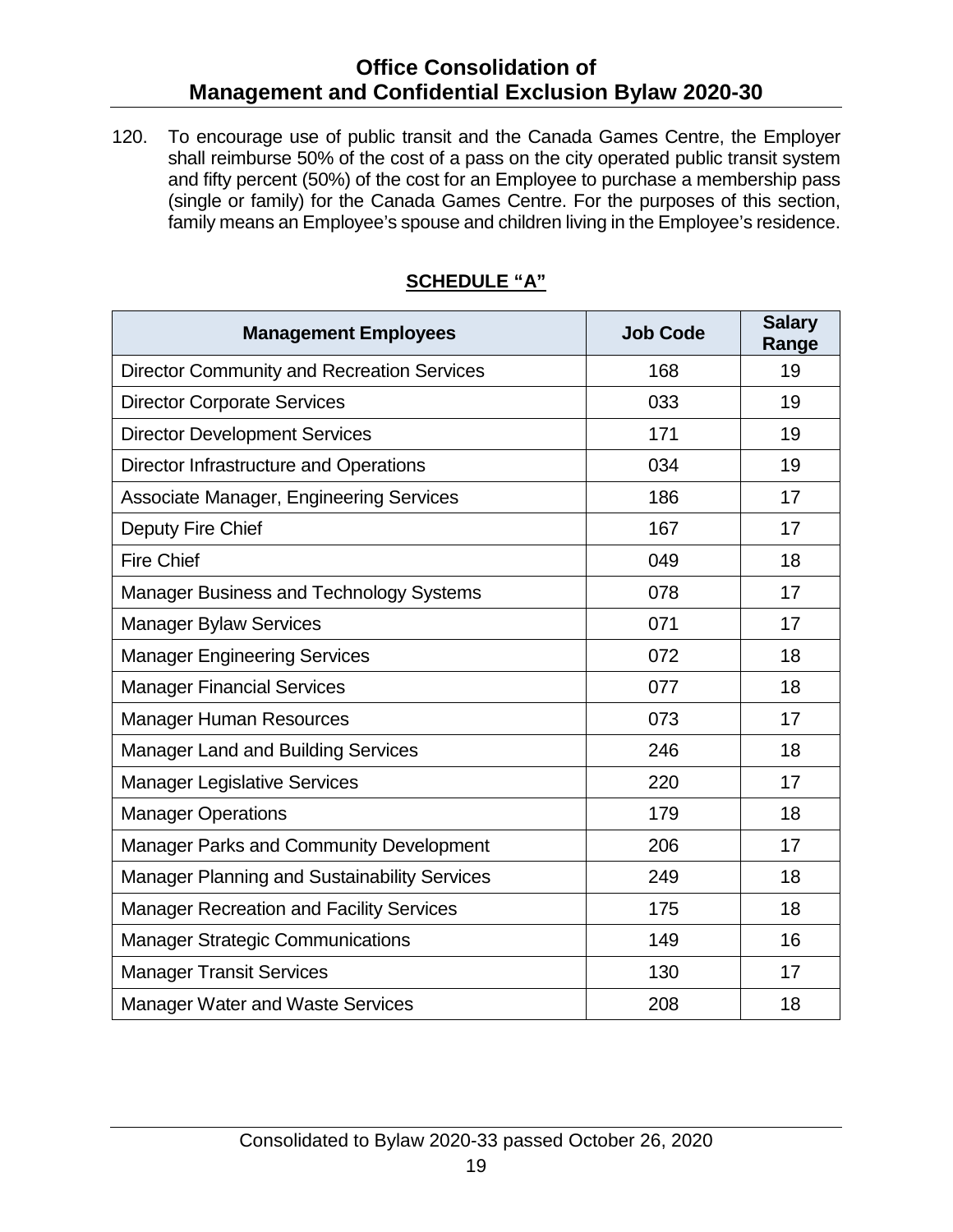| <b>Schedule "A" - Management Employees</b>                                           |        |                |                |  |
|--------------------------------------------------------------------------------------|--------|----------------|----------------|--|
| Effective January 1, 2019 to December 31, 2019<br>2.6% Increase<br>35 Hours per Week |        |                |                |  |
|                                                                                      |        | <b>Minimum</b> | <b>Maximum</b> |  |
|                                                                                      |        |                | \$89.84        |  |
| <b>Director Community and Recreation Services</b>                                    | Hourly | \$72.99        |                |  |
|                                                                                      | Annual | \$133,291.42   | \$164,062.21   |  |
| <b>Director Corporate Services</b>                                                   | Hourly | \$72.99        | \$89.84        |  |
|                                                                                      | Annual | \$133,291.42   | \$164,062.21   |  |
|                                                                                      | Hourly | \$72.99        | \$89.84        |  |
| <b>Director Development Services</b>                                                 | Annual | \$133,291.42   | \$164,062.21   |  |
|                                                                                      | Hourly | \$72.99        | \$89.84        |  |
| Director Infrastructure and Operations                                               | Annual | \$133,291.42   | \$164,062.21   |  |
|                                                                                      | Hourly | \$61.13        | \$68.85        |  |
| Associate Manager, Engineering Services                                              | Annual | \$111,633.16   | \$125,731.12   |  |
|                                                                                      | Hourly | \$61.13        | \$68.85        |  |
| Deputy Fire Chief                                                                    | Annual | \$111,633.16   | \$125,731.12   |  |
|                                                                                      | Hourly | \$66.79        | \$75.25        |  |
| <b>Fire Chief</b>                                                                    | Annual | \$121,987.49   | \$137,418.54   |  |
| <b>Manager Business and Technology Systems</b>                                       | Hourly | \$61.13        | \$68.85        |  |
|                                                                                      | Annual | \$111,633.16   | \$125,749.38   |  |
|                                                                                      | Hourly | \$61.13        | \$68.85        |  |
| <b>Manager Bylaw Services</b>                                                        | Annual | \$111,633.16   | \$125,749.38   |  |
|                                                                                      | Hourly | \$66.79        | \$75.25        |  |
| <b>Manager Engineering Services</b>                                                  | Annual | \$121,987.49   | \$137,418.54   |  |
|                                                                                      | Hourly | \$66.79        | \$75.25        |  |
| <b>Manager Financial Services</b>                                                    | Annual | \$121,987.49   | \$137,418.54   |  |
|                                                                                      | Hourly | \$61.13        | \$68.85        |  |
| <b>Manager Human Resources</b>                                                       | Annual | \$111,633.16   | \$125,749.38   |  |
| <b>Manager Land and Building Services</b>                                            | Hourly | \$66.79        | \$75.25        |  |
|                                                                                      | Annual | \$121,987.49   | \$137,418.54   |  |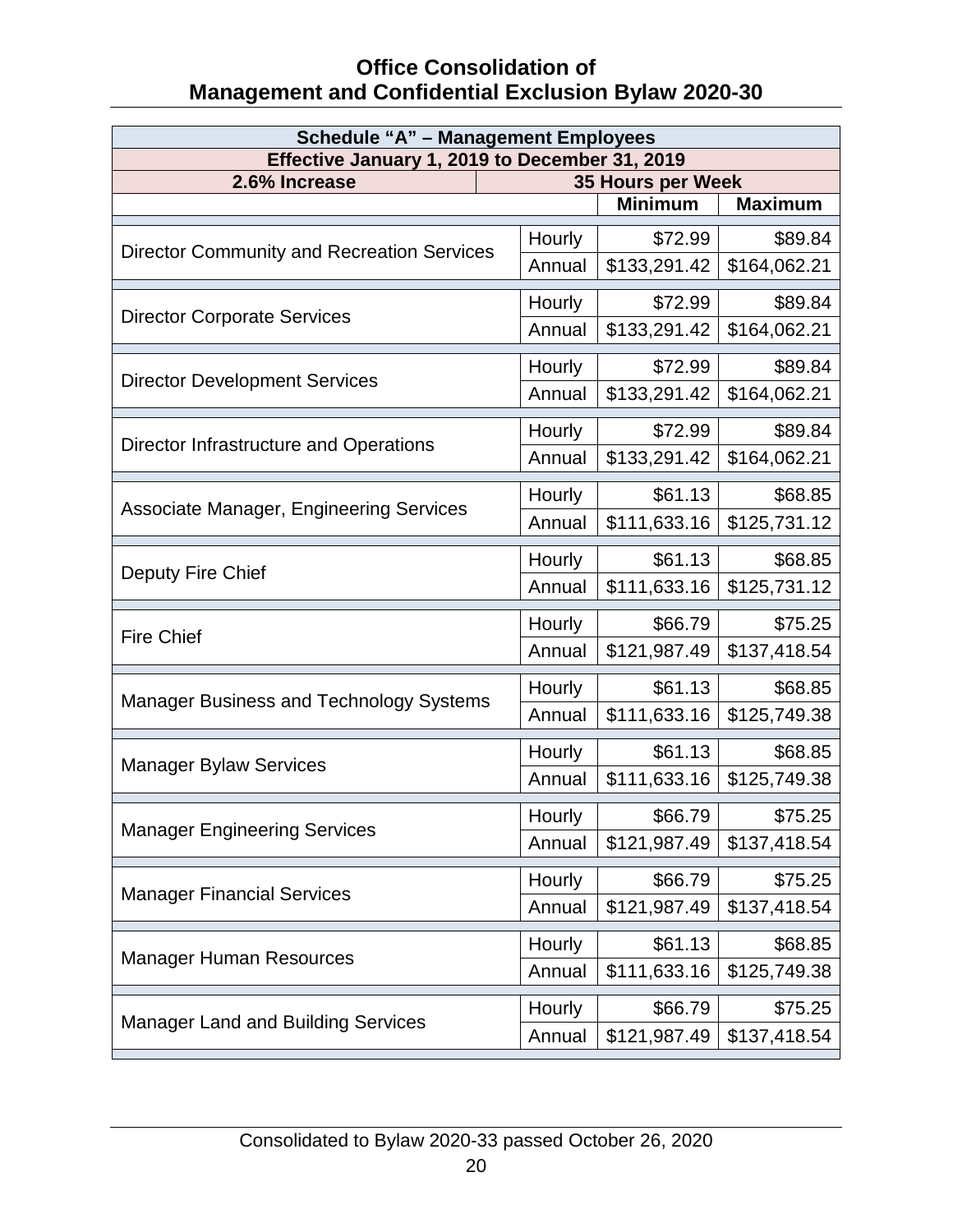| <b>Schedule "A" - Management Employees</b>          |  |                   |                |                |
|-----------------------------------------------------|--|-------------------|----------------|----------------|
| Effective January 1, 2019 to December 31, 2019      |  |                   |                |                |
| 2.6% Increase                                       |  | 35 Hours per Week |                |                |
|                                                     |  |                   | <b>Minimum</b> | <b>Maximum</b> |
|                                                     |  | Hourly            | \$61.13        | \$68.85        |
| <b>Manager Legislative Services</b>                 |  | Annual            | \$111,633.16   | \$125,749.38   |
|                                                     |  | Hourly            | \$66.79        | \$75.25        |
| <b>Manager Operations</b>                           |  | Annual            | \$121,987.49   | \$137,418.54   |
|                                                     |  | Hourly            | \$61.13        | \$68.85        |
| <b>Manager Parks and Community Development</b>      |  | Annual            | \$111,633.16   | \$125,749.38   |
|                                                     |  | Hourly            | \$66.79        | \$75.25        |
| <b>Manager Planning and Sustainability Services</b> |  | Annual            | \$121,987.49   | \$137,418.54   |
|                                                     |  | Hourly            | \$66.79        | \$75.25        |
| <b>Manager Recreation and Facility Services</b>     |  | Annual            | \$121,987.49   | \$137,418.54   |
|                                                     |  | Hourly            | \$55.96        | \$63.05        |
| <b>Manager Strategic Communications</b>             |  | Annual            | \$102,191.91   | \$115,139.39   |
|                                                     |  | Hourly            | \$61.13        | \$68.85        |
| <b>Manager Transit Services</b>                     |  | Annual            | \$111,633.16   | \$125,749.38   |
| <b>Manager Water and Waste Services</b>             |  | Hourly            | \$66.79        | \$75.25        |
|                                                     |  | Annual            | \$121,987.49   | \$137,418.54   |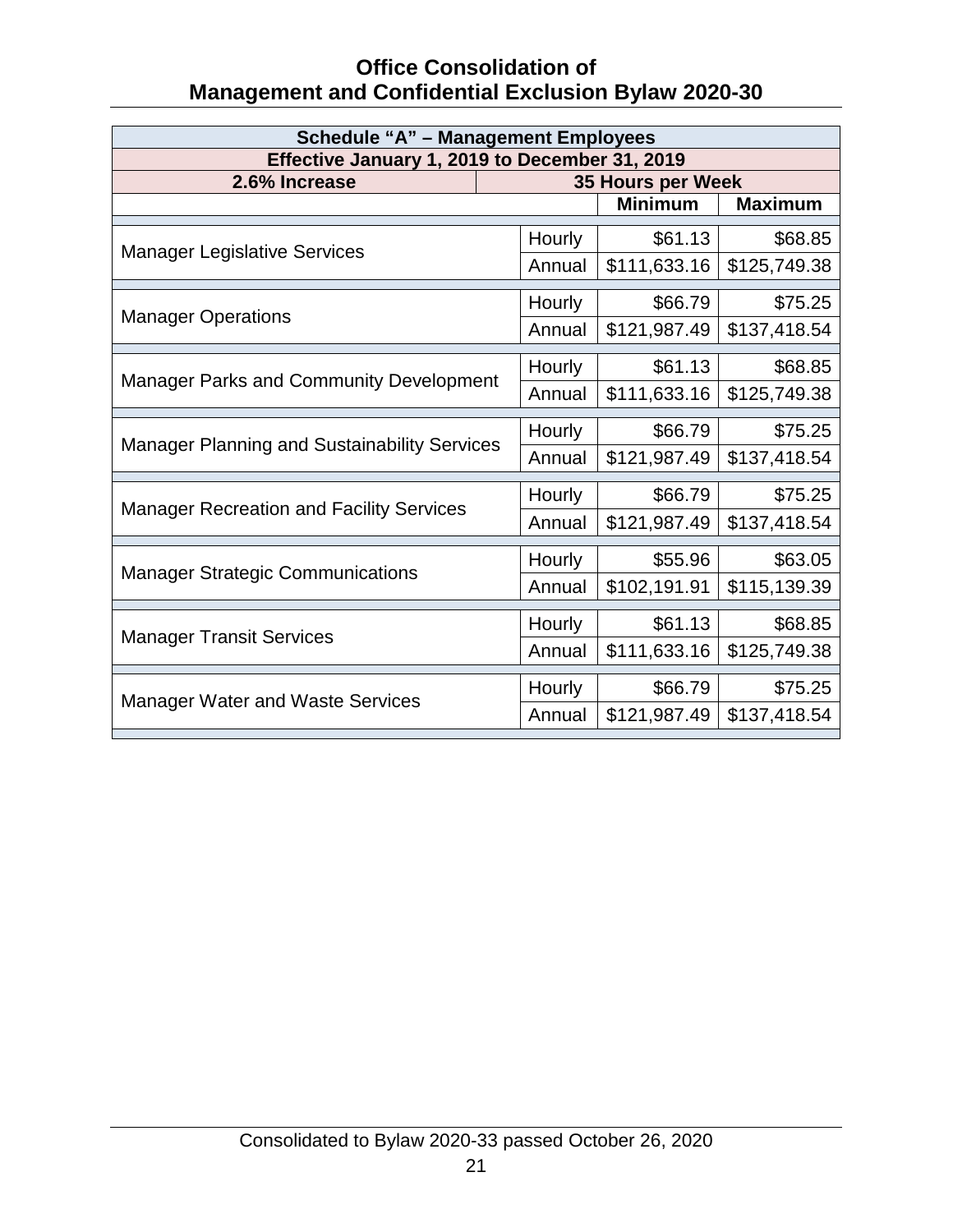| <b>Schedule "A" - Management Employees</b><br>Effective January 1, 2020 to date of bylaw passing |        |                |                |
|--------------------------------------------------------------------------------------------------|--------|----------------|----------------|
| Increase for 2020 is the greater of 1.25% or CPI                                                 |        |                |                |
| 35 Hours per Week                                                                                |        |                |                |
|                                                                                                  |        | <b>Minimum</b> | <b>Maximum</b> |
|                                                                                                  | Hourly | \$74.89        | \$92.17        |
| <b>Director Community and Recreation Services</b>                                                | Annual | \$136,761.12   | \$168,335.43   |
| <b>Director Corporate Services</b>                                                               | Hourly | \$74.89        | \$92.17        |
|                                                                                                  | Annual | \$136,761.12   | \$168,335.43   |
| <b>Director Development Services</b>                                                             | Hourly | \$74.89        | \$92.17        |
|                                                                                                  | Annual | \$136,761.12   | \$168,335.43   |
|                                                                                                  | Hourly | \$74.89        | \$92.17        |
| Director Infrastructure and Operations                                                           | Annual | \$136,761.12   | \$168,335.43   |
|                                                                                                  | Hourly | \$62.72        | \$70.65        |
| Associate Manager, Engineering Services                                                          | Annual | \$114,536.76   | \$129,018.20   |
|                                                                                                  | Hourly | \$62.72        | \$70.65        |
| Deputy Fire Chief                                                                                | Annual | \$114,536.76   | \$129,018.20   |
| <b>Fire Chief</b>                                                                                | Hourly | \$68.53        | \$77.20        |
|                                                                                                  | Annual | \$125,146.74   | \$140,997.81   |
| <b>Manager Business and Technology Systems</b>                                                   | Hourly | \$62.72        | \$70.65        |
|                                                                                                  | Annual | \$114,536.76   | \$129,018.20   |
|                                                                                                  | Hourly | \$62.72        | \$70.65        |
| <b>Manager Bylaw Services</b>                                                                    | Annual | \$114,536.76   | \$129,018.20   |
| <b>Manager Engineering Services</b>                                                              | Hourly | \$68.53        | \$77.20        |
|                                                                                                  | Annual | \$125,146.74   | \$140,997.81   |
| <b>Manager Financial Services</b>                                                                | Hourly | \$68.53        | \$77.20        |
|                                                                                                  | Annual | \$125,146.74   | \$140,997.81   |
| <b>Manager Human Resources</b>                                                                   | Hourly | \$62.72        | \$70.65        |
|                                                                                                  | Annual | \$114,536.76   | \$129,018.20   |
|                                                                                                  | Hourly | \$68.53        | \$77.20        |
| <b>Manager Land and Building Services</b>                                                        | Annual | \$125,146.74   | \$140,997.81   |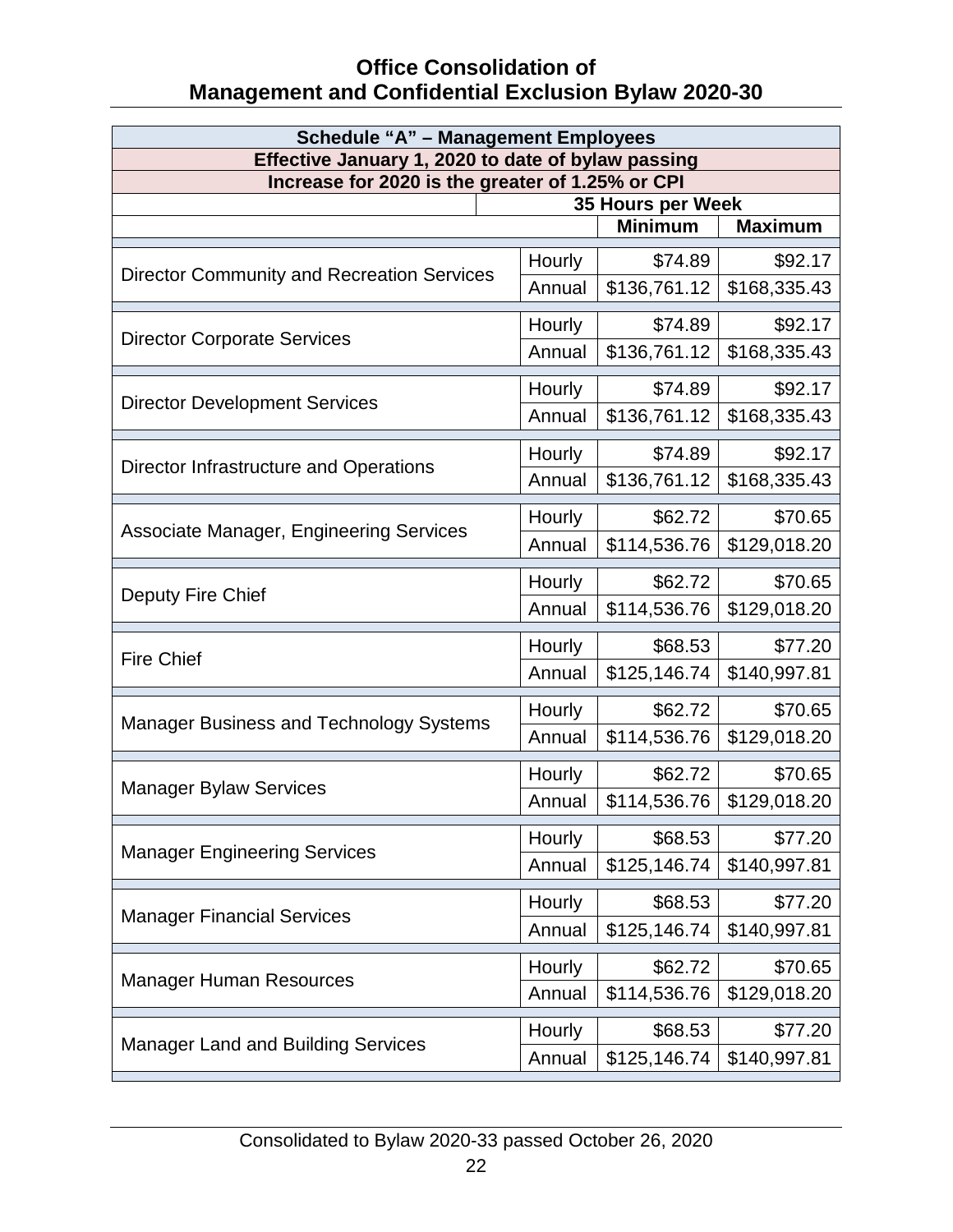| <b>Schedule "A" - Management Employees</b>                            |        |                |                |
|-----------------------------------------------------------------------|--------|----------------|----------------|
| Effective January 1, 2020 to date of bylaw passing                    |        |                |                |
| Increase for 2020 is the greater of 1.25% or CPI<br>35 Hours per Week |        |                |                |
|                                                                       |        | <b>Minimum</b> | <b>Maximum</b> |
|                                                                       |        |                |                |
| <b>Manager Legislative Services</b>                                   | Hourly | \$62.72        | \$70.65        |
|                                                                       | Annual | \$114,536.76   | \$129,018.20   |
|                                                                       | Hourly | \$68.53        | \$77.20        |
| <b>Manager Operations</b>                                             | Annual | \$125,146.74   | \$140,997.81   |
|                                                                       | Hourly | \$62.72        | \$70.65        |
| <b>Manager Parks and Community Development</b>                        | Annual | \$114,536.76   | \$129,018.20   |
|                                                                       | Hourly | \$68.53        | \$77.20        |
| <b>Manager Planning and Sustainability Services</b>                   | Annual | \$125,146.74   | \$140,997.81   |
|                                                                       | Hourly | \$68.53        | \$77.20        |
| <b>Manager Recreation and Facility Services</b>                       | Annual | \$125,146.74   | \$140,997.81   |
|                                                                       |        |                |                |
| <b>Manager Strategic Communications</b>                               | Hourly | \$57.41        | \$64.69        |
|                                                                       | Annual | \$104,858.11   | \$118,134.29   |
|                                                                       | Hourly | \$62.72        | \$70.65        |
| <b>Manager Transit Services</b>                                       | Annual | \$114,536.76   | \$129,018.20   |
| <b>Manager Water and Waste Services</b>                               | Hourly | \$68.53        | \$77.20        |
|                                                                       | Annual | \$125,146.74   | \$140,997.81   |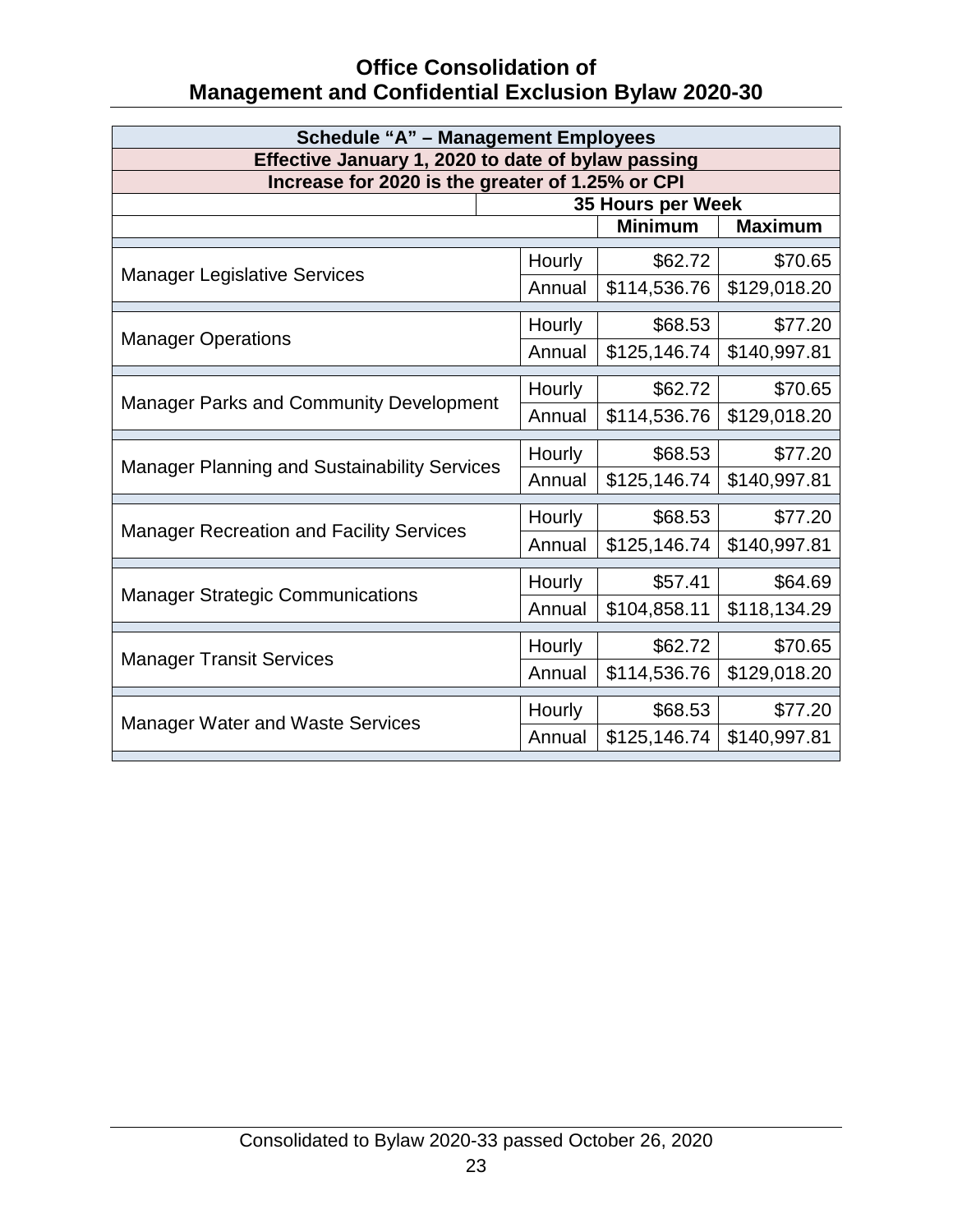| <b>Schedule "A" - Management Employees</b>                                               |        |                |                |
|------------------------------------------------------------------------------------------|--------|----------------|----------------|
| Effective date of bylaw passing to December 31, 2020                                     |        |                |                |
| Increase for 2020 is market rate plus the greater of 1.25% or CPI<br>37.5 Hours per Week |        |                |                |
| <b>Market Rate</b>                                                                       |        | <b>Minimum</b> | <b>Maximum</b> |
|                                                                                          |        |                |                |
| <b>Director Community and Recreation Services</b>                                        | Hourly | \$81.01        | \$99.95        |
|                                                                                          | Annual | \$158,504.17   | \$195,562.17   |
| <b>Director Corporate Services</b>                                                       | Hourly | \$81.01        | \$99.95        |
|                                                                                          | Annual | \$158,504.17   | \$195,562.17   |
|                                                                                          | Hourly | \$81.01        | \$99.95        |
| <b>Director Development Services</b>                                                     | Annual | \$158,504.17   | \$195,562.17   |
|                                                                                          | Hourly | \$81.01        | \$99.95        |
| Director Infrastructure and Operations                                                   | Annual | \$158,504.17   | \$195,562.17   |
|                                                                                          | Hourly | \$55.56        | \$72.62        |
| Associate Manager, Engineering Services                                                  | Annual | \$108,708.70   | \$142,088.29   |
|                                                                                          | Hourly | \$55.95        | \$68.16        |
| Deputy Fire Chief                                                                        | Annual | \$109,471.77   | \$133,361.86   |
|                                                                                          | Hourly | \$62.70        | \$80.37        |
| <b>Fire Chief</b>                                                                        | Annual | \$122,678.82   | \$157,251.94   |
|                                                                                          | Hourly | \$61.11        | \$76.39        |
| <b>Manager Business and Technology Systems</b>                                           | Annual | \$119,567.83   | \$149,464.67   |
|                                                                                          | Hourly | \$59.34        | \$74.79        |
| <b>Manager Bylaw Services</b>                                                            | Annual | \$116,104.64   | \$146,334.11   |
|                                                                                          | Hourly | \$66.99        | \$84.29        |
| <b>Manager Engineering Services</b>                                                      | Annual | \$131,072.63   | \$164,921.81   |
|                                                                                          | Hourly | \$67.79        | \$84.68        |
| <b>Manager Financial Services</b>                                                        | Annual | \$132,637.91   | \$165,684.89   |
|                                                                                          | Hourly | \$64.68        | \$84.09        |
| <b>Manager Human Resources</b>                                                           | Annual | \$126,552.89   | \$164,530.49   |
|                                                                                          | Hourly | \$60.52        | \$75.39        |
| <b>Manager Land and Building Services</b>                                                | Annual | \$118,413.43   | \$147,508.07   |
|                                                                                          |        |                |                |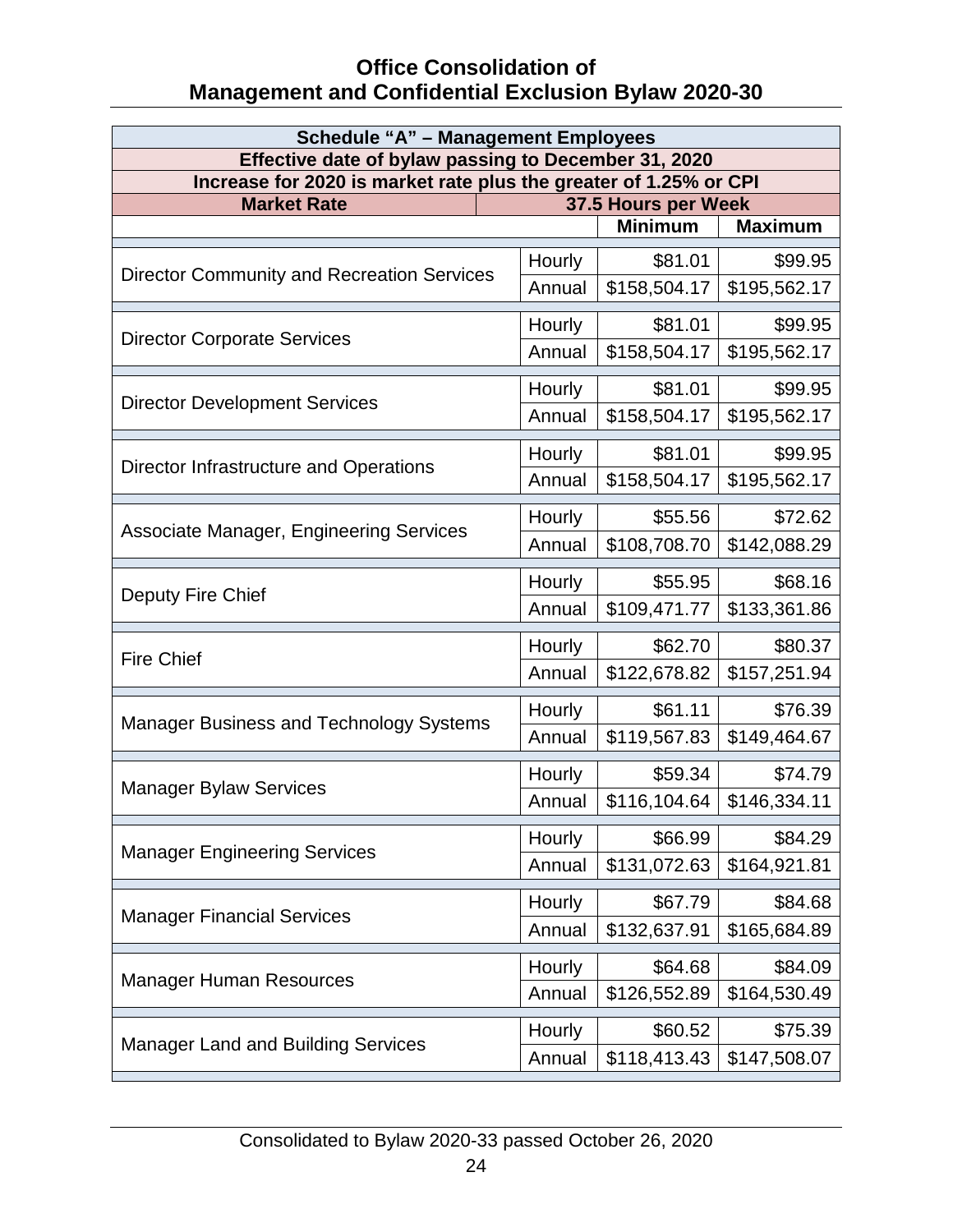| <b>Schedule "A" - Management Employees</b>                        |        |                                       |                |
|-------------------------------------------------------------------|--------|---------------------------------------|----------------|
| Effective date of bylaw passing to December 31, 2020              |        |                                       |                |
| Increase for 2020 is market rate plus the greater of 1.25% or CPI |        |                                       |                |
| <b>Market Rate</b>                                                |        | 37.5 Hours per Week<br><b>Minimum</b> | <b>Maximum</b> |
|                                                                   |        |                                       |                |
|                                                                   | Hourly | \$55.46                               | \$68.92        |
| <b>Manager Legislative Services</b>                               | Annual | \$108,513.04                          | \$134,848.87   |
|                                                                   | Hourly | \$62.20                               | \$77.98        |
| <b>Manager Operations</b>                                         | Annual | \$121,700.52                          | \$152,575.67   |
|                                                                   | Hourly | \$56.91                               | \$71.36        |
| <b>Manager Parks and Community Development</b>                    | Annual | \$111,350.11                          | \$139,622.98   |
|                                                                   | Hourly | \$60.52                               | \$75.39        |
| <b>Manager Planning and Sustainability Services</b>               | Annual | \$118,413.43                          | \$147,508.07   |
|                                                                   | Hourly | \$57.01                               | \$71.41        |
| <b>Manager Recreation and Facility Services</b>                   | Annual | \$111,545.77                          | \$139,720.81   |
|                                                                   | Hourly | \$70.69                               | \$84.16        |
| <b>Manager Strategic Communications</b>                           | Annual | \$138,312.05                          | \$164,667.46   |
|                                                                   | Hourly | \$56.44                               | \$75.49        |
| <b>Manager Transit Services</b>                                   | Annual | \$110,430.50                          | \$147,703.73   |
|                                                                   | Hourly | \$61.93                               | \$78.29        |
| <b>Manager Water and Waste Services</b>                           | Annual | \$121,172.24                          | \$153,182.21   |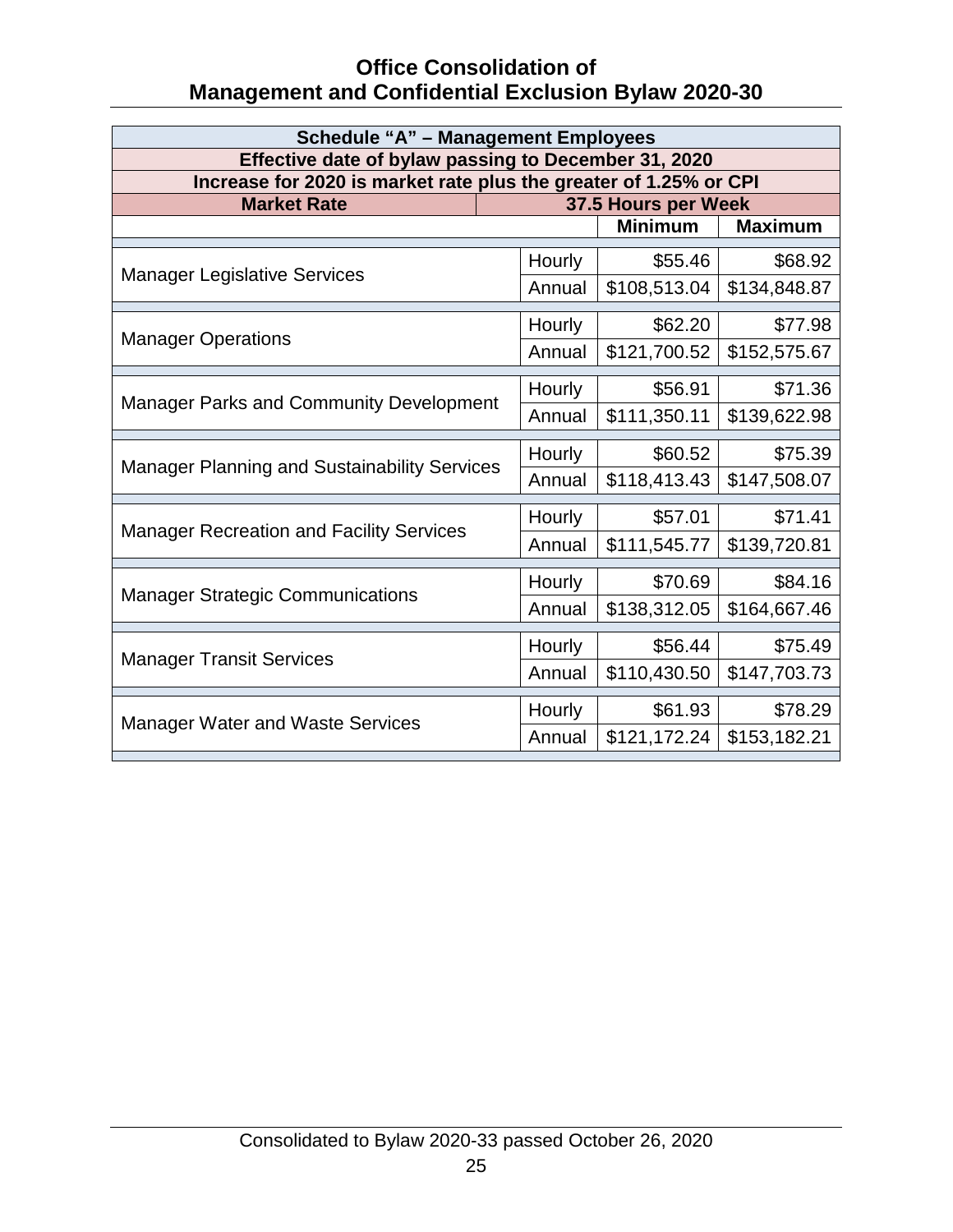| <b>Schedule "A" - Management Employees</b>                                          |        |                     |                |
|-------------------------------------------------------------------------------------|--------|---------------------|----------------|
| Effective January 1, 2021 to December 31, 2021<br>Increase for 2021 is 1.25% or CPI |        |                     |                |
| New schedules will be issued annually for CPI                                       |        |                     |                |
| 1.25% Increase                                                                      |        | 37.5 Hours per Week |                |
|                                                                                     |        | <b>Minimum</b>      | <b>Maximum</b> |
| <b>Director Community and Recreation Services</b>                                   | Hourly | \$82.02             | \$101.20       |
|                                                                                     | Annual | \$160,499.90        | \$198,007.92   |
| <b>Director Corporate Services</b>                                                  | Hourly | \$82.02             | \$101.20       |
|                                                                                     | Annual | \$160,499.90        | \$198,007.92   |
| <b>Director Development Services</b>                                                | Hourly | \$82.02             | \$101.20       |
|                                                                                     | Annual | \$160,499.90        | \$198,007.92   |
| Director Infrastructure and Operations                                              | Hourly | \$82.02             | \$101.20       |
|                                                                                     | Annual | \$160,499.90        | \$198,007.92   |
| Associate Manager, Engineering Services                                             | Hourly | \$56.25             | \$73.53        |
|                                                                                     | Annual | \$110,078.32        | \$143,868.80   |
| Deputy Fire Chief                                                                   | Hourly | \$56.65             | \$69.01        |
|                                                                                     | Annual | \$110,841.39        | \$135,044.53   |
| <b>Fire Chief</b>                                                                   | Hourly | \$63.48             | \$81.37        |
|                                                                                     | Annual | \$124,224.53        | \$159,228.11   |
| <b>Manager Business and Technology Systems</b>                                      | Hourly | \$61.87             | \$77.34        |
|                                                                                     | Annual | \$121,074.41        | \$151,343.01   |
| <b>Manager Bylaw Services</b>                                                       | Hourly | \$60.08             | \$75.72        |
|                                                                                     | Annual | \$117,572.09        | \$148,173.32   |
| <b>Manager Engineering Services</b>                                                 | Hourly | \$67.83             | \$85.34        |
|                                                                                     | Annual | \$132,716.18        | \$166,995.81   |
| <b>Manager Financial Services</b>                                                   | Hourly | \$68.64             | \$85.74        |
|                                                                                     | Annual | \$134,301.02        | \$167,758.88   |
| <b>Manager Human Resources</b>                                                      | Hourly | \$65.49             | \$85.14        |
|                                                                                     | Annual | \$128,137.73        | \$166,604.49   |
|                                                                                     | Hourly | \$61.28             | \$76.33        |
| <b>Manager Land and Building Services</b>                                           | Annual | \$119,900.45        | \$149,366.84   |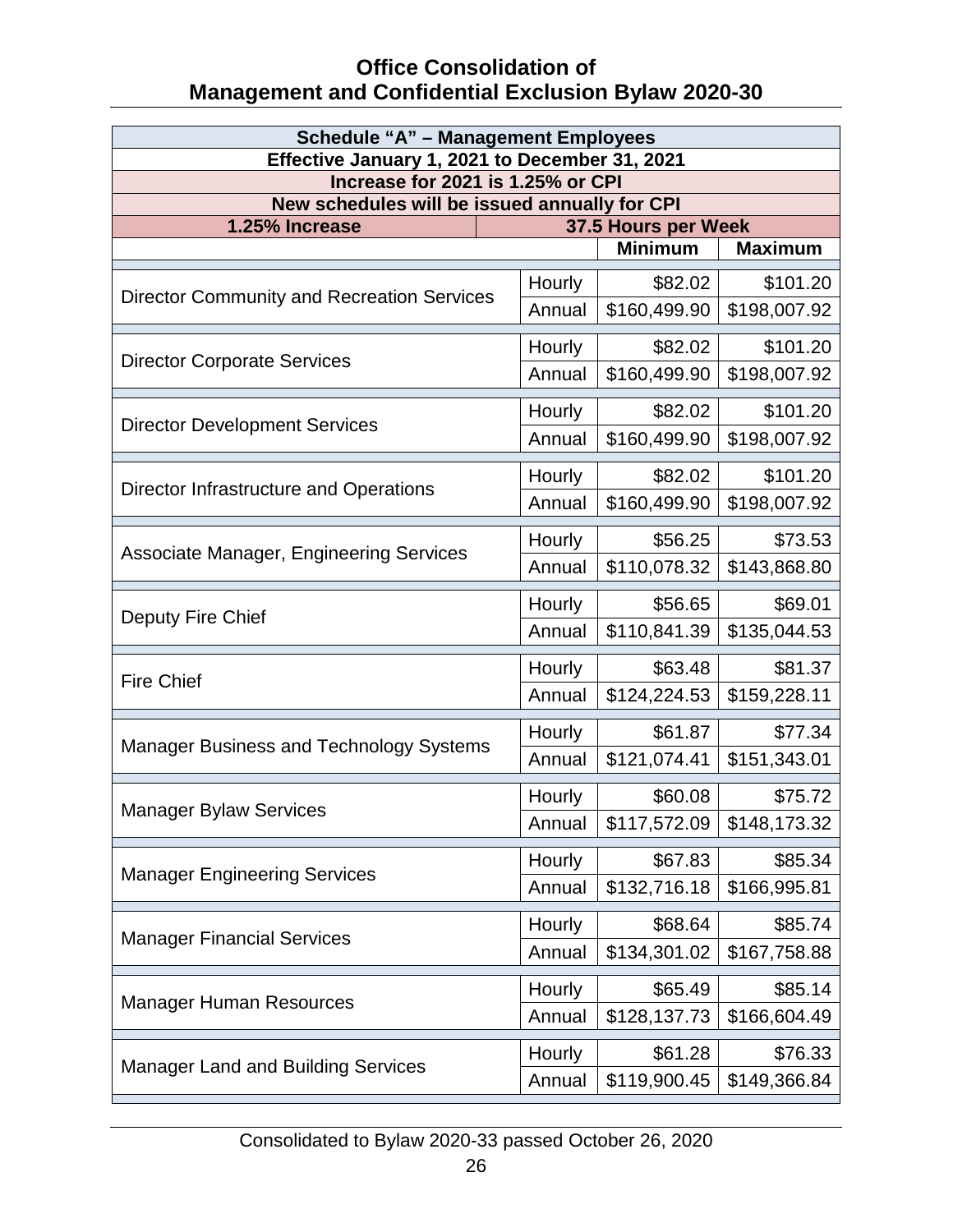| <b>Schedule "A" - Management Employees</b>          |        |                     |                |
|-----------------------------------------------------|--------|---------------------|----------------|
| Effective January 1, 2021 to December 31, 2021      |        |                     |                |
| Increase for 2021 is 1.25% or CPI                   |        |                     |                |
| New schedules will be issued annually for CPI       |        |                     |                |
| 1.25% Increase                                      |        | 37.5 Hours per Week |                |
|                                                     |        | <b>Minimum</b>      | <b>Maximum</b> |
| <b>Manager Legislative Services</b>                 | Hourly | \$56.15             | \$69.78        |
|                                                     | Annual | \$109,882.66        | \$136,551.11   |
|                                                     | Hourly | \$62.98             | \$78.95        |
| <b>Manager Operations</b>                           | Annual | \$123,226.67        | \$154,493.14   |
|                                                     | Hourly | \$57.62             | \$72.25        |
| <b>Manager Parks and Community Development</b>      | Annual | \$112,758.86        | \$141,383.92   |
|                                                     | Hourly | \$61.28             | \$76.33        |
| <b>Manager Planning and Sustainability Services</b> | Annual | \$119,900.45        | \$149,366.84   |
|                                                     | Hourly | \$57.72             | \$72.30        |
| <b>Manager Recreation and Facility Services</b>     |        |                     |                |
|                                                     | Annual | \$112,954.52        | \$141,481.75   |
|                                                     | Hourly | \$71.57             | \$85.21        |
| <b>Manager Strategic Communications</b>             | Annual | \$140,053.43        | \$166,741.45   |
|                                                     | Hourly | \$57.15             | \$76.43        |
| <b>Manager Transit Services</b>                     | Annual | \$111,819.69        | \$149,562.50   |
|                                                     | Hourly | \$62.70             | \$79.27        |
| <b>Manager Water and Waste Services</b>             | Annual | \$122,698.39        | \$155,099.68   |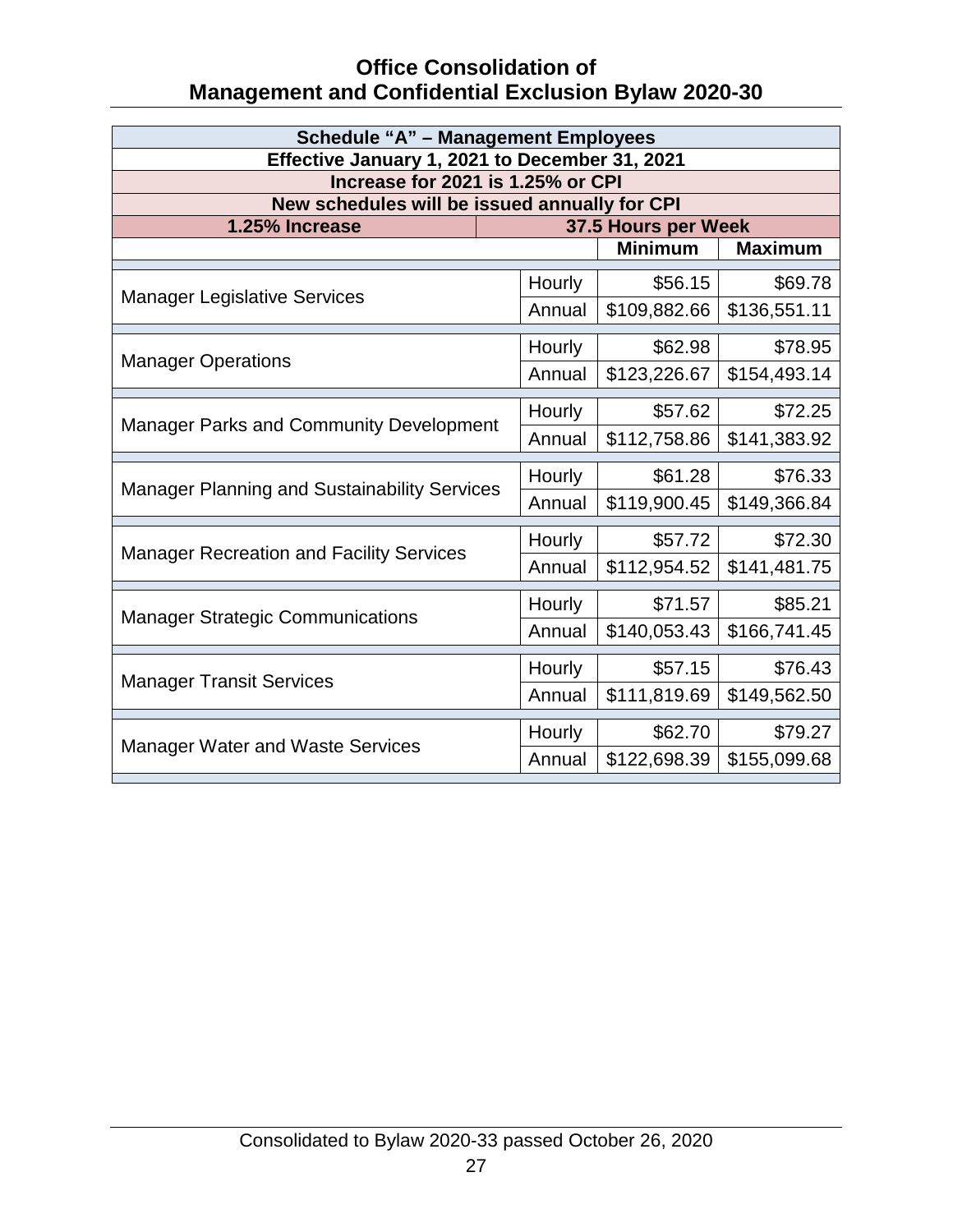| <b>Schedule "A" - Management Employees</b><br>Effective January 1, 2022 to December 31, 2022 |        |                     |                |
|----------------------------------------------------------------------------------------------|--------|---------------------|----------------|
| Increase for 2022 is 1.25% or CPI                                                            |        |                     |                |
| New schedules will be issued annually for CPI                                                |        |                     |                |
| 1.25% Increase                                                                               |        | 37.5 Hours per Week |                |
|                                                                                              |        | <b>Minimum</b>      | <b>Maximum</b> |
| <b>Director Community and Recreation Services</b>                                            | Hourly | \$83.05             | \$102.46       |
|                                                                                              | Annual | \$162,495.63        | \$200,492.80   |
| <b>Director Corporate Services</b>                                                           | Hourly | \$83.05             | \$102.46       |
|                                                                                              | Annual | \$162,495.63        | \$200,492.80   |
| <b>Director Development Services</b>                                                         | Hourly | \$83.05             | \$102.46       |
|                                                                                              | Annual | \$162,495.63        | \$200,492.80   |
| Director Infrastructure and Operations                                                       | Hourly | \$83.05             | \$102.46       |
|                                                                                              | Annual | \$162,495.63        | \$200,492.80   |
| Associate Manager, Engineering Services                                                      | Hourly | \$56.96             | \$74.45        |
|                                                                                              | Annual | \$111,447.94        | \$145,668.87   |
| Deputy Fire Chief                                                                            | Hourly | \$57.36             | \$69.87        |
|                                                                                              | Annual | \$112,230.58        | \$136,727.21   |
| <b>Fire Chief</b>                                                                            | Hourly | \$64.28             | \$82.39        |
|                                                                                              | Annual | \$125,770.25        | \$161,223.84   |
| <b>Manager Business and Technology Systems</b>                                               | Hourly | \$62.65             | \$78.31        |
|                                                                                              | Annual | \$122,580.99        | \$153,240.91   |
| <b>Manager Bylaw Services</b>                                                                | Hourly | \$60.83             | \$76.67        |
|                                                                                              | Annual | \$119,039.54        | \$150,032.09   |
| <b>Manager Engineering Services</b>                                                          | Hourly | \$68.68             | \$86.41        |
|                                                                                              | Annual | \$134,379.29        | \$169,089.37   |
|                                                                                              | Hourly | \$69.50             | \$86.81        |
| <b>Manager Financial Services</b>                                                            | Annual | \$135,983.70        | \$169,872.01   |
|                                                                                              | Hourly | \$66.31             | \$86.21        |
| <b>Manager Human Resources</b>                                                               | Annual | \$129,742.15        | \$168,678.49   |
| <b>Manager Land and Building Services</b>                                                    | Hourly | \$62.04             | \$77.29        |
|                                                                                              | Annual | \$121,407.03        | \$151,225.61   |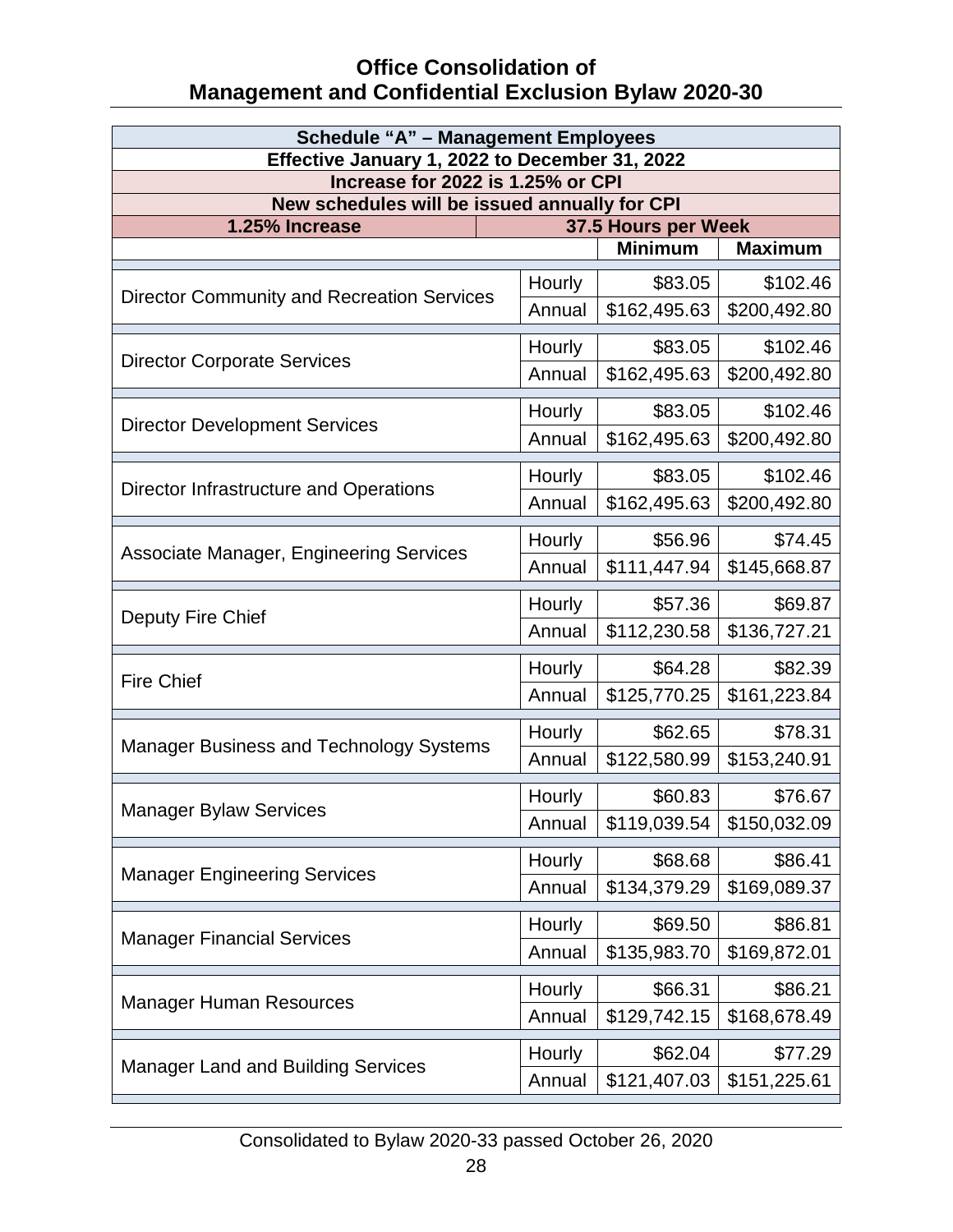| <b>Schedule "A" - Management Employees</b>                      |        |                     |                |
|-----------------------------------------------------------------|--------|---------------------|----------------|
| Effective January 1, 2022 to December 31, 2022                  |        |                     |                |
| Increase for 2022 is 1.25% or CPI                               |        |                     |                |
| New schedules will be issued annually for CPI<br>1.25% Increase |        | 37.5 Hours per Week |                |
|                                                                 |        | <b>Minimum</b>      | <b>Maximum</b> |
|                                                                 |        |                     |                |
| <b>Manager Legislative Services</b>                             | Hourly | \$56.86             | \$70.65        |
|                                                                 | Annual | \$111,252.28        | \$138,253.36   |
|                                                                 | Hourly | \$63.76             | \$79.94        |
| <b>Manager Operations</b>                                       | Annual | \$124,772.38        | \$156,430.17   |
|                                                                 | Hourly | \$58.34             | \$73.16        |
| Manager Parks and Community Development                         | Annual | \$114,167.61        | \$143,144.86   |
|                                                                 | Hourly | \$62.04             | \$77.29        |
| <b>Manager Planning and Sustainability Services</b>             | Annual | \$121,407.03        | \$151,225.61   |
|                                                                 |        |                     |                |
| <b>Manager Recreation and Facility Services</b>                 | Hourly | \$58.44             | \$73.21        |
|                                                                 | Annual | \$114,363.27        | \$143,242.69   |
|                                                                 | Hourly | \$72.47             | \$86.28        |
| <b>Manager Strategic Communications</b>                         | Annual | \$141,794.80        | \$168,815.45   |
|                                                                 | Hourly | \$57.86             | \$77.39        |
| <b>Manager Transit Services</b>                                 | Annual | \$113,208.88        | \$151,421.27   |
|                                                                 | Hourly | \$63.49             | \$80.26        |
| <b>Manager Water and Waste Services</b>                         | Annual | \$124,224.53        | \$157,036.72   |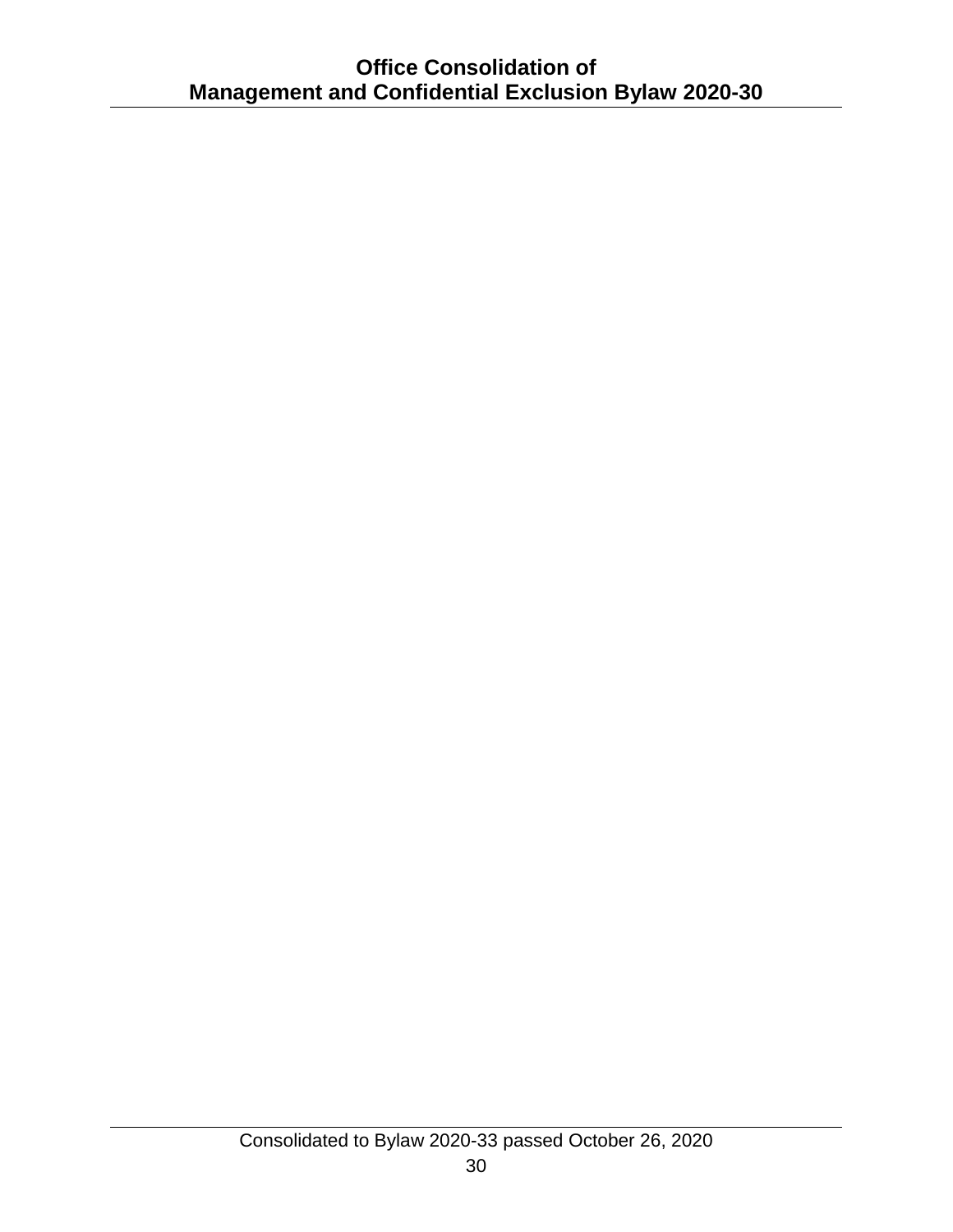### <span id="page-35-0"></span>*SECTION TWO CONFIDENTIAL EXCLUSION*

#### <span id="page-35-1"></span>**ATTENDANCE AND HOURS OF WORK**

- 121. Salary ranges for Employee's covered by Section Two of this bylaw are set out in Schedule B".
- 122. Each standard work day will include a one-hour unpaid meal break (scheduled as close to the mid-point of the work day as possible) and two 15-minute rest breaks (scheduled approximately mid-way through each half day).
- 123. When determined to be an operational necessity, the City Manager may require Employees to work non-standard days and hours. It is a condition of employment that all Employees covered under this bylaw will be available for unscheduled work duties.
- 124. Employees and the Employer by mutual agreement may introduce daily flexible work hours so long as such arrangements do not result in additional costs/premiums, and without interrupting the delivery of City services or otherwise reducing the resources necessary to meet operational requirements.
- 125. Confidential Exclusion Employees who are required to work outside of their standard hours of work will be paid at the prevailing rate of pay for the actual time spent at work.
- 126. Employees who have the approval of their direct manager and who are required to attend conferences or any training/ professional development courses required to maintain the certifications specified in the Position Description during nonstandard work hours will be paid at straight time for the actual time spent at the conference or attending training/professional development courses.

#### <span id="page-35-2"></span>**SALARIES, CLASSIFICATIONS**

- 127. Employees covered by this bylaw will be paid in accordance with the classifications and salary ranges set out in Section Two Schedule "B" which forms part of this bylaw. No qualified Employee shall receive less than the minimum rate specified for the position.
- 128. Where an existing classification or position is modified or a new classification or position is created by the City to address operational needs, budgetary constraints or to fulfil human resources objectives, the classification for the position will be determined through the City's job evaluation committee, salary range is determined by market.
- 129. If market realities demonstrate a significant deviation from the City's pay rates as detailed in this bylaw then a temporary market adjustment can be established for the position that will be reviewed and amended each time this bylaw is renewed.
- 130. In extraordinary circumstances and for bone fide emergencies, Employees may be paid in excess of the established pay rate at the discretion of the City Manager.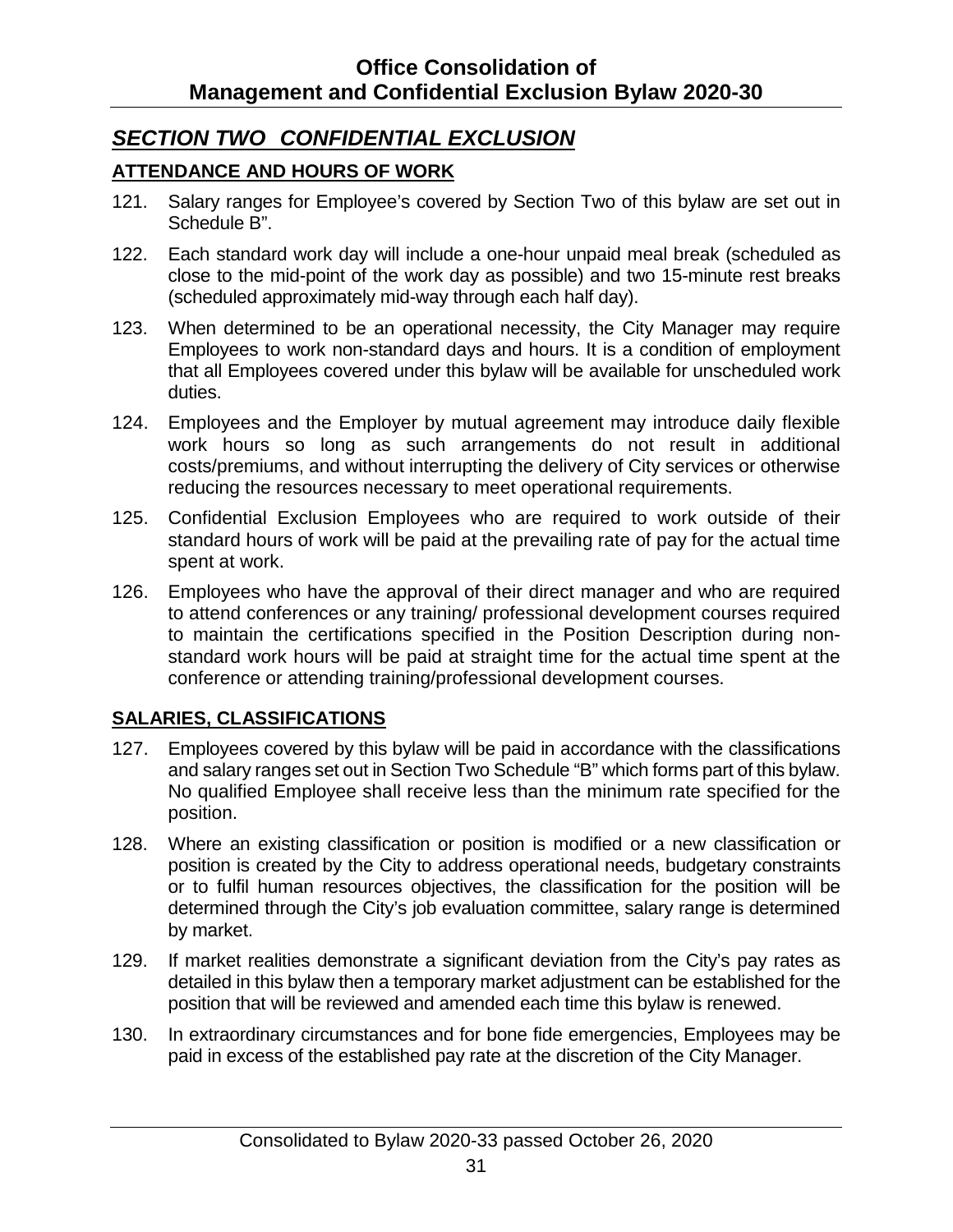- 131. Prior to receiving any pay, all Employees covered under this bylaw will take and subscribe the oath or affirmation set out in Attachment "B".
- 132. Pay for Employees covered under this bylaw will be direct deposited every second Wednesday. Employees will receive a statement indicating total pay and deductions for each pay period.

#### <span id="page-36-0"></span>**Overtime**

- 133. Confidential Exclusion employees are eligible for overtime accruals and pay according to this section.
- 134. Approved hours of overtime will be paid or accrued as compensatory time at the following rates:
	- (1) Time and one-half for the first two hours outside the regular shift and double time thereafter.
	- (2) Time and one-half for the first seven hours, as applicable, worked on an Employee's first day of rest, and double time thereafter.
	- (3) Double time for all hours worked on an Employee's second day of rest or any general holiday or day observed as such under the terms of this bylaw, or if instructed by the Employer to return to work while on annual vacation.
	- (4) Double time pay for working on a general holiday (or day observed as such) is in addition to any general holiday pay that an Employee may be entitled to under other provisions of this bylaw.
- 135. Confidential Exclusion Employees required to work:
	- (1) through the regular established lunch period shall be paid the applicable overtime rate for the time of the lunch period and also be given ½ hour to consume the meal before or after the regular lunch period at the regular rate of pay;
	- (2) overtime which is arranged prior to the completion of their regular shift, and scheduled to be worked prior to the commencement of their next regular shift (excluding days of rest and general holidays), shall be paid according to this section;
	- (3) on their scheduled day of rest, or on a general holiday or day observed as such, shall receive a minimum of four hours pay at the prevailing overtime rate.
- 136. Confidential Exclusion Employees called-out to work outside their regular shift shall be paid for a minimum of four hours at the prevailing overtime rate, except when called-out immediately prior to their regular starting time shall be paid at time and one-half for a minimum of two hours.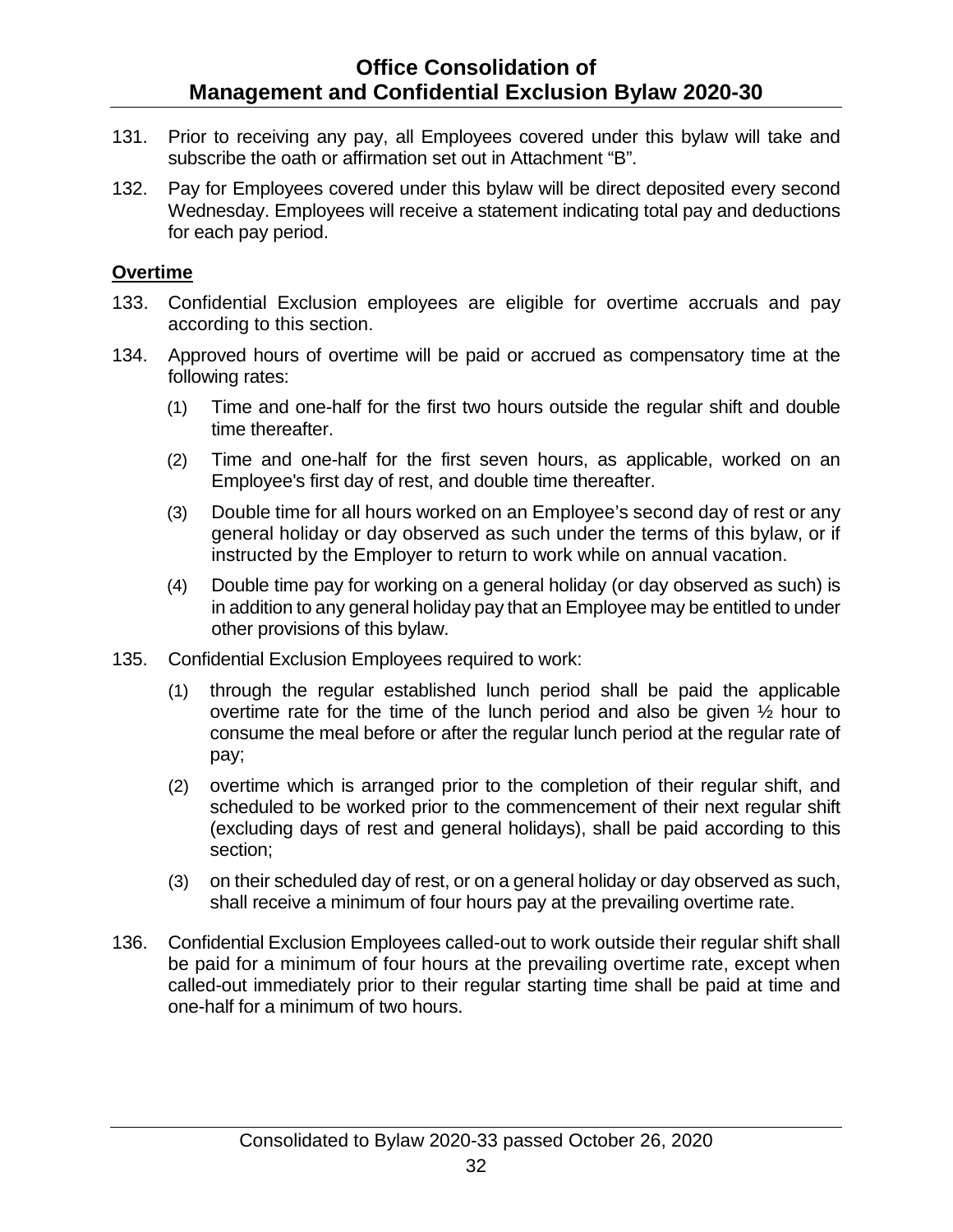#### <span id="page-37-0"></span>**Compensatory Leave**

- 137. Overtime hours earned by an employee may at the employee's option be accrued as compensatory leave at the applicable overtime provision. In any calendar year, employees may only use a maximum equivalent of three standard work weeks of compensatory leave for leave requests.
- 138. Any remaining compensatory leave shall be paid out at a time convenient to the employee subject to the following restrictions;
	- (1) Compensatory leave credits, which remain unused at the end of the calendar year, may be carried over into the following year.
	- (2) Carried over credits which remain unused at August 31 of the current year shall be paid by the employer.
- 139. Compensatory leave shall be approved for leave requests of a minimum of one hour or greater subject to the operating requirements of the Employer.

#### <span id="page-37-1"></span>**Performance Evaluation**

140. A performance review and evaluation of each Employee will be conducted annually.

#### <span id="page-37-2"></span>**Performance Reward**

141. The Employer may grant Employees a performance award as defined in the relevant administrative directive.

#### <span id="page-37-3"></span>**Acting Pay**

- 142. Employees who are temporarily assigned to a higher paying position/ classification shall receive an additional five percent of their salary or the minimum salary range for the new classification (whichever is higher), for all hours worked in the position. Acting pay will continue for all days worked during the full period of the assignment (including statutory holidays). Employees on an approved absence during an acting assignment will be paid at their regular rate of pay as defined in the Acting Assignment Administrative Directive.
- 143. Employees requested to assume the duties of a manager, director or City Manager, or whose job descriptions outline this responsibility, will be paid at the appropriate salary range for all hours worked in the position. The Employee will receive either an increase of ten percent or Step 1 of the salary range for the higher classification, whichever is greater and subject to the approval of the City Manager. Under no circumstances will the Employee receive more than the maximum for the range.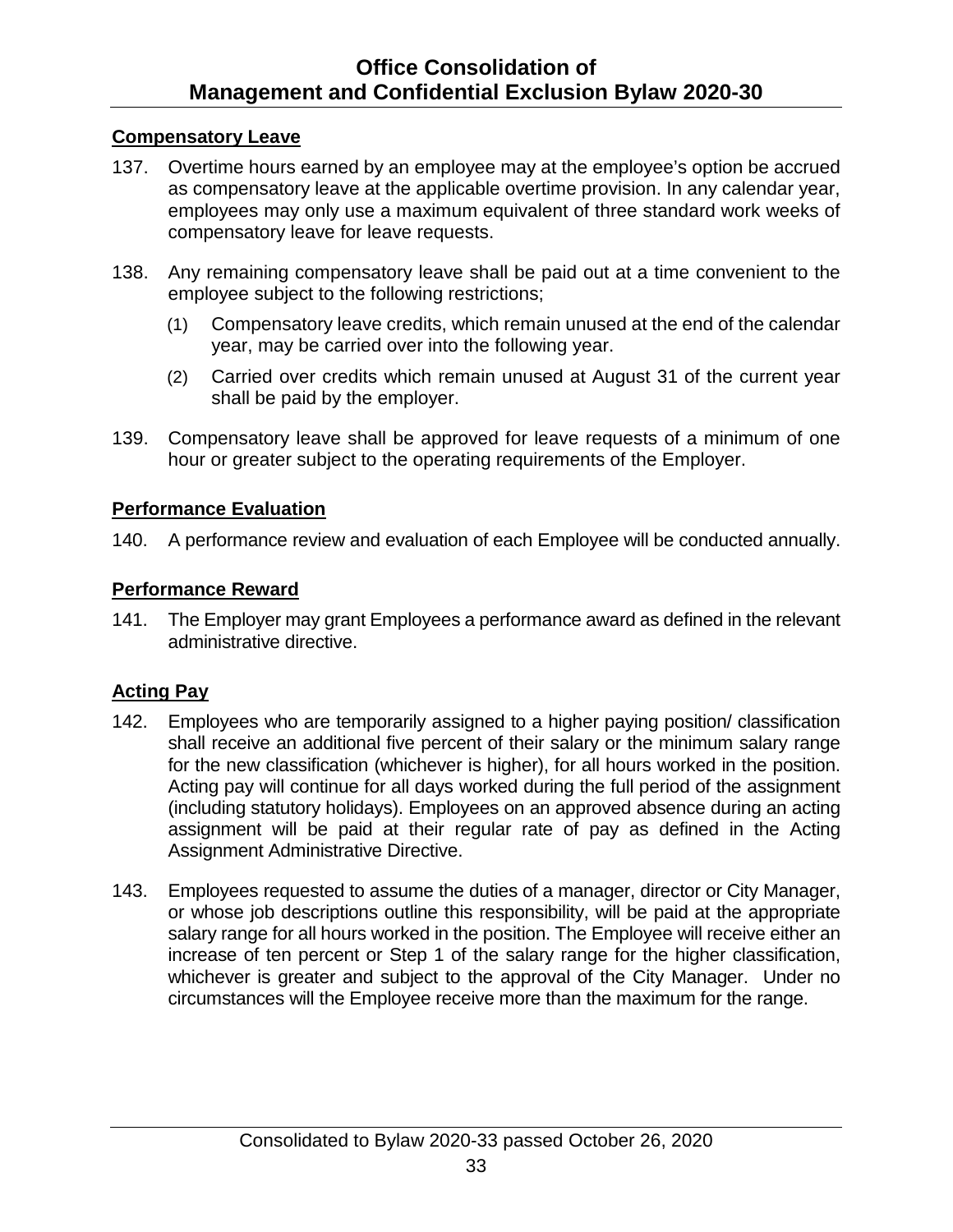#### <span id="page-38-0"></span>**Increment Date**

- 144. Confidential Exclusion employees not at the top of the pay range will have their annual salary reviewed on their increment date. Satisfactory performance will result in the Employee moving up to the next Step up to the maximum for that Range.
- 145. The increment date of an employee shall be the anniversary of the date of commencement of continuous service except that where an employee has been reclassified with a resulting salary increase or promotion, the increment date shall become the anniversary of the date of reclassification or promotion.

#### <span id="page-38-1"></span>**Promotion**

146. Upon promotion to a higher classified position, an Employee will either receive the minimum salary rate of the applicable range for the new position or a salary increase of ten percent.

#### <span id="page-38-2"></span>**Reclassification**

- 147. When an Employee's position is reclassified to a higher salary range, the Employee will be granted a 5% salary increase, not to exceed the maximum of the new range. Where the minimum of the new salary range is more than 5% above the Employee's previous salary, the Employee will receive the minimum of the new range.as outlined in the Job Evaluation Plan.
- 148. Employees will not have a salary reduction if their position is reclassified downward. However, the Employee will not be eligible for further wage increases until such time as their salary is less than the maximum of the reclassified range.
- 149. When an Employee's position is reclassified but remains in the existing salary range, the Employee's salary will remain unchanged.

#### <span id="page-38-3"></span>**Retroactive Pay**

150. Employees who die or retire during a period covered by a retroactive pay adjustment will receive, or their estate shall receive, any salary benefit accruing.

#### <span id="page-38-4"></span>**ILLNESS**

#### <span id="page-38-5"></span>**Wage Indemnity**

151. Employees claiming non-occupational illness or accident for more than six consecutive days must apply for Wage Indemnity. The City's benefit carrier will determine whether the Wage Indemnity Policy entitlement conditions are met. Questions as to whether an Employee has met the Wage Indemnity Policy entitlement conditions shall be a matter between the Employee and the claims adjudicator.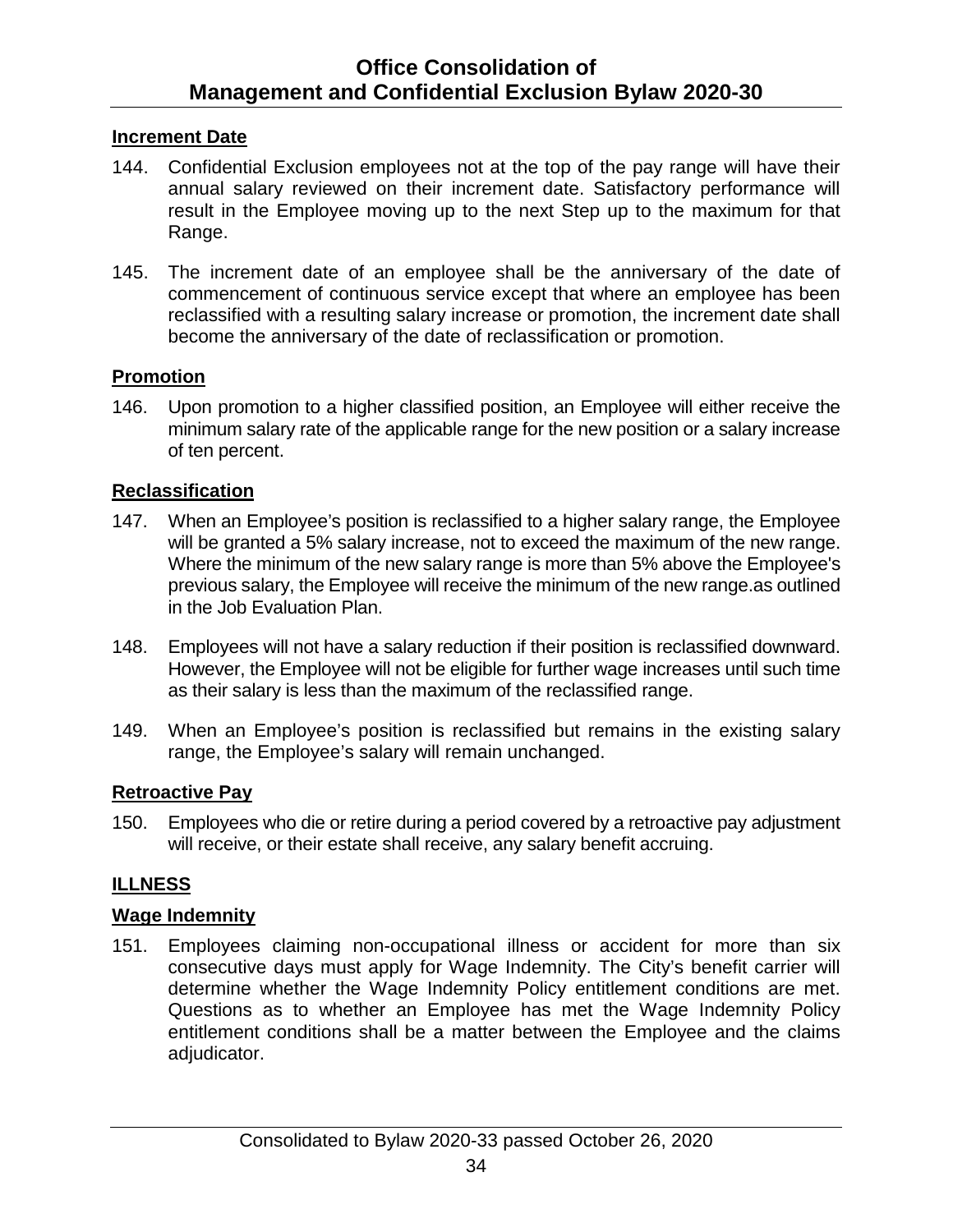152. If the Wage Indemnity claim is approved, Employees are entitled to time off with pay for a maximum of 17 weeks from the first day of hospitalization, accident or approved illness in accordance with the following schedule:

| Wage Indemnity Entitlements for Approved Claims |                                          |  |
|-------------------------------------------------|------------------------------------------|--|
| <b>Completed Continuous Employment</b>          | <b>Maximum Benefits</b>                  |  |
| First 90 days                                   | No provision                             |  |
| 90 days to 1 year less 1 day                    | 4 weeks at full pay, 13 weeks at 2/3 pay |  |
| 1 year to 2 years less 1 day                    | 7 weeks at full pay, 10 weeks at 2/3 pay |  |
| 2 years to 3 years less 1 day                   | 10 weeks at full pay, 7 weeks at 2/3 pay |  |
| 3 years to 4 years less 1 day                   | 13 weeks at full pay, 4 weeks at 2/3 pay |  |
| Over 4 years                                    | 17 weeks at full pay                     |  |

153. Successive periods of disability separated by less than 30 days of continuous employment will be considered one period of disability at the discretion of the claims adjudicator.

#### <span id="page-39-0"></span>**Long Term Disability**

- 154. Employees who are continuously disabled due to a non-occupational illness or accident for a period in excess of 17 weeks may be eligible to receive Long Term Disability payments. The claims adjudicator will determine whether an Employee is eligible to receive long-term disability payments under the provisions of the longterm disability plan. Any questions regarding an Employee's eligibility for longterm disability benefits shall be a matter between the Employee and the claims adjudicator. Such matters must be pursued under the terms of the long-term disability plan.
- 155. Long Term Disability payments shall continue until the Employee is able to return to full time employment, reaches age 65, or ceases to meet the entitlement conditions of the insurer, whichever is earlier.
- 156. 100% of the Long Term Disability premium will be paid by the Employee.

#### **Schedule "B" Employees**

157. Payments will be based upon 60% of the monthly earnings to a maximum benefit of \$4,000.00 per month.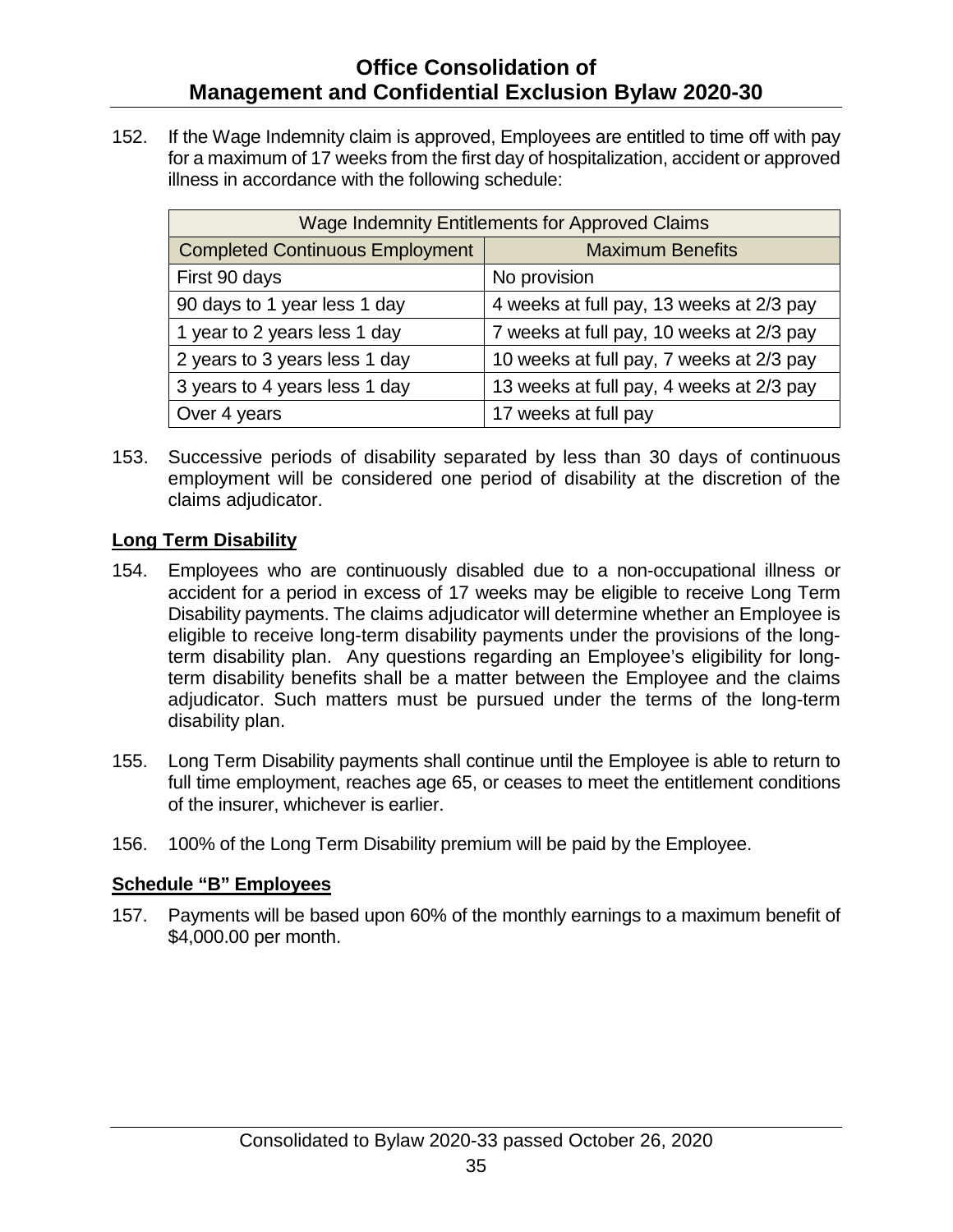#### <span id="page-40-0"></span>**MEDICAL AND GROUP INSURANCE**

#### <span id="page-40-1"></span>**Basic Medical Insurance**

158. All Employees, whether full time, part time, or casual, shall participate in the Yukon Health Care Insurance Plan unless otherwise exempted.

#### <span id="page-40-2"></span>**Extended Health, Life and AD&D;**

- 159. On the first of the month following 60 days of continuous employment, permanent Employees eligible for Group Benefit Coverage will be enrolled in the following benefits:
	- Extended Health Care Plan;
	- Group Life Insurance in an amount two times annual salary rounded to next highest \$1,000.00 if not already a multiple thereof; and
	- Accidental Death and Dismemberment Insurance \$100,000.00.

The premiums shall be cost shared on the basis of 90% by the Employer and 10% by the employee.

#### <span id="page-40-3"></span>**Dental Plan**

160. On the first of the month following 60 days of continuous employment, eligible permanent Employees shall be enrolled in a dental plan which shall include orthodontic procedures coverage.

The premiums shall be cost shared on the basis of 90% by the Employer and 10% by the employee.

#### <span id="page-40-4"></span>**REGISTERED RETIREMENT SAVINGS PLAN**

- 161. Upon the commencement date of hire, Permanent Employees shall enrol in the Employer's Group Registered Retirement Savings Plan.
	- (1) All moneys remitted on behalf of the Employee shall be immediately vested with the Employee.
	- (2) Employees cannot withdraw from the Group Registered Retirement Savings Plan until termination or retirement from their employment with the City of Whitehorse, with the exception of withdrawals for home ownership, Lifetime Learning Plan, and/or settlement from marriage break-ups.
- 162. All permanent Schedule "B" employees shall enrol in the Employer's Group Registered Retirement Savings Plan (RRSP) which is subject to the specific provisions of federal legislation. The minimum contribution is 12.5% of which the employer contributes 8% over salary and the employee contributes 4.5%.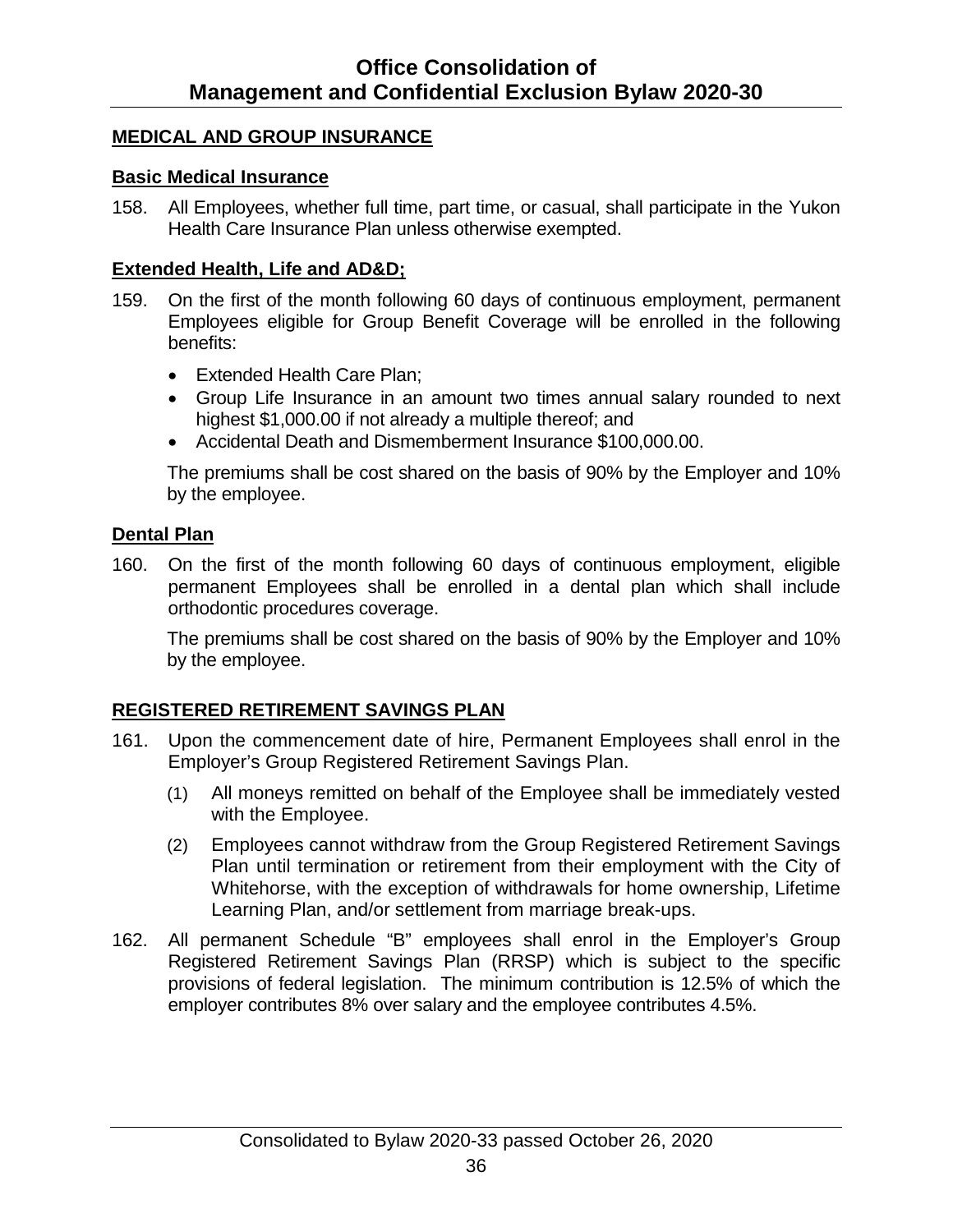#### <span id="page-41-0"></span>**LEAVES**

163. Employees have access to a number of paid leaves within this bylaw. If the Employee exhausts the number of paid days available in this bylaw to cover a leave for a purpose that is substantially similar to a leave identified within the *Yukon Employment Standards Act,* time off without pay shall be provided up to the amount of days contained in such Act.

#### <span id="page-41-1"></span>**General Holidays**

164. Employees will receive 13 designated general holidays with pay annually. For each such holiday, Employees will be paid their regular earnings. Employees will receive holiday pay even if the holiday falls on a Saturday, Sunday, or on an Employee's day of rest, the next working day shall serve as the general holiday. The designated general holidays shall be:

| New Year's Day                   | Discovery Day           |
|----------------------------------|-------------------------|
| Sourdough Rendezvous Friday      | Labour Day              |
| Good Friday                      | <b>Thanksgiving Day</b> |
| <b>Easter Monday</b>             | Remembrance Day         |
| Victoria Day                     | Christmas Day           |
| National Indigenous Peoples' Day | <b>Boxing Day</b>       |
| Canada Day                       |                         |

and any other day declared or proclaimed a holiday by the Canadian or Yukon governments or the City of Whitehorse.

- 165. General Holiday pay provisions will prevail where an Employee, employed for a period of six months, is off work due to any circumstances for which compensation under the *Worker's Compensation Act* is receivable.
- 166. When a general holiday falls within an Employee's scheduled vacation, the Employee will receive one additional day of vacation leave in lieu of each such general holiday.

#### <span id="page-41-2"></span>**Vacation Leave**

167. Employees with a continuous service date before October 1, 2016 and who receive pay for at least ten days in a calendar month are entitled to vacation leave in accordance with the following schedule:

| For Employees with a Continuous Service Date before October 1, 2016 |                        |
|---------------------------------------------------------------------|------------------------|
| <b>Years of Service</b>                                             | <b>Monthly Accrual</b> |
| 1 year and less than 2 years                                        | <b>11.66 hours</b>     |
| 2 years and less than 5 years                                       | 14.58 hours            |
| 5 years and less than 10 years                                      | 17.50 hours            |
| 10 years and less than 20 years                                     | 20.42 hours            |
| 20 years and over                                                   | 23.33 hours            |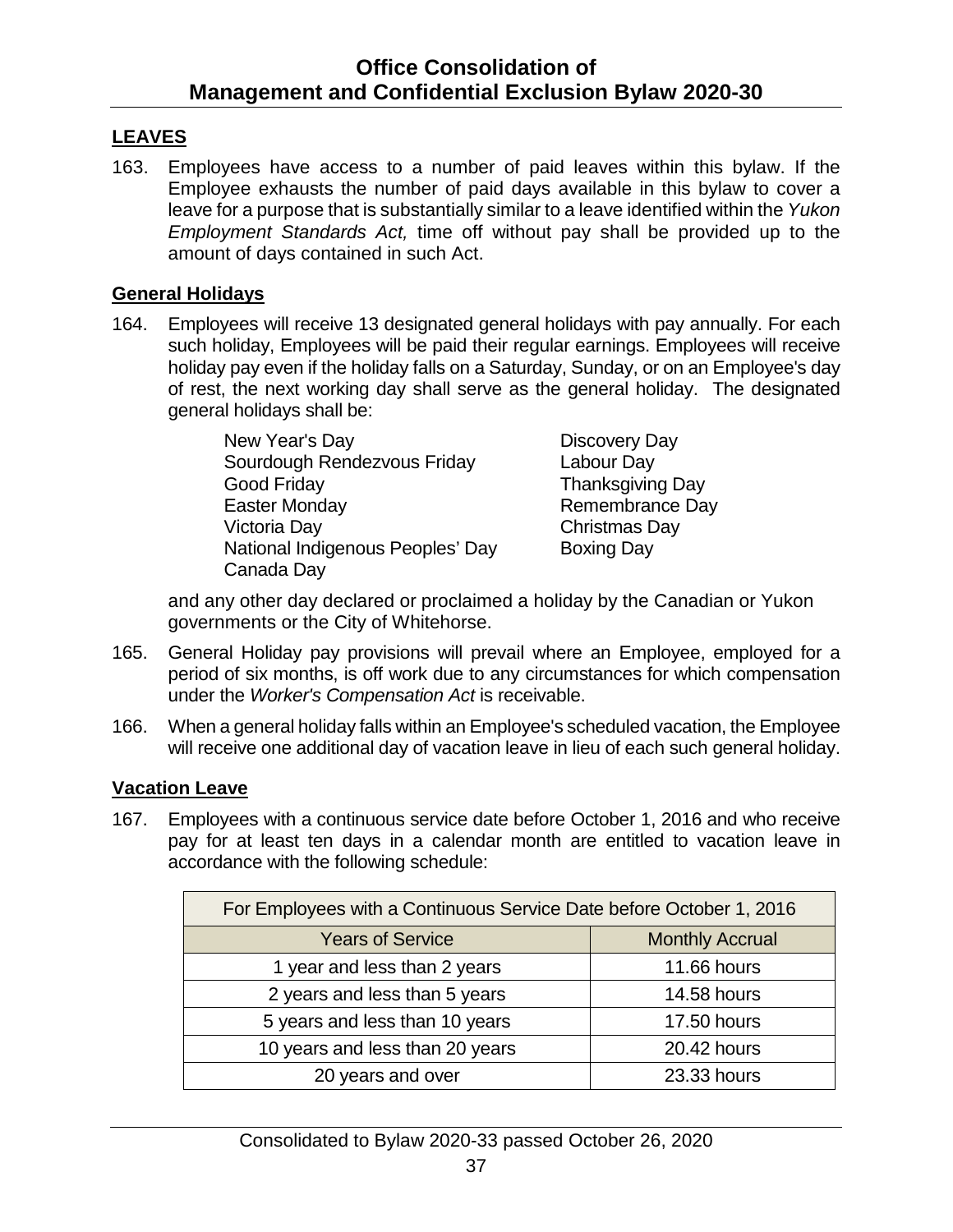168. Employees hired on October 1, 2016 or later and who receive pay for at least ten days in a calendar month are entitled to vacation leave in accordance with the following schedule:

| For Employees with a Continuous Service Date of October 1, 2016 or later |                        |
|--------------------------------------------------------------------------|------------------------|
| <b>Years of Service</b>                                                  | <b>Monthly Accrual</b> |
| 1 year and less than 3 years                                             | <b>11.66 hours</b>     |
| 3 years and less than 10 years                                           | <b>14.58 hours</b>     |
| 10 years and less than 20 years                                          | 17.50 hours            |
| 20 years and over                                                        | 20.42 hours            |

- 169. Employees are encouraged to use their accrued paid vacation time for rest, relaxation, and personal pursuits.
- 170. Employees may carry vacation leave credits forward for a maximum of two years. In the second pay in January of each year the Employer will pay Employees all unused accumulated vacation leave credits in excess of the number of days that were accumulated during the two-year period.
- 171. Vacation leave may not be taken until it has been earned, with the exception that an Employee who has completed at least one year of continuous service may be granted up to one week of vacation leave in advance.
- 172. The Employer shall make a reasonable effort to grant an Employee the period of vacation leave requested.
- 173. Upon termination, permanent and probationary Employees shall be paid for all unused accumulated vacation leave, such payment to be calculated by multiplying the daily rate (based on the Employee's current salary) by the number of hours leave outstanding.

#### <span id="page-42-0"></span>**Non-Occupational Illness or Accident Leave**

- 174. Upon completion of 90 days of continuous service all permanent employees shall be granted sick leave when the employee must be absent from work by reason of bona fide non-occupational illness or accident, medical, dental or health professional appointment.
- 175. In order to qualify for paid time off due to illness, Employees unable to report for scheduled shifts shall notify their immediate supervisor prior to the starting time of the working day or as soon after the beginning of the working day as possible.
- 176. On January 1 each year, Employees will be granted ten Illness or Accident Leave days to be used for non-occupational illnesses less than six consecutive business days. The wage indemnity provisions of this bylaw shall govern absences in excess of six consecutive working shifts for all Employees when qualified.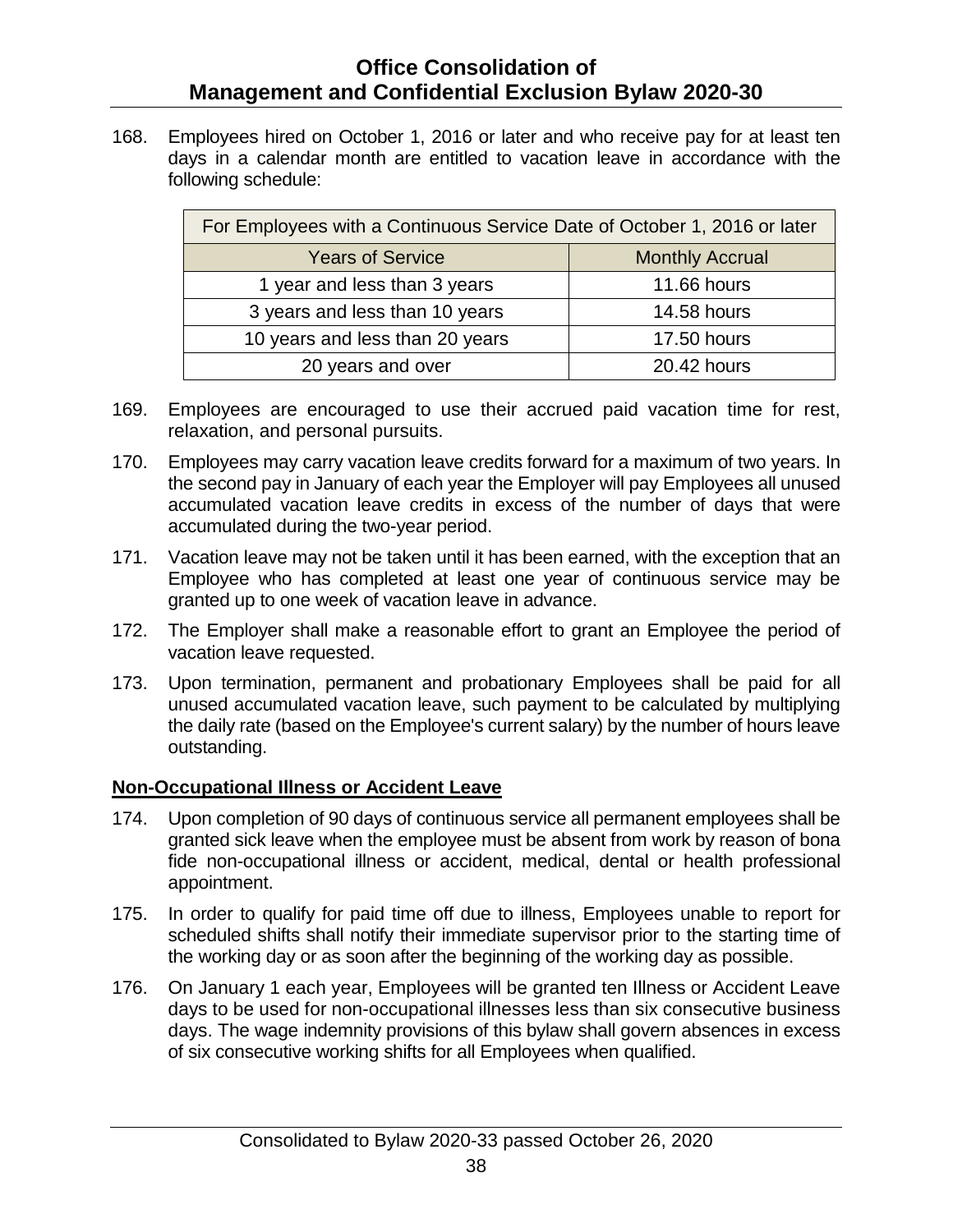- 177. Employees are required to use other accrued leaves pending a decision of qualification for Wage Indemnity. If the claim is approved, accrued leaves for the approved period will be reversed back to the Employee.
- 178. The Employer may require an Employee to undergo an independent medical examination or produce additional medical evidence (acceptable to the Employer) to substantiate any period of absence claimed to be illness.
- 179. Unused illness or accident leave at the end of the calendar year will not be carried over or paid out.

#### <span id="page-43-0"></span>**Special Leave**

- 180. The City of Whitehorse recognises that there may be occasions when employees need to take time off work for reasons that do not necessarily fall under normal leave provisions.
- 181. Any special leave granted is always on the provision that it is subject to the operational needs of the work area of the particular employee and requires prior permission. The City Manager may delegate authority for the operation of this policy to a nominated individual, e.g. manager or director in accordance with local reporting procedures.
- 182. The aim of the [special leave provisions](https://www.hr.admin.cam.ac.uk/files/special_leave_policy_printable_01.10.19.pdf) of this bylaw is to provide a framework that enables employees to request a reasonable period of paid leave when personal circumstances occur.
- 183. It is recognised that it is not possible to cover all circumstances where special leave may be appropriate. For specific examples please refer to the Special Leave Administrative Directive or for exceptional circumstances, please contact the Human Resources department.
- 184. Employees are expected to use special leave with a view toward responsibly balancing their work and personal requirements.
- 185. Each month, Employees will be credited with .75 additional special leave days for each completed calendar month in which the Employee has received pay for at least an equivalent of two standard work weeks in the calendar month.
- 186. Special leave use is subject to the approval of the Employee's supervisor/ manager who may ask the nature of the leave and the length of the leave required. The supervisor/manager may also ask for proof of the need for the leave.

#### **Restrictions**

- 187. An Employee is not entitled to take special leave while the Employee is on:
	- (1) Pre-retirement vacation leave (this is the period of vacation leave often taken prior to retirement);
	- (2) Leave of absence without pay;
	- (3) Suspension; or
	- (4) Long-term disability benefits.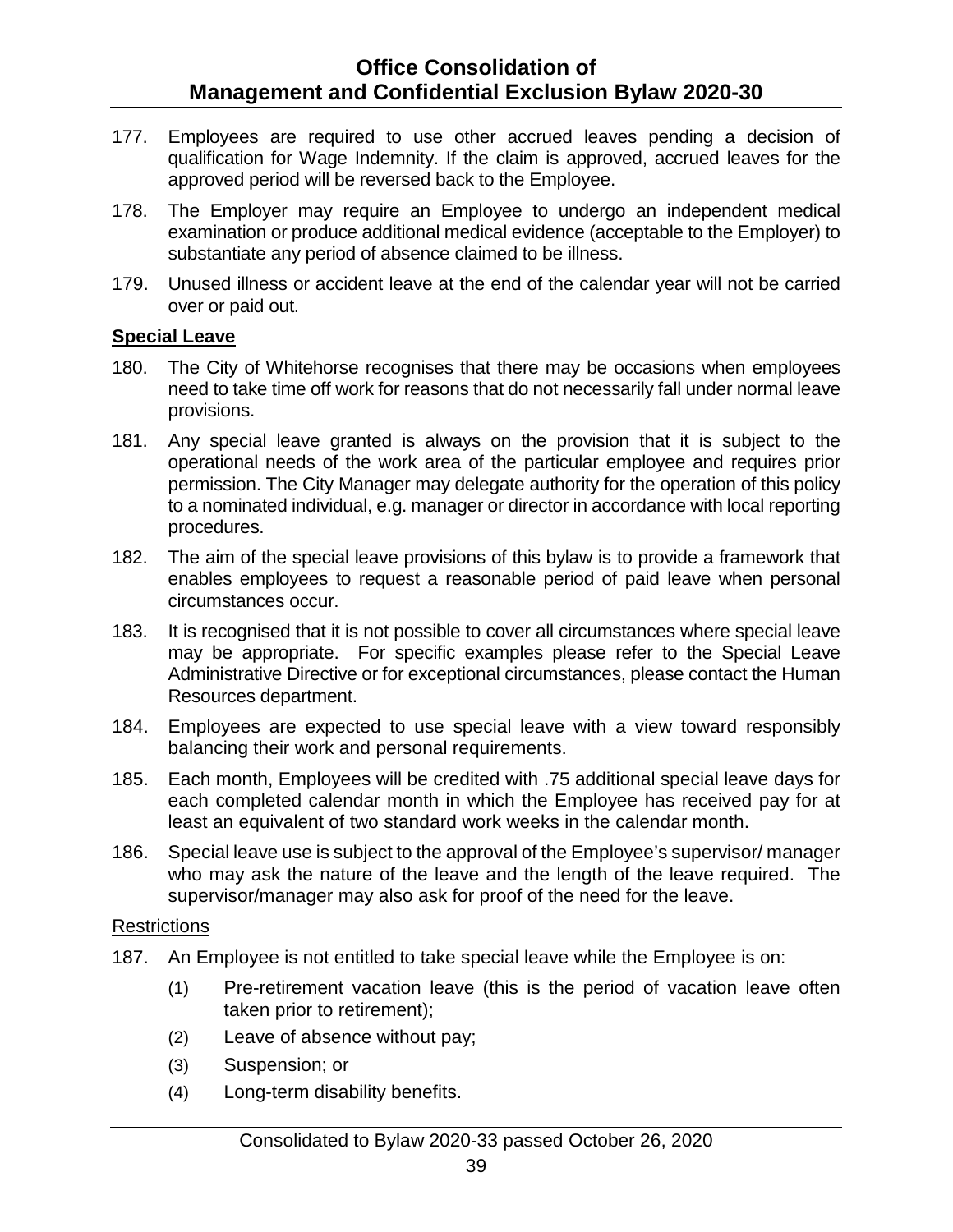- 188. Special leave cannot be used to supplement/increase weekly indemnity, vacation, maternity, paternity, adoption, or parental leave.
- 189. Special leave days have no accrued value other than for authorized paid time off. There is no entitlement to have unused special leave days paid out at any time, including upon termination of employment for any reason. The maximum number of days within the Employee's special leave reserve is limited to 25 days at any given time, and special leave days will not accrue above 25 days at any given time.
- 190. Definition of family for the purposes of special leave:
	- spouse or common-law partner resident with the employee;
	- children (including foster children or children of spouse or common-law partner), stepchildren, son-in-law, daughter-in-law and grandchildren,
	- parents (including step-parents and foster-parents), father-in-law, mother-inlaw, step-in-laws and grandparents;
	- brothers and sisters, brothers-in-law and sisters-in-law;
	- any relative residing in the employee's household or with whom the employee permanently resides

#### <span id="page-44-0"></span>**Injury on Duty Leave**

- 191. Permanent Employees who are injured on the job and have their claim approved by the Yukon Workers' Health and Compensation Board (YWH&CB) shall be granted Injury on Duty Leave with pay for such reasonable period as may be determined by the YWH&CB.
- 192. Where such leave is granted, permanent Employees shall assign to the Employer all payment received from the Workers' Health and Compensation Board covering the period of Injury on Duty Leave. Non-permanent Employees on leave due to an approved YWH&CB claim will receive compensation directly from YWH&CB.

#### <span id="page-44-1"></span>**Maternity Leave**

- 193. An Employee qualifying under the *Yukon Employment Standards Act* shall be entitled to request maternity leave in accordance with the provisions of the *Yukon Employment Standards Act.* The following provisions shall apply only to permanent employees:
	- (1) After completion of one year of continuous employment, an employee who:
		- (a) Agrees to return to work for a period of at least six months after the expiry of maternity leave, and
		- (b) Provides the Employer with proof that she has applied for, is entitled to and in receipt of unemployment insurance benefits pursuant to the Employment Insurance Act,

shall be paid a maternity leave allowance in accordance with the Supplementary Employment Insurance Benefit (SEIB) Plan.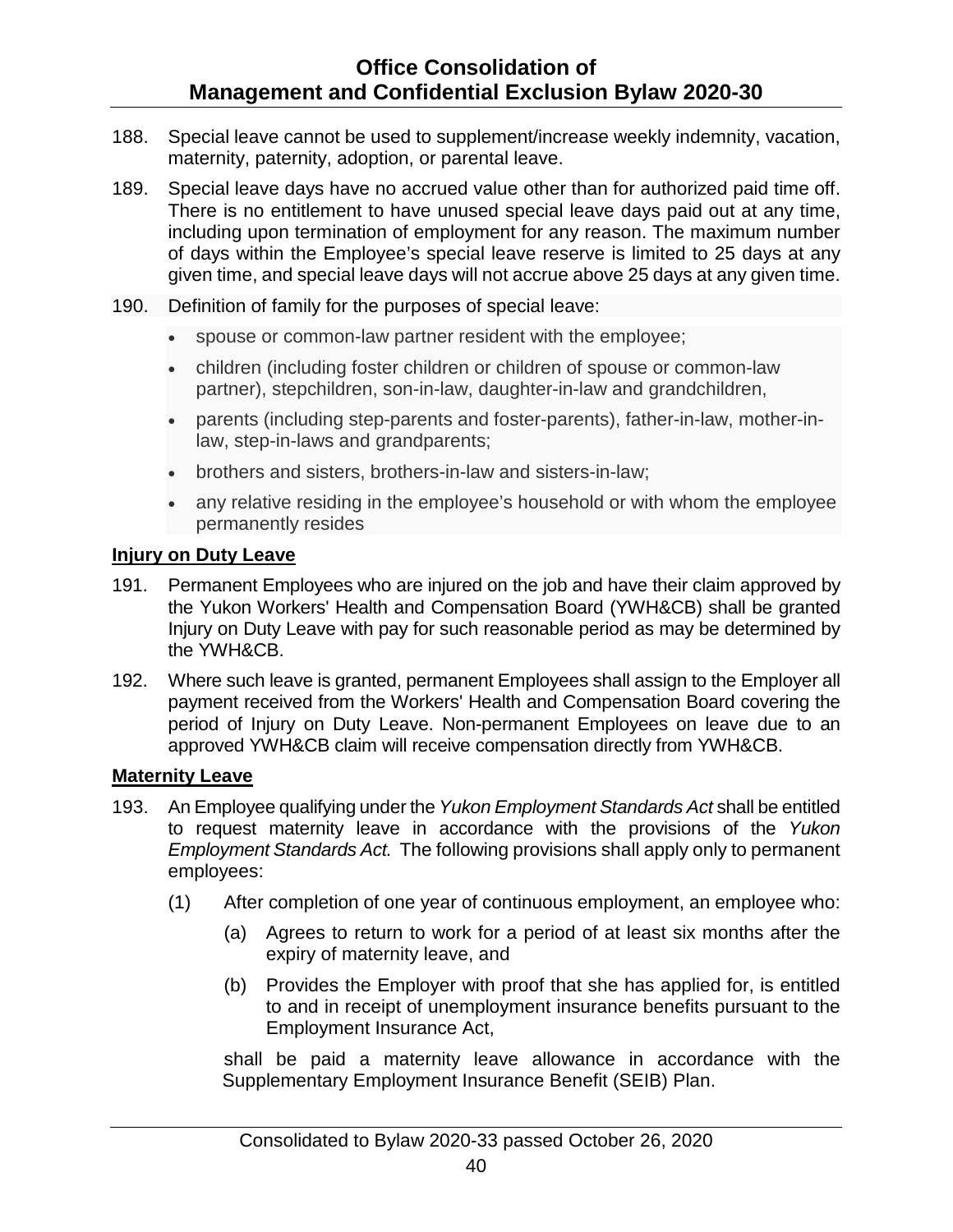- (2) An employee under paragraph (1)(a) above shall sign an agreement with the Employer, providing that:
	- (a) she will return to work after the expiry of her maternity leave, unless this date is modified with the Employer's consent; and
	- (b) she will work for a period of at least six months after her return to work.
- (3) Should the employee fail to return to work as per the provisions of subparagraphs (2)(a) and (b) above for reasons other than death, lay-off or disability, the employee agrees that she is indebted to the Employer for the full amount received as maternity leave allowance.
- (4) In respect of the period of maternity leave, maternity leave allowance payments made according to the Supplementary Employment Insurance Benefit plan will consist of the following:
	- (a) where the employee is subject to a waiting period of one week before receiving employment insurance maternity benefits, an allowance of 93 percent of her weekly rate of pay for each week of the waiting period, less any other monies earned during this period; and
	- (b) for up to a maximum of 15 weeks, payments equivalent to the difference between the Employment Insurance benefits that the employee received at the actual time of the maternity leave and 93 percent of her weekly rate of pay, less any other monies earned during this period.
	- (c) The duration of the allowance will be reduced by any time spent on short-term disability.
	- (d) Where an employee has received the full 15 weeks of maternity benefit under Employment Insurance and thereafter remains on maternity leave without pay, she is eligible to receive a further maternity allowance for a period of one week, equivalent to 93 percent of her weekly rate of pay, less any other monies earned during this period.
- (5) The weekly rate of pay referred to in paragraph  $(4)(d)$  above shall be:
	- (a) for a full-time employee, the weekly rate of pay for the classification prescribed in her certificate of appointment to her position to which she is entitled on the day immediately preceding the commencement of her maternity leave;
	- (b) for a part-time employee, the weekly rate of pay for the classification prescribed in her certificate of appointment to her position to which she is entitled on the day immediately preceding the commencement of her maternity leave, multiplied by the fraction obtained by dividing the parttime employee's assigned regular weekly hours of work averaged over the preceding six month period of continuous employment by the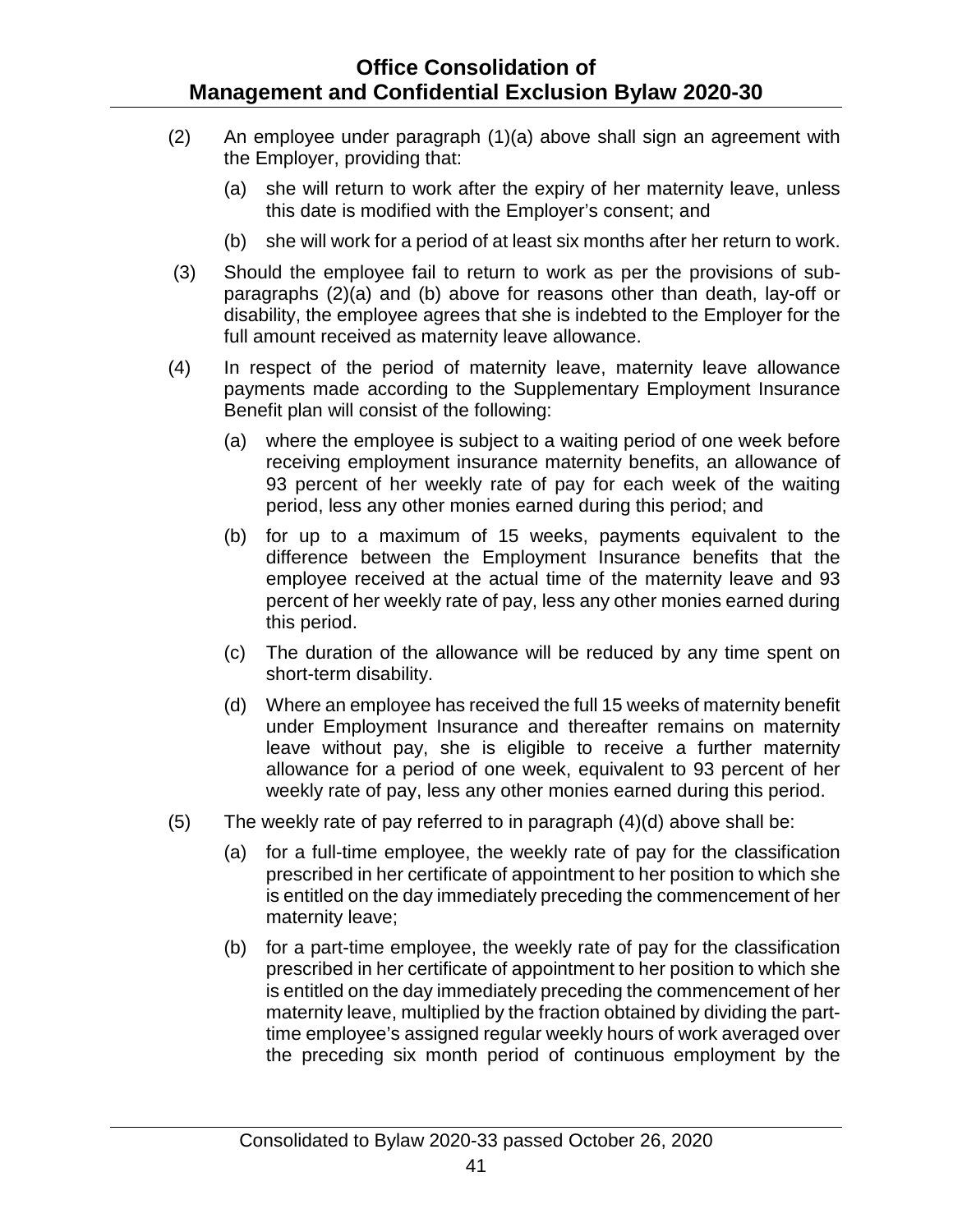regularly scheduled full-time weekly hours of work for the employee's classification;

- (c) where an employee becomes eligible for a pay increase or an economic adjustment during the SEIB Plan period set out in paragraphs (4)(a) to (d), the employee's weekly rate of pay in subparagraphs (5)(a) and (b) above shall be adjusted accordingly.
- (6) A regular employee who is on lay-off status shall not be entitled to receive any allowance payment under the SEIB Plan pursuant to paragraph (4) above.
- (7) For the purpose of payments received under the Supplemental Employment Benefit Plan, the Plan shall provide that the employees have no vested right to payment under the plan except to payments during a period of unemployment specified in the plan.
- (8) An employee's continuous service date will not be advanced by the amount of the maternity leave taken.
- 194. There shall be no duplication or overlap with the parental leave provisions of this bylaw.

#### <span id="page-46-0"></span>**Parental Leave**

- 195. An Employee qualifying under the *Yukon Employment Standards Act* shall be entitled to request parental leave without pay in accordance with the provisions of the *Yukon Employment Standards Act.* There shall be no duplication or overlap with the maternity and adoption leave allowance provisions of this bylaw.
- 196. In respect of the period of parental leave, parental leave allowance payments made according to the Supplementary Employment Insurance Benefit plan will consist of the following:
	- (1) where the employee is subject to a waiting period of one week before receiving employment insurance parental benefits, an allowance of 93e percent of the employee's weekly rate of pay for the waiting period, less any other monies earned during this period. (An employee's continuous service date will not be advanced by the amount of the parental leave taken.

#### <span id="page-46-1"></span>**Compassionate Care Leave**

- 197. An employee requesting leave of absence for compassionate reasons in accordance with the *Employment Insurance Act* will be given special consideration, and may be required to substantiate the reason before beginning the leave, and where not possible, before returning to work.
- 198. Where the employee is subject to a waiting period of one week before receiving Employment Insurance compassionate care leave benefits, the Employer will provide an allowance according to the Supplementary Employment Insurance Benefit Plan of 93 percent of his/her weekly rate of pay for the waiting period, less any other monies earned during this period.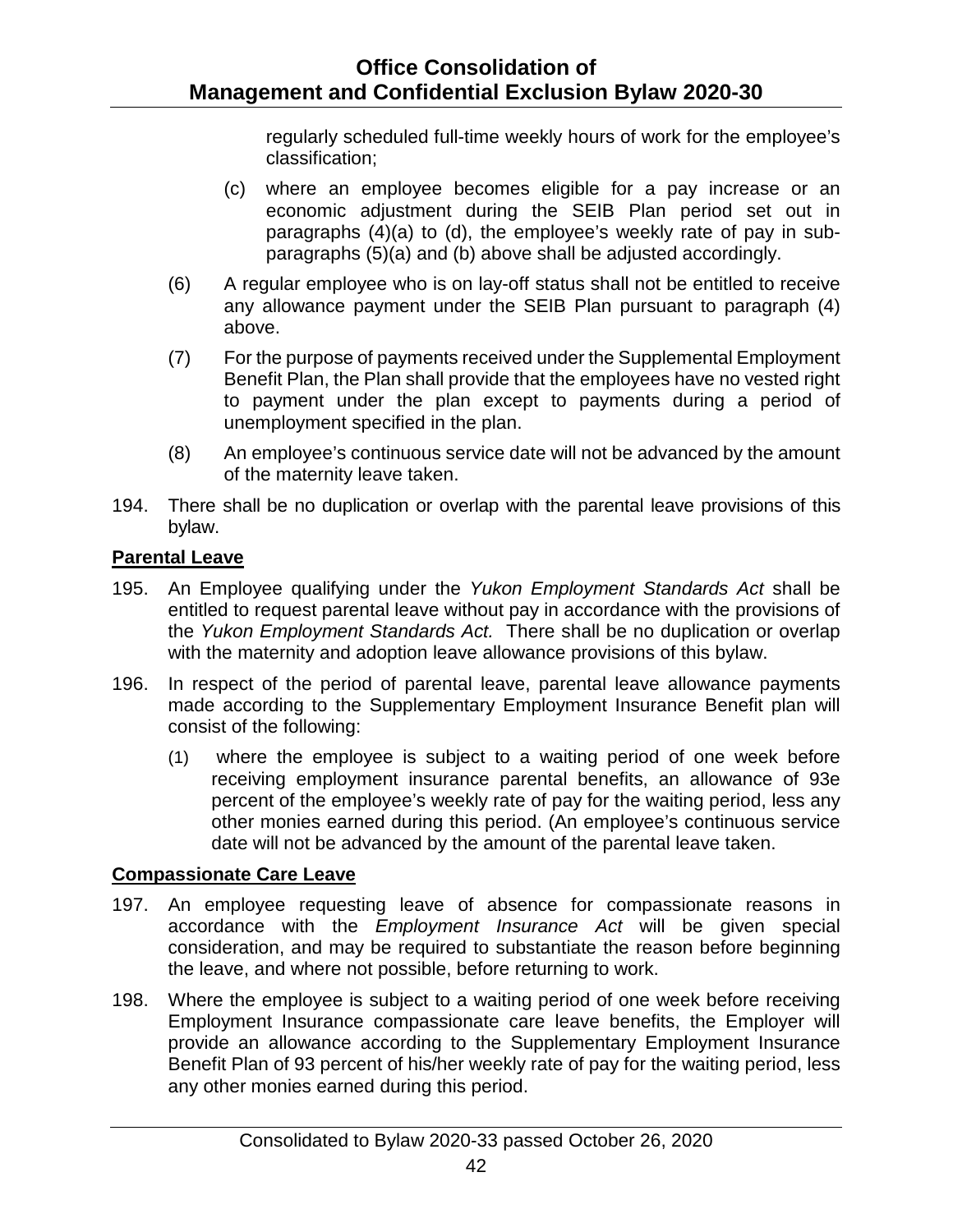199. No employee shall lose seniority, nor will an employee's continuous service date be advanced by the amount of compassionate leave taken.

#### <span id="page-47-0"></span>**Critical Illness Leave**

- 200. An employee requesting leave of absence for critical illness reasons of family in accordance with the *Employment Insurance Act* will be given special consideration, and may be required to substantiate the reason before beginning the leave, and where not possible, before returning to work.
- 201. Definition of 'family member' as defined in the Employment Insurance Regulations (Canada) includes immediate family and other relatives, as well as other individuals considered to be like family regardless of marriage, common-law partnership, or legal parent-child relationships.
- 202. Where the employee is subject to a waiting period of one week before receiving Employment Insurance Critical Illness leave benefits, the Employer will provide an allowance according to the Supplementary Employment Insurance Benefit Plan of 93 percent of his/her weekly rate of pay for the waiting period, less any other monies earned during this period.
- 203. No employee shall lose seniority, nor will an employee's continuous service date be advanced by the amount of critical illness leave taken.

#### <span id="page-47-1"></span>**Court Leave**

204. Employees summoned to jury duty, subpoenaed as a witness, or attending court proceedings and providing proof shall be granted leave with pay. It is understood that any compensation received in connection with these activities shall be remitted to the Employer.

#### <span id="page-47-2"></span>**Leave Without Pay**

- 205. Following guidelines in the administrative directive and under special circumstances where operational efficiency will not be adversely affected, leave without pay may be granted to an Employee. All applications for leave without pay in excess of ten working days are subject to the City Manager's approval.
- 206. Except where provided otherwise by statute, an Employee who has been granted leave without pay which results in that Employee receiving less than the equivalent of two standard work weeks of pay in any calendar month may be required to prepay the full cost of medical and group insurance plan premiums in order to maintain benefit coverage for the period of leave.
- 207. Except where provided otherwise by statute, Employees who have for any reason been granted leave without pay in excess of thirty calendar days will have their increment date and Continuous Service date advanced by the total amount of leave taken.
- 208. Applications for leave without pay should be submitted at least 31 calendar days in advance of the intended commencement date of the leave if at all possible. The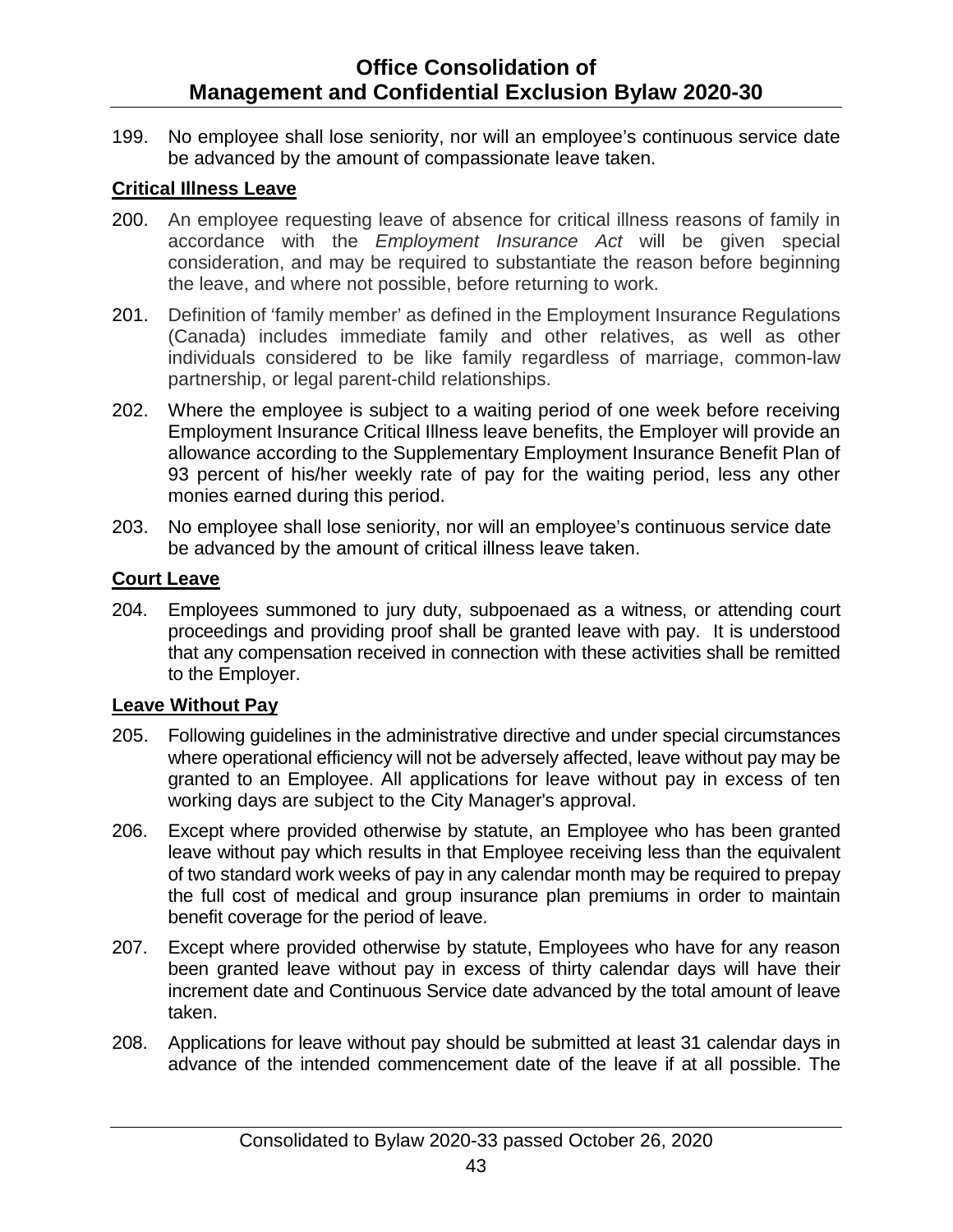Employee shall receive written notification of the decision within 14 calendar days of the date of application.

#### <span id="page-48-0"></span>**ALLOWANCES**

#### <span id="page-48-1"></span>**Health Spending Allowance**

- 209. As of January 1, 2020 all permanent Employees will be eligible to receive a health spending allowance each year to a maximum of \$1,500.00.
- 210. Submissions must be made by December 31<sup>st</sup> of each year to be eligible.
- 211. The health spending allowance will be paid to the total amount of submitted receipts for health related spending, for the Employee or any member of the Employee's immediate family subject to approval by the City and any applicable policies or administrative directives.
- 212. Definition of Immediate Family for the purpose of health spending allowance:
	- spouse or common-law partner resident with the employee;
	- dependent children (including foster children or children of spouse or commonlaw partner).

#### <span id="page-48-2"></span>**Long Service Bonus**

213. Permanent Employees with a continuous service date prior to October 1, 2016 are entitled to the following yearly long service bonus:

| 5 years and less than 10 years  | 2% of base salary |
|---------------------------------|-------------------|
| 10 years and less than 15 years | 3% of base salary |
| 15 and more years of service    | 4% of base salary |

- 214. The long service bonus shall become payable in the pay period containing the Employee's continuous service date.
- 215. Employees who are entitled to a long service bonus and who terminate prior to completion of a further full year of continuous service shall be entitled to a long service bonus on a pro rata basis proportional to the completed months of service since their last long service bonus entitlement date.
- 216. Employees with a continuous service date on or after October 1, 2016 at the completion of each five-year interval (e.g. five years, 10, 15 etc.) are entitled to one week of long service leave on the anniversary date, to be used over the next five years. Unused long service leave will be paid out at the end of five years.

#### <span id="page-48-3"></span>**Retirement Allowance**

217. An Employee who retires from employment at the city in accordance with the relevant administrative directive will receive a retirement allowance in the amount of two weeks' pay for the first completed year of service and one week's pay for each succeeding complete year of employment to a maximum of 28 weeks, less any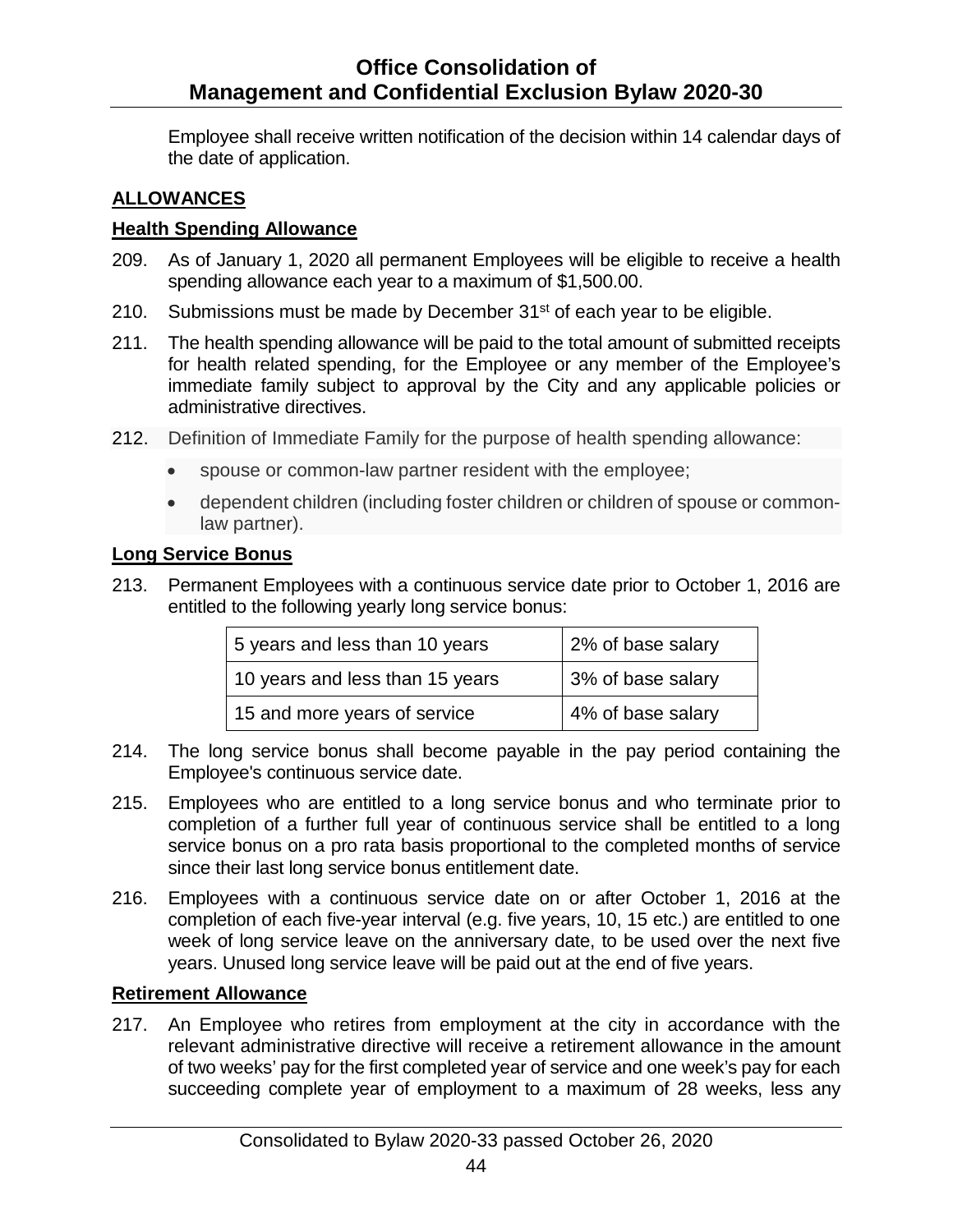period in respect of which severance, retirement or resignation allowance was previously granted.

#### <span id="page-49-0"></span>**Resignation Allowance (non-culpable)**

- 218. An Employee with a continuous service date before October 1, 2016 who has five or more years of continuous service shall on resignation receive resignation allowance in the amount of two weeks' pay for the first completed year of service and one week's pay for each succeeding complete year of employment to a maximum of 28 weeks, less any period in which the Employee was previously granted severance, retirement or resignation allowance.
- 219. Employees with a continuous service date on or after October 1, 2016 shall not be eligible for a resignation allowance.

#### <span id="page-49-1"></span>**Yukon Bonus**

- 220. Permanent Full-time Employees with one or more years of continuous service will receive an annual Yukon Bonus travel benefit in the amount of \$2,900.00. Terminating Employees are entitled to a payment on a pro-rated basis proportional to the number of completed months of service since their last eligibility date.
- 221. Part time employees who have completed one or more years of continuous service shall be entitled to receive a Yukon Bonus travel benefit on a pro rata basis and be entitled to the Yukon Bonus each subsequent year of continuous service thereafter.
- 222. Unless the employee provides written direction otherwise to the Employer, the Yukon Bonus travel benefit shall be paid out as a taxed benefit. Such benefit shall be automatically paid out in the pay period immediately following the entitlement date and prior to December 31st of each year.

#### <span id="page-49-2"></span>**DISCIPLINE, SUSPENSION AND TERMINATION**

- 223. Termination of employment for the purposes of this bylaw is also deemed to be the revocation of the appointment of the Employee (as applicable). Subject to the terms of this bylaw or any applicable legislation, the discipline, suspension and termination of employment of an Employee shall be governed by the terms of this bylaw.
- 224. The City may discipline an Employee for any material breach of this bylaw or any other City bylaw or resolution, any material breach of any of the City's policies, procedures, administrative directives and practices, and any other conduct deemed by the City to be inappropriate for an Employee.
- 225. When imposing discipline on an Employee, the City shall attempt to correct behaviour through the application of progressive discipline. However, it is within the sole discretion of the City to determine the level of discipline appropriate under each circumstance including verbal warnings, written warnings, demotions, suspensions with or without pay and termination of employment.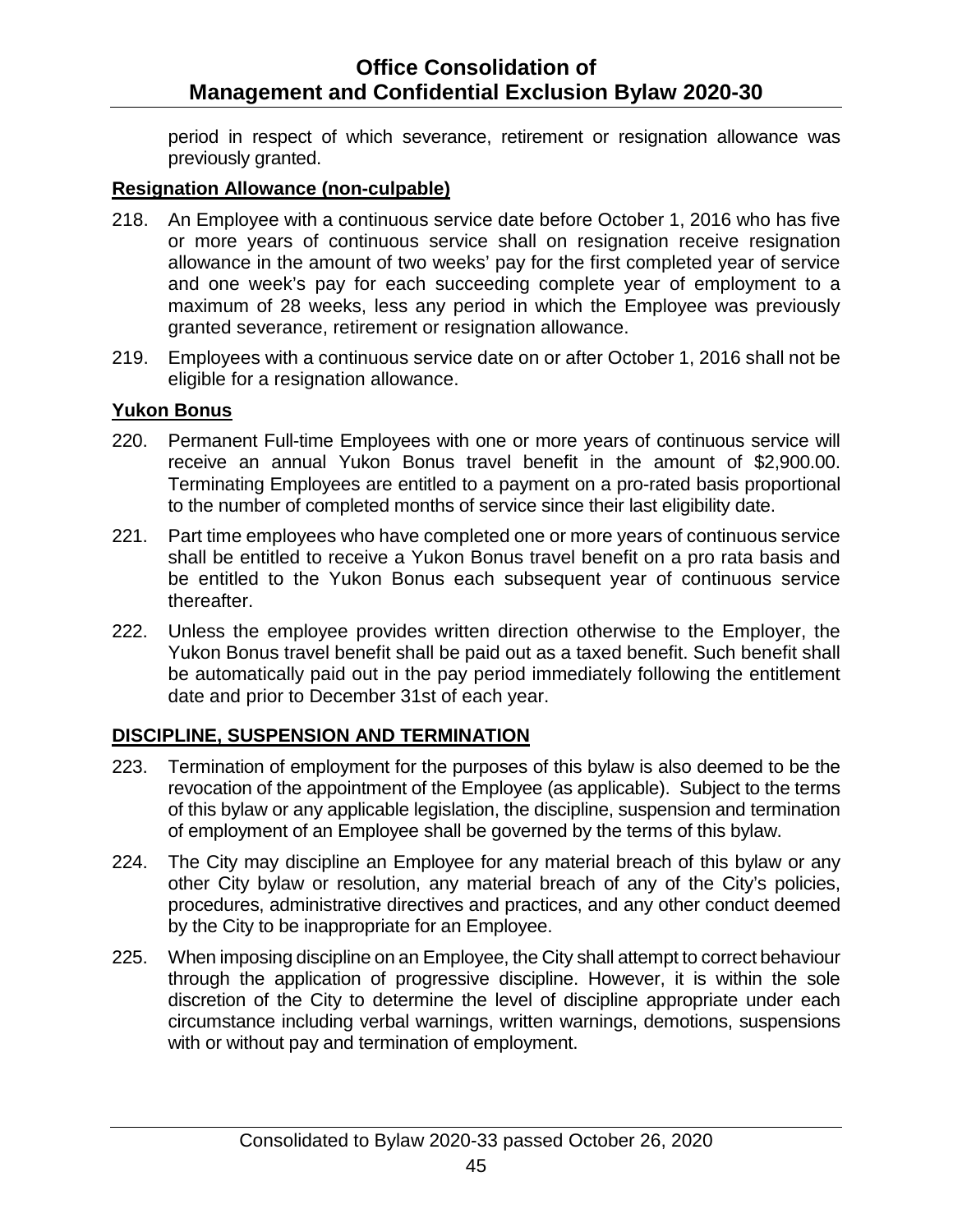- 226. Pursuant to section 189 of the *Municipal Act*, an Employee may appeal in writing to council within five working days of a disciplinary suspension with cause under this section pursuant to section 184 of the *Municipal Act*.
	- (1) After hearing the Employee and others as council deems necessary, council shall extend, reduce, or confirm the suspension, or overturn the suspension and/or reinstate the Employee.
	- (2) The City's internal procedural obligations pursuant to this provision shall be fully discharged, and the rights of the Employee fully and fairly satisfied if the Employee has been provided written notice summarizing the reasons for the suspension and the opportunity to provide written submissions to council prior to a decision being made.
	- (3) The City may invoke non-disciplinary leaves with or without pay pending investigation and such non-disciplinary leaves do not constitute discipline, a suspension or termination/dismissal for the purposes of this section of the Bylaw until a decision to impose discipline or termination is made and communicated to the employee. For greater clarity, there is no entitlement to appeal to Council for non-disciplinary leaves invoked by the City.
- 227. The employment relationship between the City and the Employee may be terminated in any of the following manners:
	- (1) By written agreement between the City and the Employee.
	- (2) By the Employee, upon providing one month's written notice of resignation to the City. The City may waive such notice in whole or in part and if it does so then the Employee shall be entitled to payment of salary in lieu of any of the remaining one month's notice.
	- (3) By the Employee retiring pursuant to the retirement allowance provision in this bylaw.
	- (4) By the City, at any time without any notice or pay in lieu of notice, for Cause. "Cause" shall include, but not be limited to:
		- (a) conduct by the Employee that brings or has the potential to bring the City or its representatives into public disrepute or ridicule;
		- (b) unauthorized disclosure of confidential information or documents received or obtained by Employee in the course of employment without the written consent of council;
		- (c) use of such confidential information or documentation for the Employee's benefit or gain;
		- (d) significant or repetitive breaches of the City's bylaws, resolutions, policies, procedures, administrative directives, or practices; and
		- (e) any conduct that would constitute just cause for termination pursuant to the common law governing employment contracts.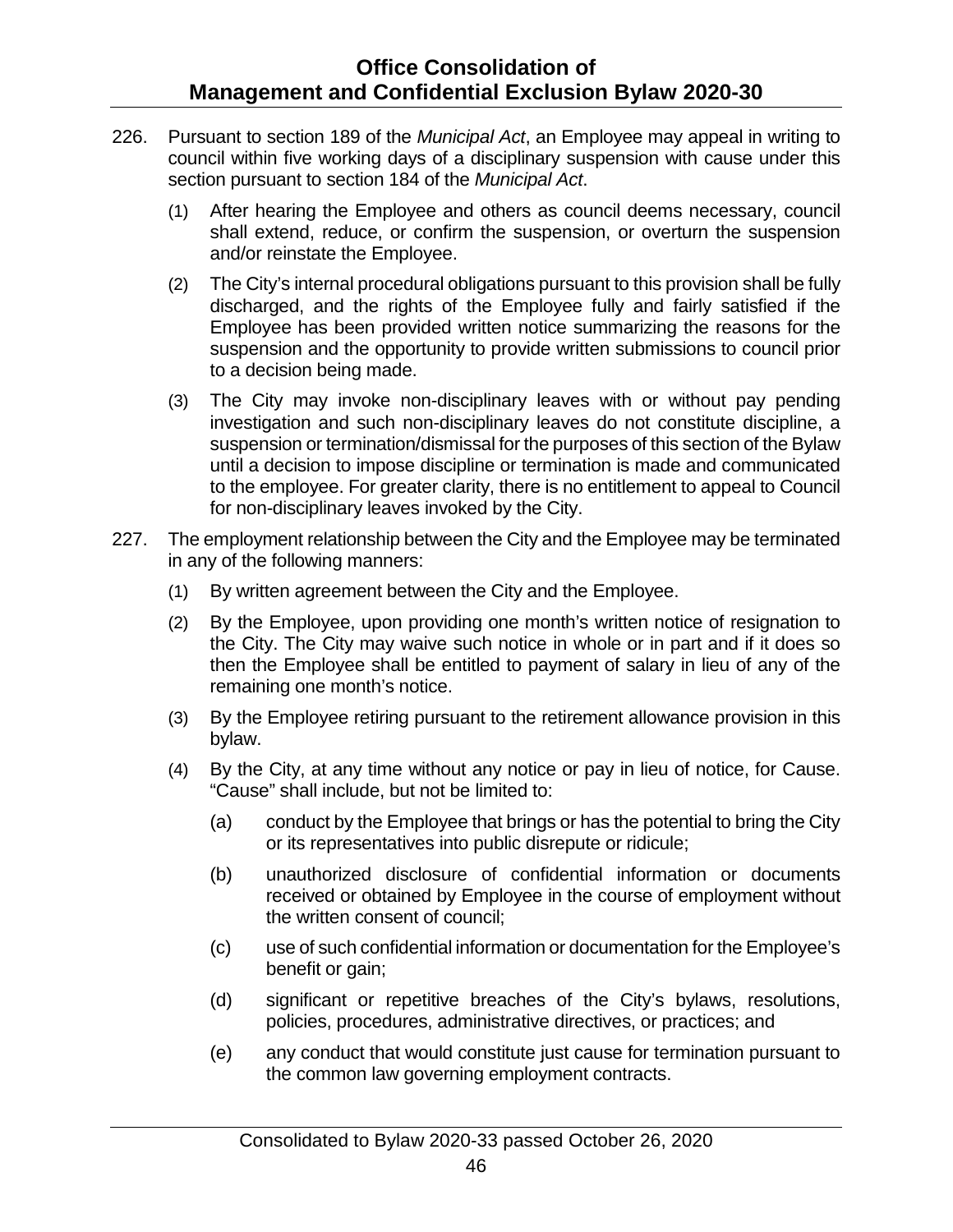- 228. The Employee may appeal in writing to council within five working days of a termination for cause.
	- (1) The City's internal procedural obligations pursuant to this provision shall be fully discharged and the rights of the Employee fully and fairly satisfied if the Employee has been provided with a written notice summarizing the reasons for the cause and the opportunity to provide written submissions to Council.
	- (2) Council shall confirm the termination for cause, substitute the termination for cause with a termination without cause, reinstate the employee with no discipline, reinstate the employee with a warning or period of suspension, and may impose any conditions deemed appropriate.
- 229. For Employees other than casual and temporary Employees, the employment relationship may be terminated by the City for any reason at its sole discretion, on a without cause basis, by providing the Employee three months of notice during the first two years of employment plus one additional month of notice for each completed year of employment commencing upon completion of two years of employment, up to a maximum total notice of twelve months.
	- (1) The City may at its sole discretion provide notice as written working notice, payment of base salary in lieu of notice, or any equivalent combination of written notice and base salary in lieu of notice.
	- (2) The City may at its sole discretion provide the payment of base salary in lieu of notice through salary continuance instalments and make such payments conditional on the Employee taking reasonable steps to search for new employment.
		- (a) The City may at its sole discretion cease salary continuance payments upon the Employee obtaining new employment or income.
	- (3) The provision to the Employee of any payment of salary in lieu of notice greater than the minimum notice required by the *Employment Standards Act* is conditional on the Employee providing a signed release from any legal claims against the City and confidentiality agreement about the affairs of the City in a form satisfactory to the City.
- 230. The employment of Temporary Employees will terminate at the end of the fixed term established by the City for the Temporary Employee unless terminated earlier by the City providing the minimum notice or pay in lieu of notice required by the *Employment Standards Act* (if any).
- 231. Unless otherwise agreed to in writing by the City, there is no obligation to provide any amount of work to Casual Employees, continue their employment for any period of time or provide any notice of termination of employment or pay in lieu of notice, unless otherwise required by the *Employment Standards Act* and then only the minimum entitlement will be provided.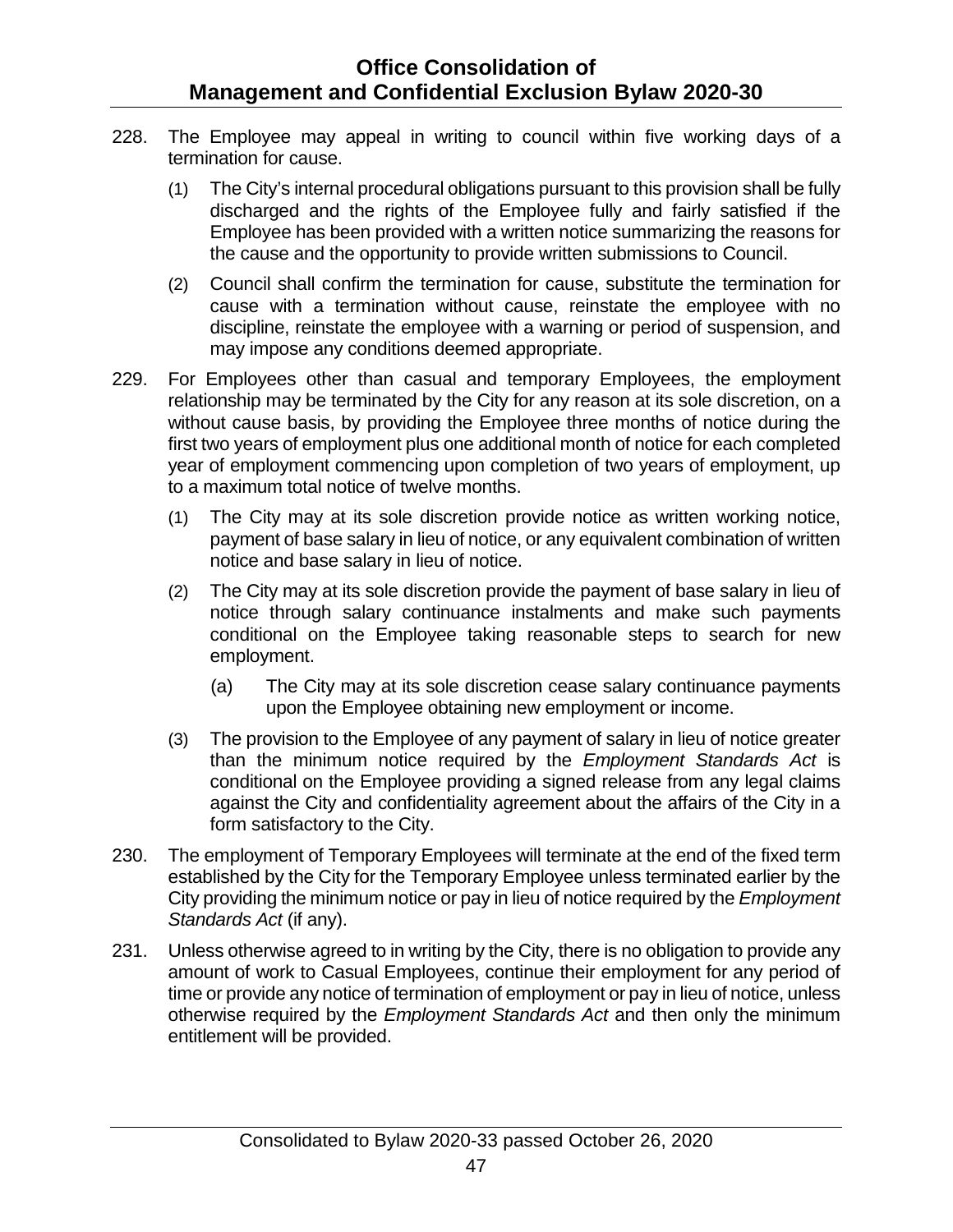- 232. Where notice is required pursuant to this bylaw and any applicable laws, all of the City's obligations related to the employment of an Employee and this bylaw are fully discharged and the rights of the Employee fully and fairly satisfied upon the City providing the greater of the notice or pay in lieu of notice pursuant to this section and the minimum entitlement pursuant to the *Employment Standards Act*. All notice pursuant to this section is inclusive of the entitlements pursuant to the *Employment Standards Act.*
- 233. It is within the sole discretion of the City to elect to continue all or any part of the remuneration and benefits of an Employee during a period of suspension pursuant to this bylaw including any suspension that is under appeal.
- 234. If the employment relationship is terminated in accordance with this section then all remuneration and benefits shall cease immediately upon the effective date of termination unless expressly stated otherwise in this bylaw, agreed to in writing by the City or required by the *Employment Standards Act*, and the Employee shall have no further legal claim of any kind against the City arising out of the termination of employment or arising out of this bylaw.
- 235. There are no procedural or appeal rights other than as expressly stated in this section of this bylaw.

#### <span id="page-52-0"></span>**GENERAL PROVISIONS**

- 236. Employees required by the Employer to complete a driver's examination during their regular work schedule will be paid for their time at the applicable rate of pay.
- 237. If, in the opinion of the Employer, a medical examination of an Employee is required, the Employee will be paid for the time spent with the doctor and the cost of the examination shall be borne by the City.
- 238. Any Employee suffering injury while on the job must report immediately, or as soon as practicable, to the Supervisor, his replacement or the nearest medical officer.
- 239. Conflict of interest rules as set out in Council's Employee Code of Conduct Policy will apply to all Employees.
- 240. The City Manager may choose to grant to an Employee additional discretionary benefits over and above those described by this bylaw, if he or she, further to consultation with Human Resources, is satisfied that special circumstances warrant such a decision.
- 241. To encourage use of public transit and the Canada Games Centre, the Employer shall reimburse 50% of the cost of a pass on the city operated public transit system and 50 percent of the cost for an Employee to purchase a membership pass (single or family) for the Canada Games Centre. For the purposes of this section, family means an Employee's spouse and children living in the Employee's residence.

#### <span id="page-52-1"></span>**BYLAW REPEAL**

242. Bylaw 2016-22, including all amendments thereto, is hereby repealed.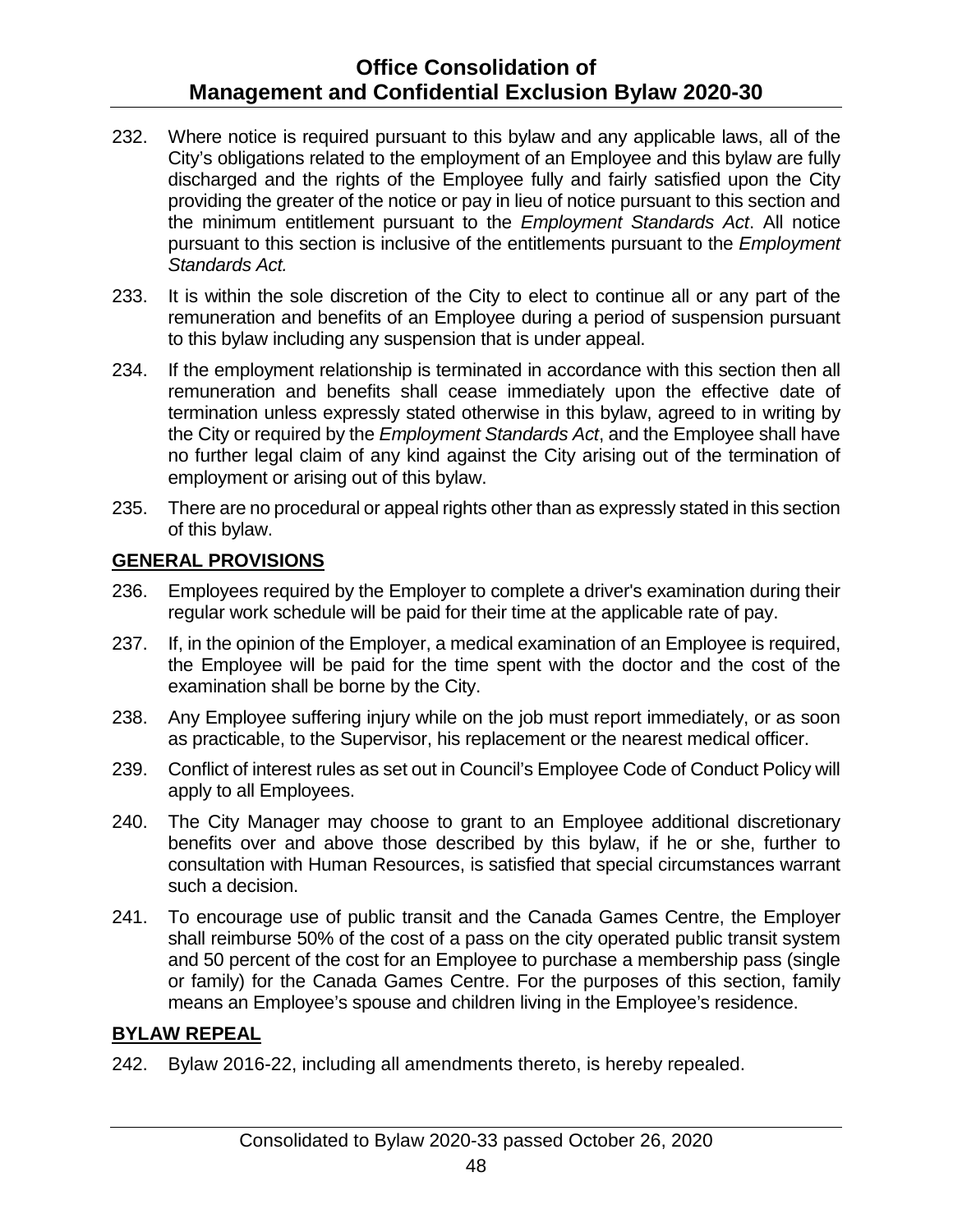#### <span id="page-53-0"></span>**APPLICATION AND DURATION**

- 243. This bylaw shall be deemed to have been in full force and effect on and from January 1, 2019.
- 244. This bylaw is subject to amendment by Council from time to time.
- 245. It is intended that this bylaw will be brought forward for amendment prior to December 31, 2023.
- 246. The following economic increases for **Management** employees shall be effective as indicated in the salary schedules included hereto as Schedule "A" and forming part of this bylaw:

| <b>Effective Date</b> | Percentage                                                                                                                                          |
|-----------------------|-----------------------------------------------------------------------------------------------------------------------------------------------------|
| January 1, 2019       | 2.6%                                                                                                                                                |
| January 1, 2020       | Salary market adjustment plus greater of 1.25 % or annual<br>CPI Whitehorse All Items, non-seasonally adjusted as<br>published by Statistics Canada |
| January 1, 2021       | Greater of 1.25 % or annual CPI Whitehorse All Items, non-<br>seasonally adjusted as published by Statistics Canada                                 |
| January 1, 2022       | Greater of 1.25 % or annual CPI Whitehorse All Items, non-<br>seasonally adjusted as published by Statistics Canada                                 |

247. The following economic increases for **Confidential Exclusion** employees shall be effective as indicated in the salary schedules attached hereto as Schedule "B" and forming part of this bylaw:

| <b>Effective Date</b> | Percentage                                                                                                          |
|-----------------------|---------------------------------------------------------------------------------------------------------------------|
| January 1, 2019       | $2.6\%$                                                                                                             |
| January 1, 2020       | Greater of 1.25 % or annual CPI Whitehorse All Items, non-<br>seasonally adjusted as published by Statistics Canada |
| January 1, 2021       | Greater of 1.25 % or annual CPI Whitehorse All Items, non-<br>seasonally adjusted as published by Statistics Canada |
| January 1, 2022       | Greater of 1.25 % or annual CPI Whitehorse All Items, non-<br>seasonally adjusted as published by Statistics Canada |

### **FIRST** and **SECOND READING**: September 14, 2020 **THIRD READING** and **ADOPTION**: September 28, 2020

*ORIGINAL BYLAW SIGNED BY:*

## "Dan Curtis"

Dan Curtis, Mayor

"*N. L. Felker*"

Norma L. Felker, Assistant City Clerk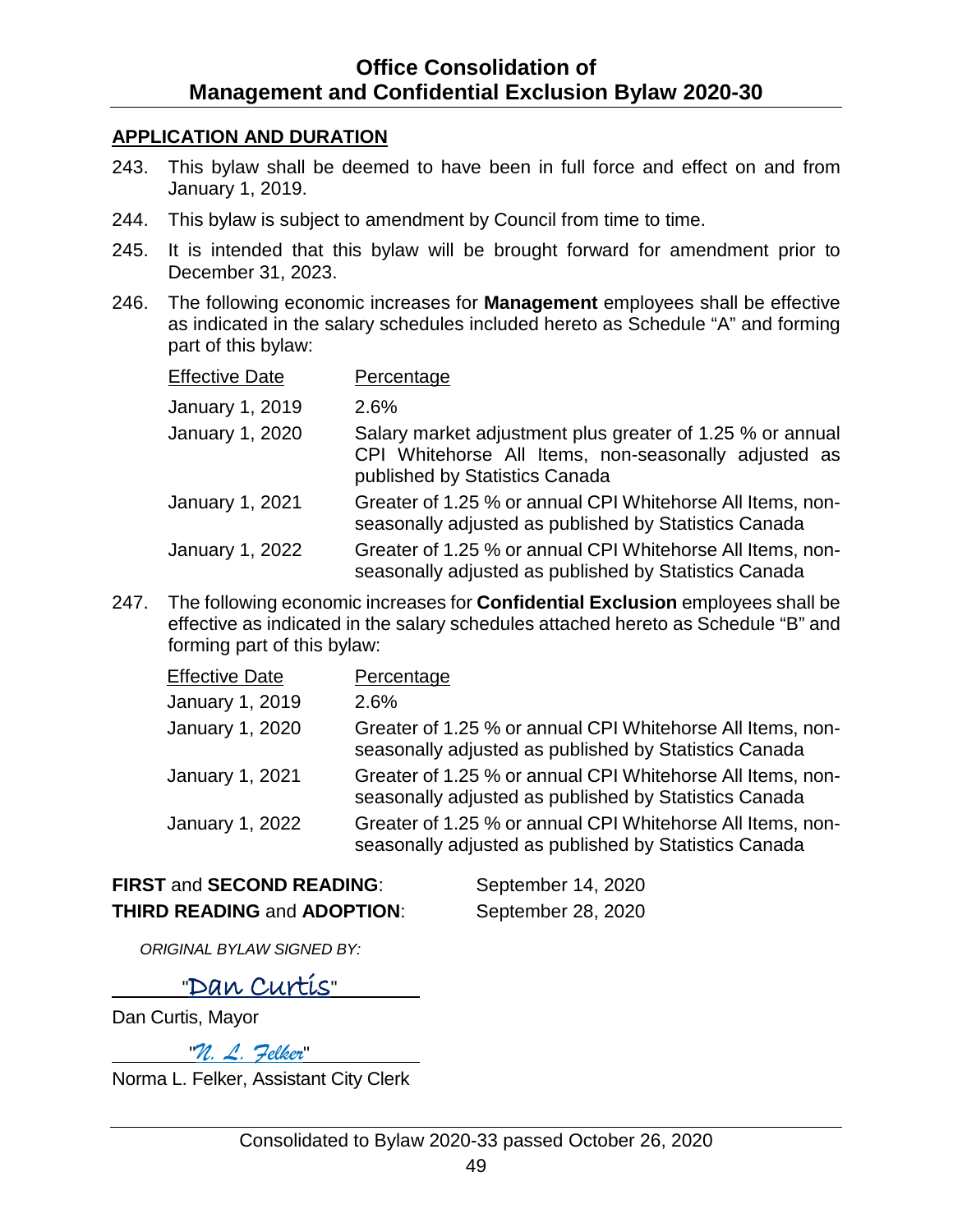|  | <b>SCHEDULE "B"</b> |  |
|--|---------------------|--|
|  |                     |  |

<span id="page-54-0"></span>

| <b>Confidential Exclusion Employees</b>            | <b>Job Code</b> | <b>Salary</b><br>Range |
|----------------------------------------------------|-----------------|------------------------|
| Administrative Assistant, Human Resources          | 247             | 9                      |
| <b>Assistant City Clerk</b>                        | 005             | 12 <sup>2</sup>        |
| <b>Communications Coordinator</b>                  | 245             | 11                     |
| <b>Communications Specialist</b>                   | 181             | 12 <sup>2</sup>        |
| <b>Executive Assistant Corporate Services</b>      | 232             | 11                     |
| <b>Executive Assistant, Mayor and City Manager</b> | 080             | 11                     |
| <b>Human Resources Coordinator</b>                 | 059             | 10                     |
| <b>Human Resources Generalist</b>                  | 240             | 13                     |
| Human Resources Specialist                         | 060             | 14                     |
| Occupational Health and Safety Specialist          | 107             | 14                     |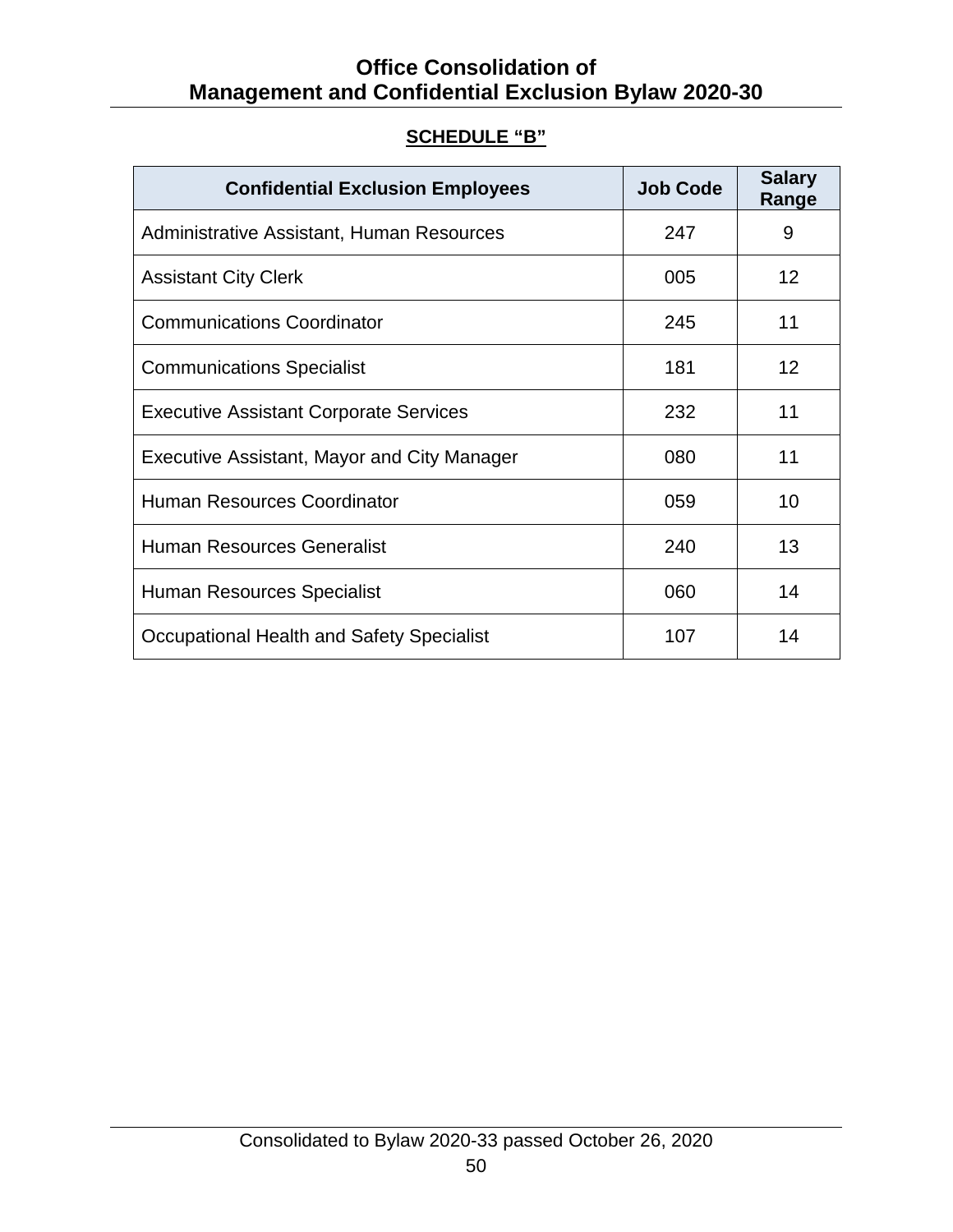| <b>Schedule B - Confidential Exclusion</b>     |                |             |             |                          |             |  |  |
|------------------------------------------------|----------------|-------------|-------------|--------------------------|-------------|--|--|
| Effective January 1, 2019 to December 31, 2019 |                |             |             |                          |             |  |  |
| 2.6% Increase                                  |                |             |             | <b>35 Hours per Week</b> |             |  |  |
|                                                | Range          | Step 1      | Step 2      | Step 3                   | Step 4      |  |  |
| Hourly                                         |                | \$27.86     | \$29.50     | \$31.14                  | \$32.76     |  |  |
| Annual                                         | $\overline{7}$ | \$50,876.82 | \$53,871.72 | \$56,866.62              | \$59,843.26 |  |  |
|                                                |                |             |             |                          |             |  |  |
| Hourly                                         | 8              | \$29.16     | \$30.87     | \$32.61                  | \$34.32     |  |  |
| Annual                                         |                | \$53,250.83 | \$56,391.82 | \$59,551.08              | \$62,673.81 |  |  |
|                                                |                | \$30.53     |             | \$34.11                  | \$35.92     |  |  |
| Hourly<br>Annual                               | 9              |             | \$32.32     |                          | \$65,613.93 |  |  |
|                                                |                | \$55,770.93 | \$59,021.49 | \$62,308.58              |             |  |  |
| Hourly                                         | 10             | \$32.08     | \$33.97     | \$35.86                  | \$37.74     |  |  |
| Annual                                         |                | \$58,601.47 | \$62,052.92 | \$65,486.10              | \$68,919.28 |  |  |
| Hourly                                         |                | \$33.90     | \$35.88     | \$37.87                  | \$39.87     |  |  |
| Annual                                         | 11             | \$61,906.82 | \$65,522.62 | \$69,156.68              | \$72,827.26 |  |  |
|                                                |                |             |             |                          |             |  |  |
| Hourly                                         | 12             | \$35.90     | \$38.01     | \$40.12                  | \$42.23     |  |  |
| Annual                                         |                | \$65,559.14 | \$69,430.60 | \$73,265.54              | \$77,137.00 |  |  |
| Hourly                                         |                | \$38.06     | \$40.30     | \$42.54                  | \$44.77     |  |  |
| Annual                                         | 13             | \$69,521.91 | \$73,612.51 | \$77,684.85              | \$81,775.44 |  |  |
| Hourly                                         |                | \$40.52     | \$42.89     | \$45.29                  | \$47.67     |  |  |
|                                                | 14             |             |             |                          |             |  |  |
| Annual                                         |                | \$73,996.00 | \$78,324.00 | \$82,706.79              | \$87,053.05 |  |  |
| Hourly                                         | 15             | \$43.29     | \$45.82     | \$48.37                  | \$50.91     |  |  |
| Annual                                         |                | \$79,054.47 | \$83,692.91 | \$88,331.36              | \$92,988.07 |  |  |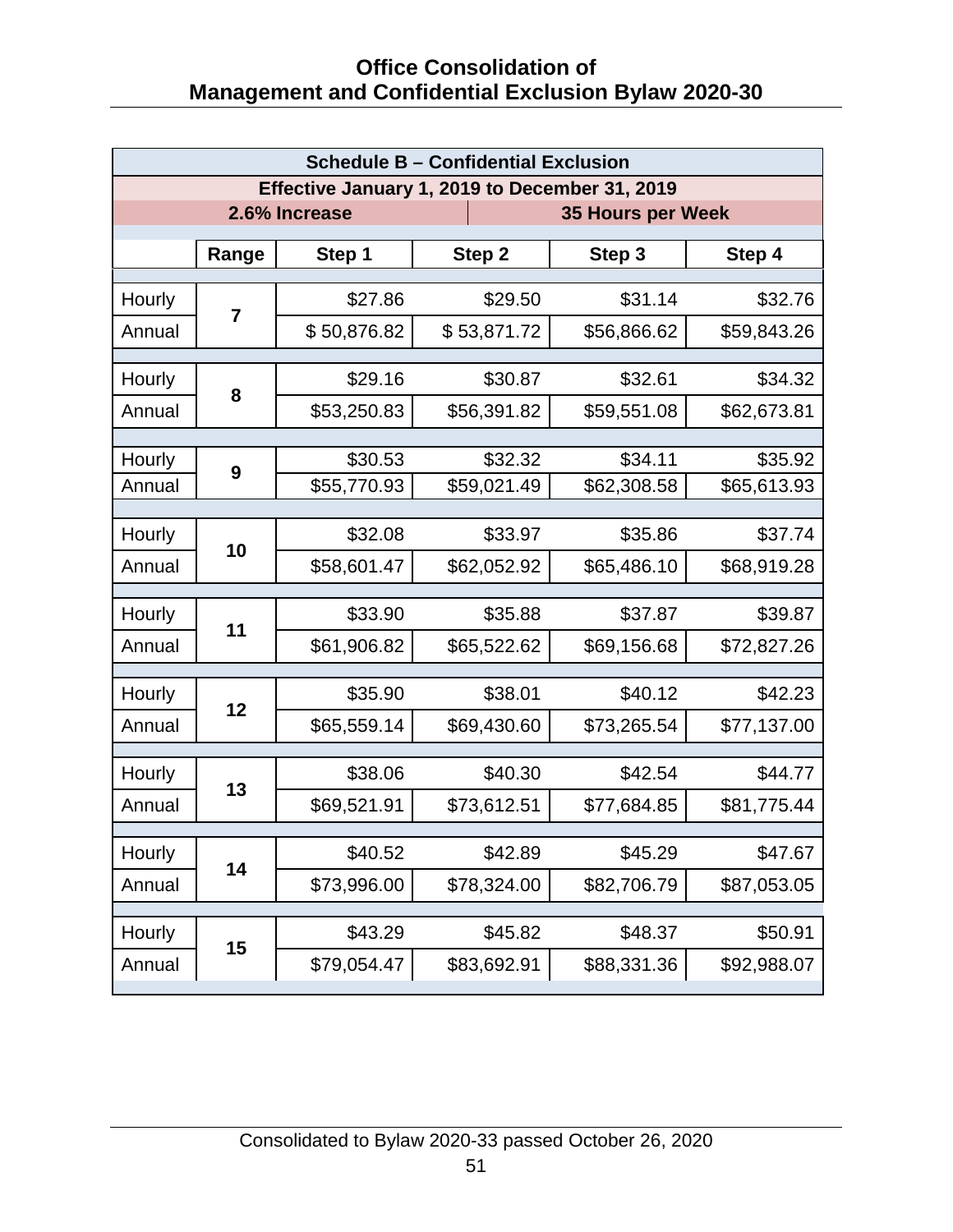| <b>Schedule B - Confidential Exclusion</b>       |                |             |             |             |             |  |  |
|--------------------------------------------------|----------------|-------------|-------------|-------------|-------------|--|--|
| Effective January 1, 2020 to December 31, 2020   |                |             |             |             |             |  |  |
| Increase for 2020 is the greater of 1.25% or CPI |                |             |             |             |             |  |  |
| 1.25% Increase<br>35 Hours per Week              |                |             |             |             |             |  |  |
|                                                  | Range          | Step 1      | Step 2      | Step 3      | Step 4      |  |  |
| Hourly                                           |                | \$28.58     | \$30.26     | \$31.95     | \$33.61     |  |  |
| Annual                                           | $\overline{7}$ | \$52,209.91 | \$55,277.86 | \$58,345.81 | \$61,395.50 |  |  |
|                                                  |                |             |             |             |             |  |  |
| Hourly                                           | 8              | \$29.92     | \$31.68     | \$33.45     | \$35.21     |  |  |
| Annual                                           |                | \$54,638.71 | \$57,852.75 | \$61,103.31 | \$64,317.36 |  |  |
|                                                  |                | \$31.33     | \$33.16     | \$35.00     | \$36.85     |  |  |
| Hourly<br>Annual                                 | 9              | \$57,213.59 | \$60,555.47 | \$63,933.86 | \$67,312.26 |  |  |
|                                                  |                |             |             |             |             |  |  |
| Hourly                                           | 10             | \$32.92     | \$34.85     | \$36.79     | \$38.72     |  |  |
| Annual                                           |                | \$60,117.19 | \$63,659.94 | \$67,202.69 | \$70,708.92 |  |  |
| Hourly                                           |                | \$34.78     | \$36.81     | \$38.85     | \$40.91     |  |  |
| Annual                                           | 11             | \$63,532.11 | \$67,239.21 | \$70,964.58 | \$74,708.21 |  |  |
|                                                  |                |             |             |             |             |  |  |
| Hourly                                           | 12             | \$36.83     | \$39.00     | \$41.16     | \$43.33     |  |  |
| Annual                                           |                | \$67,275.73 | \$71,238.50 | \$75,164.75 | \$79,127.51 |  |  |
| Hourly                                           |                | \$39.05     | \$41.35     | \$43.64     | \$45.94     |  |  |
| Annual                                           | 13             | \$71,329.81 | \$75,511.72 | \$79,711.88 | \$83,893.79 |  |  |
|                                                  |                |             |             |             |             |  |  |
| Hourly                                           | 14             | \$41.57     | \$44.00     | \$46.47     | \$48.91     |  |  |
| Annual                                           |                | \$75,931.73 | \$80,369.30 | \$84,861.66 | \$89,317.49 |  |  |
| Hourly                                           |                | \$44.41     | \$47.01     | \$49.62     | \$52.23     |  |  |
| Annual                                           | 15             | \$81,118.03 | \$85,866.04 | \$90,632.32 | \$95,398.60 |  |  |
|                                                  |                |             |             |             |             |  |  |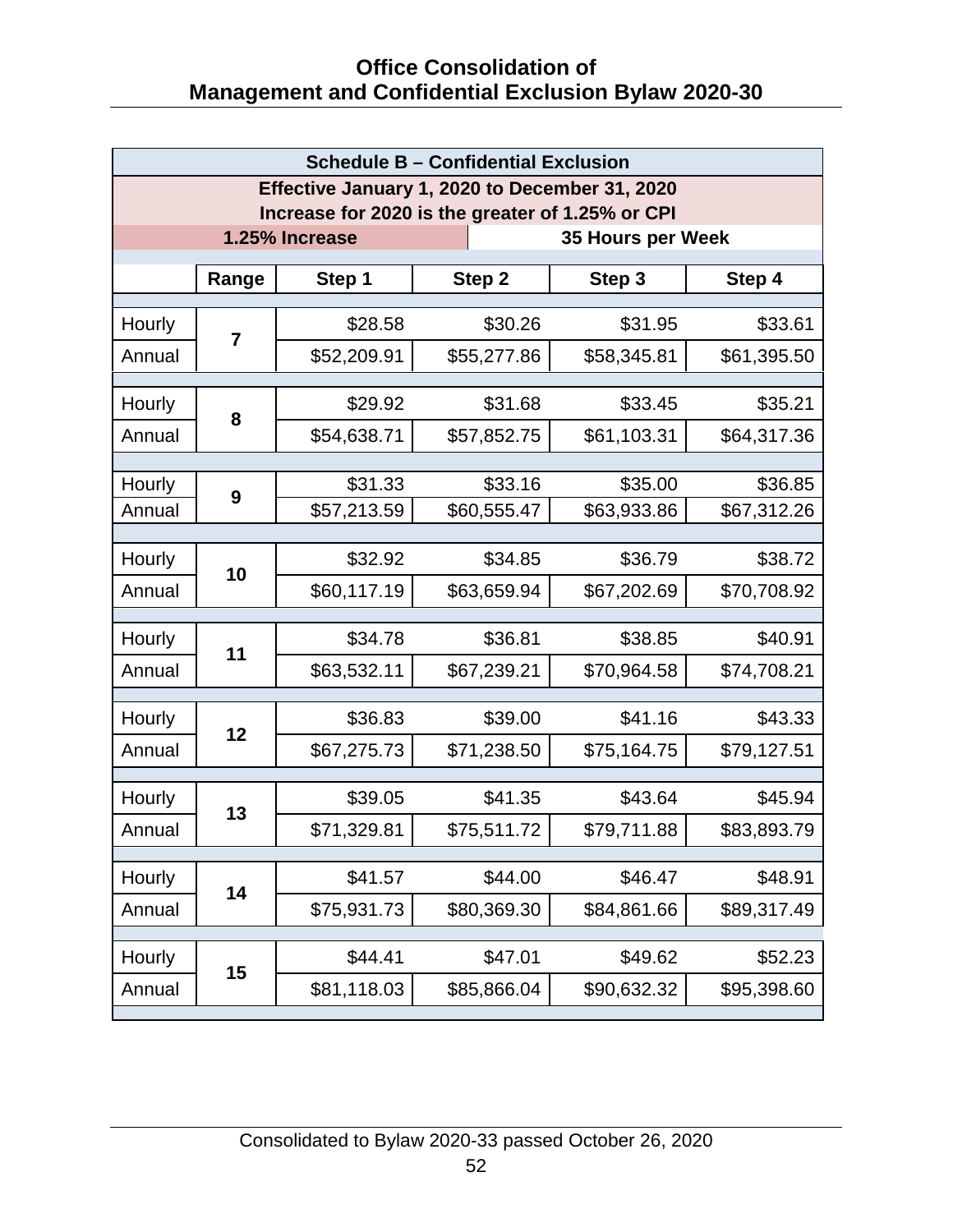| <b>Schedule B - Confidential Exclusion</b>     |                                                            |                                                            |                                                            |                                                                                                                                                                 |  |
|------------------------------------------------|------------------------------------------------------------|------------------------------------------------------------|------------------------------------------------------------|-----------------------------------------------------------------------------------------------------------------------------------------------------------------|--|
| Effective January 1, 2021 to December 31, 2021 |                                                            |                                                            |                                                            |                                                                                                                                                                 |  |
|                                                |                                                            |                                                            |                                                            |                                                                                                                                                                 |  |
| 1.25% Increase<br>35 Hours per Week            |                                                            |                                                            |                                                            |                                                                                                                                                                 |  |
|                                                |                                                            |                                                            |                                                            | Step 4                                                                                                                                                          |  |
|                                                |                                                            |                                                            |                                                            |                                                                                                                                                                 |  |
|                                                | \$28.94                                                    | \$30.64                                                    | \$32.35                                                    | \$34.03                                                                                                                                                         |  |
|                                                | \$52,849.07                                                | \$55,971.80                                                | \$59,076.28                                                | \$62,162.49                                                                                                                                                     |  |
|                                                | \$30.29                                                    | \$32.07                                                    | \$33.87                                                    | \$35.65                                                                                                                                                         |  |
|                                                | \$55,332.65                                                | \$58,583.21                                                | \$61,870.30                                                | \$65,120.87                                                                                                                                                     |  |
|                                                |                                                            |                                                            |                                                            |                                                                                                                                                                 |  |
| 9                                              |                                                            |                                                            |                                                            | \$37.31<br>\$68,152.29                                                                                                                                          |  |
|                                                |                                                            |                                                            |                                                            |                                                                                                                                                                 |  |
|                                                | \$33.33                                                    | \$35.29                                                    | \$37.25                                                    | \$39.20                                                                                                                                                         |  |
|                                                | \$60,865.91                                                | \$64,445.19                                                | \$68,042.72                                                | \$71,603.73                                                                                                                                                     |  |
|                                                | \$35.22                                                    | \$37.27                                                    | \$39.34                                                    | \$41.42                                                                                                                                                         |  |
|                                                | \$64,317.36                                                | \$68,079.24                                                | \$71,841.13                                                | \$75,639.55                                                                                                                                                     |  |
|                                                | \$37.29                                                    | \$39.49                                                    | \$41.67                                                    | \$43.87                                                                                                                                                         |  |
|                                                | \$68,115.77                                                | \$72,115.06                                                | \$76,114.35                                                | \$80,113.64                                                                                                                                                     |  |
|                                                | \$39.54                                                    | \$41.87                                                    | \$44.19                                                    | \$46.51                                                                                                                                                         |  |
| 13                                             | \$72,224.63                                                | \$76,461.32                                                | \$80,698.01                                                | \$84,952.96                                                                                                                                                     |  |
|                                                |                                                            |                                                            |                                                            |                                                                                                                                                                 |  |
|                                                |                                                            |                                                            |                                                            | \$49.5                                                                                                                                                          |  |
|                                                |                                                            |                                                            |                                                            | \$90,431.44                                                                                                                                                     |  |
|                                                | \$44.97                                                    | \$47.60                                                    | \$50.24                                                    | \$52.89                                                                                                                                                         |  |
|                                                | \$82,122.42                                                | \$86,943.48                                                | \$91,764.54                                                | \$96,585.60                                                                                                                                                     |  |
|                                                | Range<br>$\overline{7}$<br>8<br>10<br>11<br>12<br>14<br>15 | Step 1<br>\$31.72<br>\$57,925.80<br>\$42.09<br>\$76,863.07 | Step 2<br>\$33.57<br>\$61,322.45<br>\$44.55<br>\$81,373.69 | Increase for 2020 is the greater of 1.25% or CPI<br>New schedules will be issued annually for CPI<br>Step 3<br>\$35.44<br>\$64,719.11<br>\$47.05<br>\$85,920.83 |  |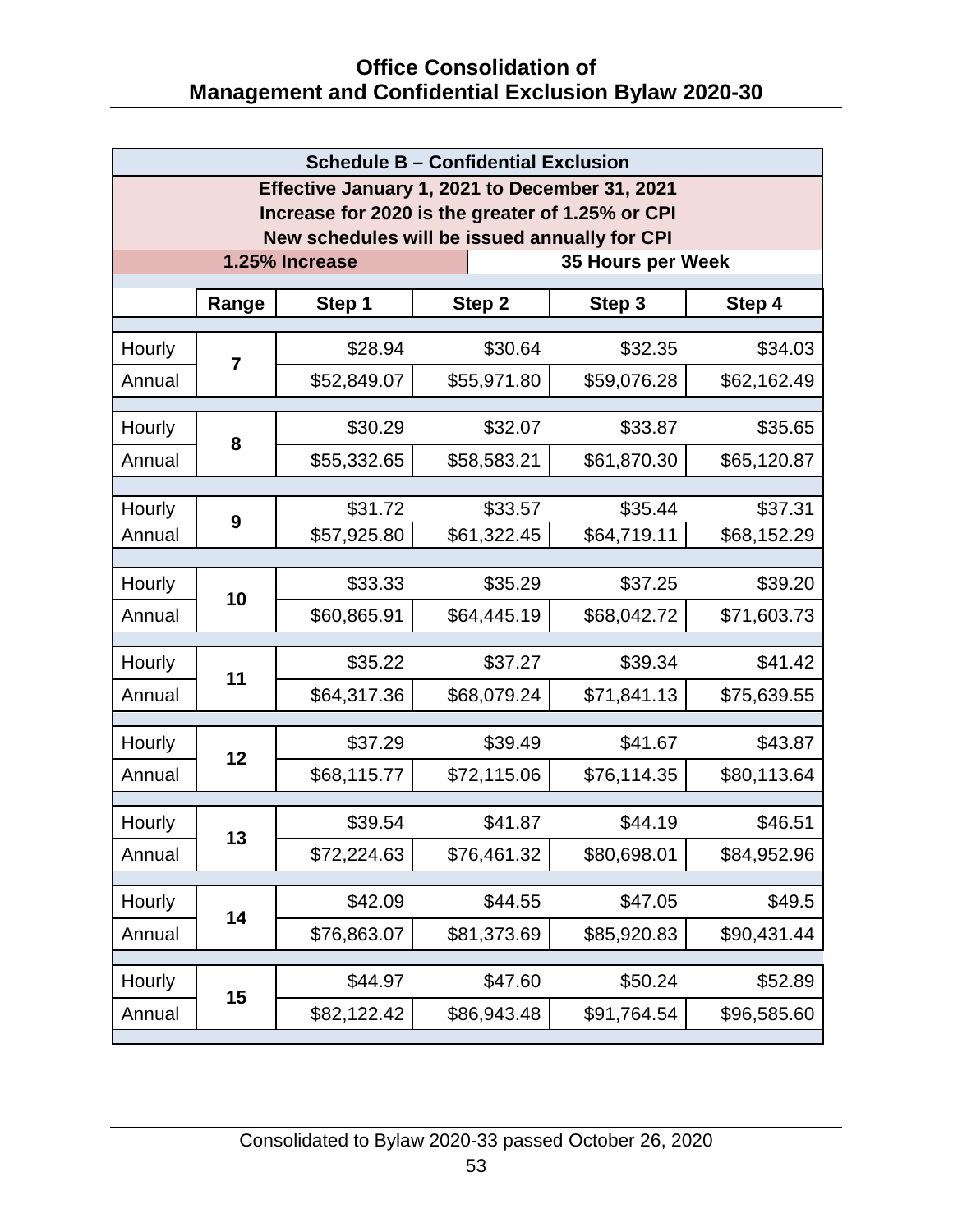| <b>Schedule B - Confidential Exclusion</b>                                                         |                |             |             |             |             |  |
|----------------------------------------------------------------------------------------------------|----------------|-------------|-------------|-------------|-------------|--|
| Effective January 1, 2022 to December 31, 2022<br>Increase for 2022 is the greater of 1.25% or CPI |                |             |             |             |             |  |
| New schedules will be issued annually for CPI                                                      |                |             |             |             |             |  |
| 1.25% Increase<br>35 Hours per Week                                                                |                |             |             |             |             |  |
|                                                                                                    | Range          | Step 1      | Step 2      | Step 3      | Step 4      |  |
| Hourly                                                                                             | $\overline{7}$ | \$29.30     | \$31.03     | \$32.75     | \$34.46     |  |
| Annual                                                                                             |                | \$53,324.40 | \$56,466.91 | \$59,609.42 | \$62,712.64 |  |
| Hourly                                                                                             |                | \$30.67     | \$32.47     | \$34.30     | \$36.10     |  |
| Annual                                                                                             | 8              | \$55,818.77 | \$59,098.76 | \$62,418.03 | \$65,698.02 |  |
| Hourly                                                                                             |                | \$32.12     | \$33.99     | \$35.88     | \$37.78     |  |
| Annual                                                                                             | 9              | \$58,450.62 | \$61,868.09 | \$65,305.21 | \$68,761.97 |  |
| Hourly                                                                                             |                | \$33.75     | \$35.73     | \$37.72     | \$39.69     |  |
| Annual                                                                                             | 10             | \$61,416.36 | \$65,030.24 | \$68,644.12 | \$72,238.36 |  |
| Hourly                                                                                             |                | \$35.66     | \$37.74     | \$39.83     | \$41.94     |  |
| Annual                                                                                             | 11             | \$64,892.75 | \$68,683.40 | \$72,493.69 | \$76,323.62 |  |
| Hourly                                                                                             |                | \$37.76     | \$39.98     | \$42.20     | \$44.42     |  |
| Annual                                                                                             | 12             | \$68,722.68 | \$72,768.66 | \$76,795.00 | \$80,840.97 |  |
| Hourly                                                                                             |                | \$40.04     | \$42.39     | \$44.74     | \$47.09     |  |
| Annual                                                                                             | 13             | \$72,866.86 | \$77,148.53 | \$81,430.19 | \$85,711.86 |  |
| Hourly                                                                                             | 14             | \$42.62     | \$45.11     | \$47.63     | \$50.14     |  |
| Annual                                                                                             |                | \$77,560.98 | \$82,097.98 | \$86,693.89 | \$91,250.53 |  |
| Hourly                                                                                             |                | \$45.53     | \$48.20     | \$50.87     | \$53.55     |  |
| Annual                                                                                             | 15             | \$82,863.96 | \$87,715.21 | \$92,586.09 | \$97,456.98 |  |
|                                                                                                    |                |             |             |             |             |  |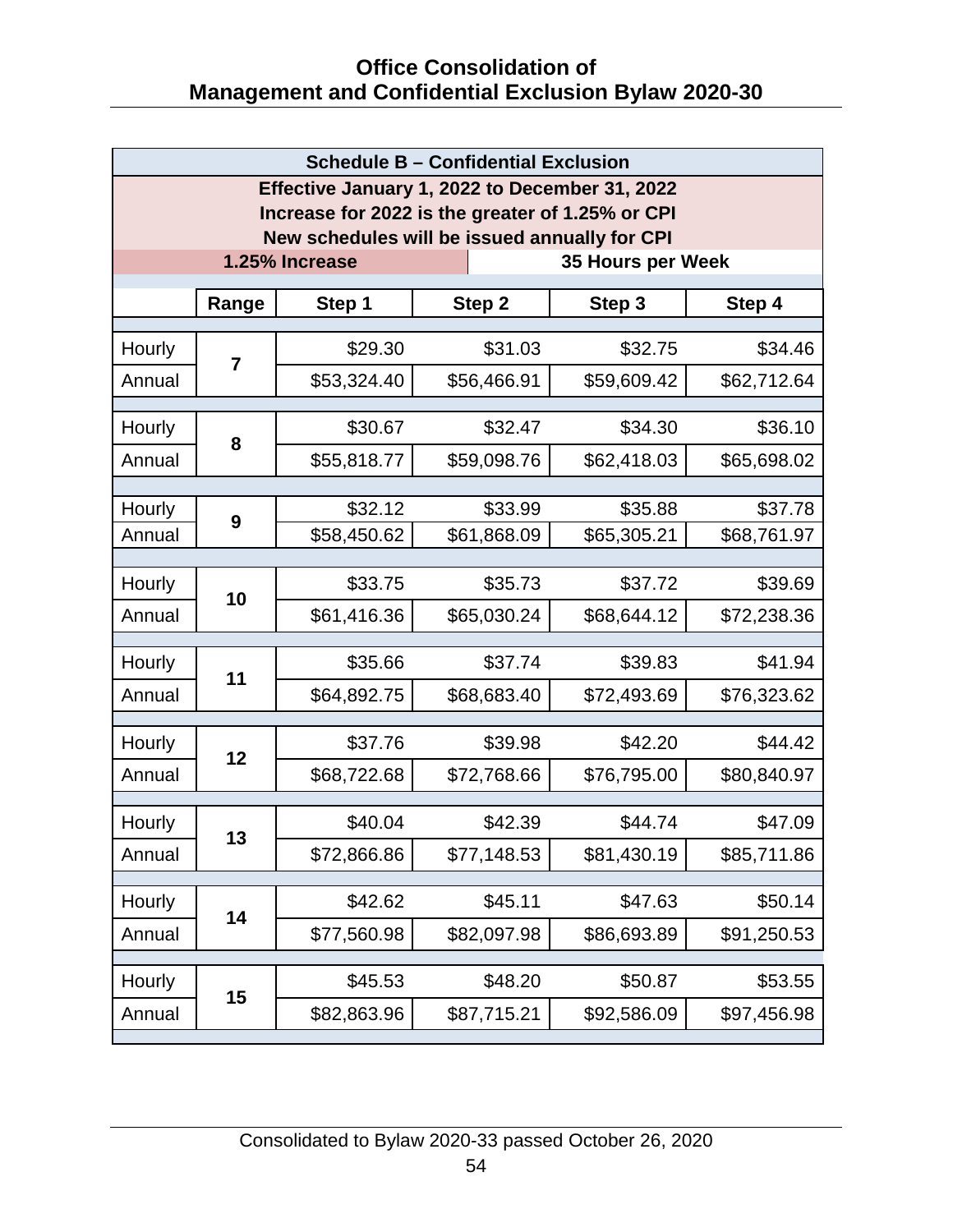### **ATTACHMENT "A"**

#### **CASUAL, PART-TIME, AND TEMPORARY EMPLOYEES**

#### <span id="page-59-0"></span>**Casual Employees**

Casual Employees are excluded from all provisions of this bylaw, except as specifically provided for as follows:

#### General Holidays

A Casual Employee will receive general holiday pay as set out in this bylaw provided they have worked five shifts prior to the general holiday and subject to the calculations of *Yukon Employment Standards Act*.

#### Annual Vacation

A Casual Employee will receive vacation pay at the rate of 4% of gross earnings at each pay period consistent with the terms and conditions within the *Yukon Employment Standards Act.*

#### **Part Time Employees**

Part time Employees will be pro-rated on full-time equivalency.

#### **Overtime**

Part-time employees are not eligible for overtime until their extra hours of work bring their total work hours to 35 hours for the week or their daily work hours exceed seven hours.

#### General Holidays

Part-time employees shall be compensated for general holidays by establishing the average regular hours worked and number of paid leave hours taken by the employee in the previous 10 days of work prior to the general holiday

#### **Temporary Employees**

Temporary Employees are excluded from all provisions of this bylaw, except as specifically provided for as follows:

#### General Holidays

A Temporary Employee will receive general holiday pay as set out in this bylaw provided they have worked a minimum of five shifts prior to the general holiday.

#### Pay in Lieu of Benefits

A Temporary Employee will receive 12% of pay in lieu of benefits including 4% vacation pay each pay period effective upon the date of passage of this bylaw.